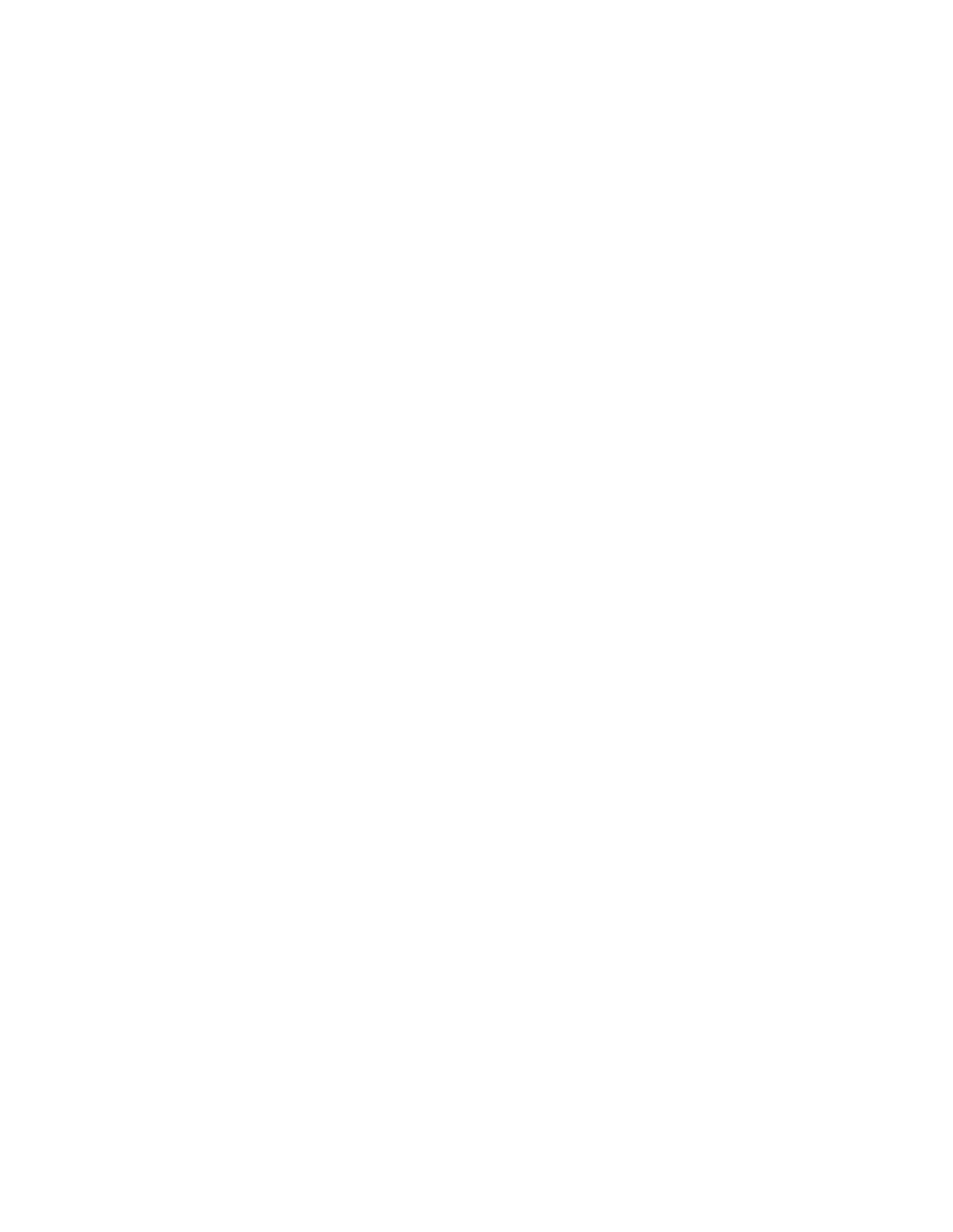### THE INTENT OF THIS DOCUMENT IS TO ASSIST COMMERCIAL BUILDERS WITHIN THE CITY OF BAYTOWN IN IDENTIFYING APPLICABLE REGULATIONS FOR NEW CONSTRUCTION. PLEASE NOTE THAT THIS DOCUMENT IS NOT ALL-INCLUSIVE.

### **CONTENTS**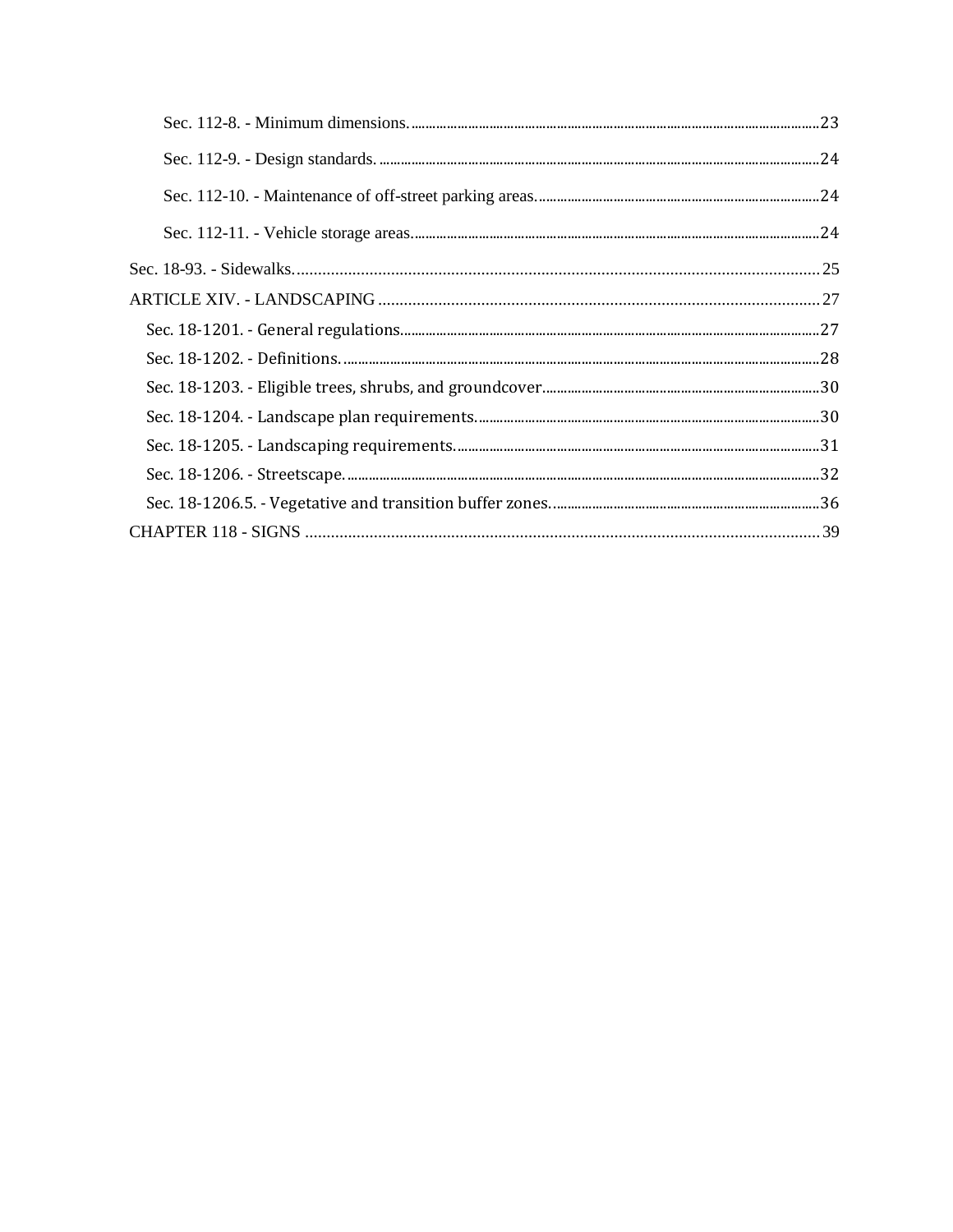### <span id="page-4-0"></span>APPENDIX A - UNIFIED LAND DEVELOPMENT CODE

ARTICLE II. - USE DISTRICTS

<span id="page-4-2"></span><span id="page-4-1"></span>

| DIVISION 2. - ZONING DISTRICTS           |
|------------------------------------------|
| SEC. 2.04 - COMMERCIAL ZONING DISTRICTS. |

<span id="page-4-3"></span>These districts are intended to implement and correspond to the comprehensive plan's future land use map designations and descriptions. The following districts are established:

(f) *Light industrial ("LI").* This district is intended to provide for low-intensity industrial and manufacturing activities that may generate some nuisances. Uses in this district are not appropriate adjacent to any residential use or residential district unless separated by an arterial or collector street and/or setbacks and screening.

SEC. 2.09 - LAND USE TABLES.

<span id="page-4-4"></span>(a) *Uses.* This subsection sets forth the land uses allowed in each zoning district. In the following tables "P" means permitted use and "PC" means permitted use with conditions as set forth in the conditions tables in division 3 of this article. Where neither a "P" nor a "PC" exists in the table, the use is prohibited. To the extent that there is a conflict between the use tables and the conditions, the use table controls.

|  | Table 2-2. Non-residential uses. |  |
|--|----------------------------------|--|
|--|----------------------------------|--|

| <b>USES</b>                                                                                     | LI           | <b>COND REF</b> |
|-------------------------------------------------------------------------------------------------|--------------|-----------------|
| Agriculture                                                                                     | PC           | A <sub>4</sub>  |
| Animals                                                                                         | PC           | A5, A25         |
| Auto body shop                                                                                  | $\mathbf P$  | A <sub>1</sub>  |
| Vehicle repair, commercial                                                                      | PC           | A1              |
| Vehicle repair, non-commercial                                                                  | $\mathbf P$  | A2              |
| Boat and RV storage                                                                             | $\mathbf{P}$ |                 |
| Building, heating, plumbing, general, service or electrical contractors with<br>outdoor storage | $\mathbf{P}$ | A3, A42         |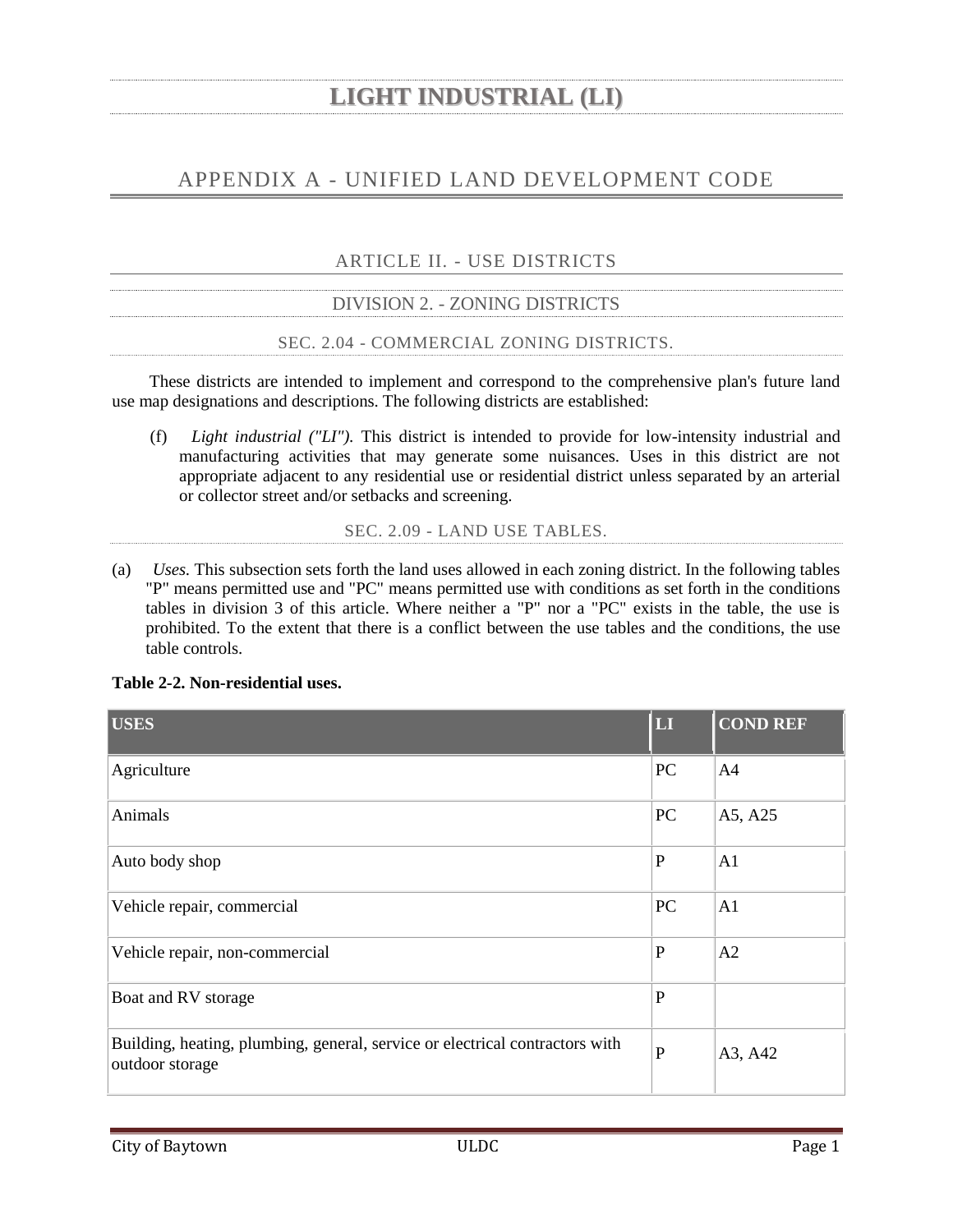| <b>USES</b>                               | $\overline{\mathbf{L}}$ | <b>COND REF</b> |
|-------------------------------------------|-------------------------|-----------------|
| Community services                        | ${\bf P}$               |                 |
| Container                                 | PC                      | A7, A42         |
| Day care                                  | PC                      | A8              |
| Equipment sales and rental facilities     | ${\bf P}$               | A53             |
| Excavation                                | PC                      | A23             |
| Food service establishment                | ${\bf P}$               | A9-10, A11, A12 |
| Gas station                               | PC                      | A15, A16        |
| Junk and salvage yard                     | PC                      | A23             |
| Manufacturing (light)                     | PC                      | A48, A48.5      |
| Hospitals                                 | ${\bf P}$               |                 |
| Clinics                                   | ${\bf P}$               |                 |
| Medical waste storage and disposal center | PC                      | A23             |
| Office                                    | ${\bf P}$               | A27, A28        |
| Outdoor sales and display                 | ${\bf P}$               | A50             |
| Outdoor storage                           | ${\bf P}$               |                 |
| Packaging                                 | ${\rm P}{\bf C}$        | A23             |
| Personal service                          | ${\bf P}$               |                 |
| Recreational vehicle park                 | ${\rm P}{\bf C}$        | A31             |
| Repair business                           | ${\bf P}$               | A55             |
| General Retail                            | ${\bf P}$               | A18             |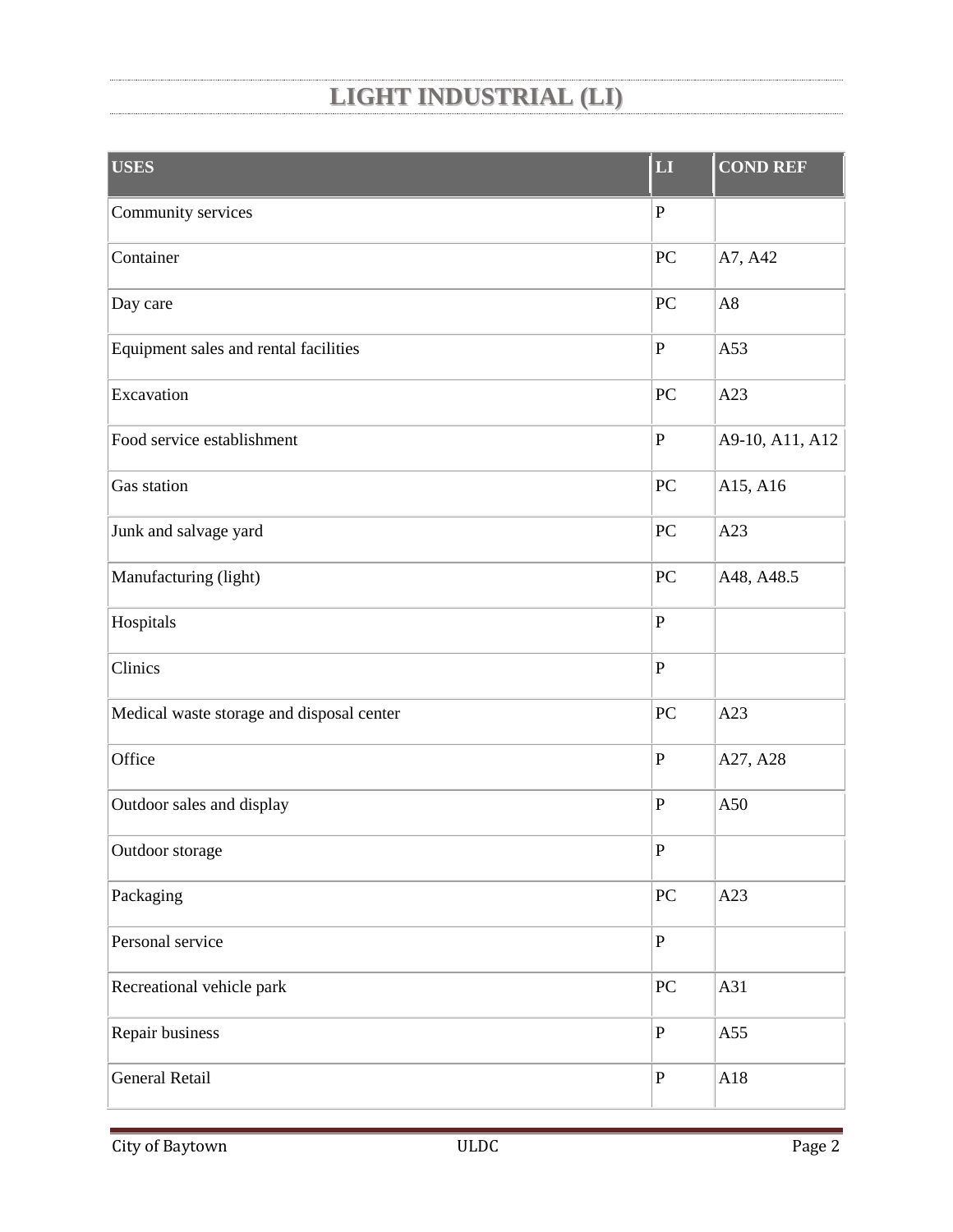| <b>USES</b>                                        | LI             | <b>COND REF</b> |
|----------------------------------------------------|----------------|-----------------|
| Sandblasting                                       | PC             | A23             |
| Self storage                                       | $\mathbf P$    | A59             |
| Supply houses                                      | PC             | A54, A54.5      |
| Telecommunication facilities                       | PC             | A37             |
| Towing yard                                        | $\mathbf P$    | A42             |
| Truck stop                                         | ${\bf P}$      | A46             |
| Truck terminal                                     | $\mathbf P$    |                 |
| Vehicle and boat sales, rental or leasing facility | $\overline{P}$ | A52             |
| Vehicle storage                                    | $\overline{P}$ | A36, A38, A42   |
| Warehouse and freight movement                     | $\overline{P}$ | A40             |
| Recycling centers                                  | PC             | A41             |
| Wholesale trade                                    | $\mathbf P$    | A40             |

Accessory uses are uses incidental and subordinate to the principal use, located on the same lot as the principal use and in the same zoning district as the principal use.

|  | Table 2-3. Non-residential accessory use table. |  |  |
|--|-------------------------------------------------|--|--|
|--|-------------------------------------------------|--|--|

| <b>ACCESSORY USE</b> |   | <b>COND REF</b> |
|----------------------|---|-----------------|
| Boat and RV storage  | Е | A42             |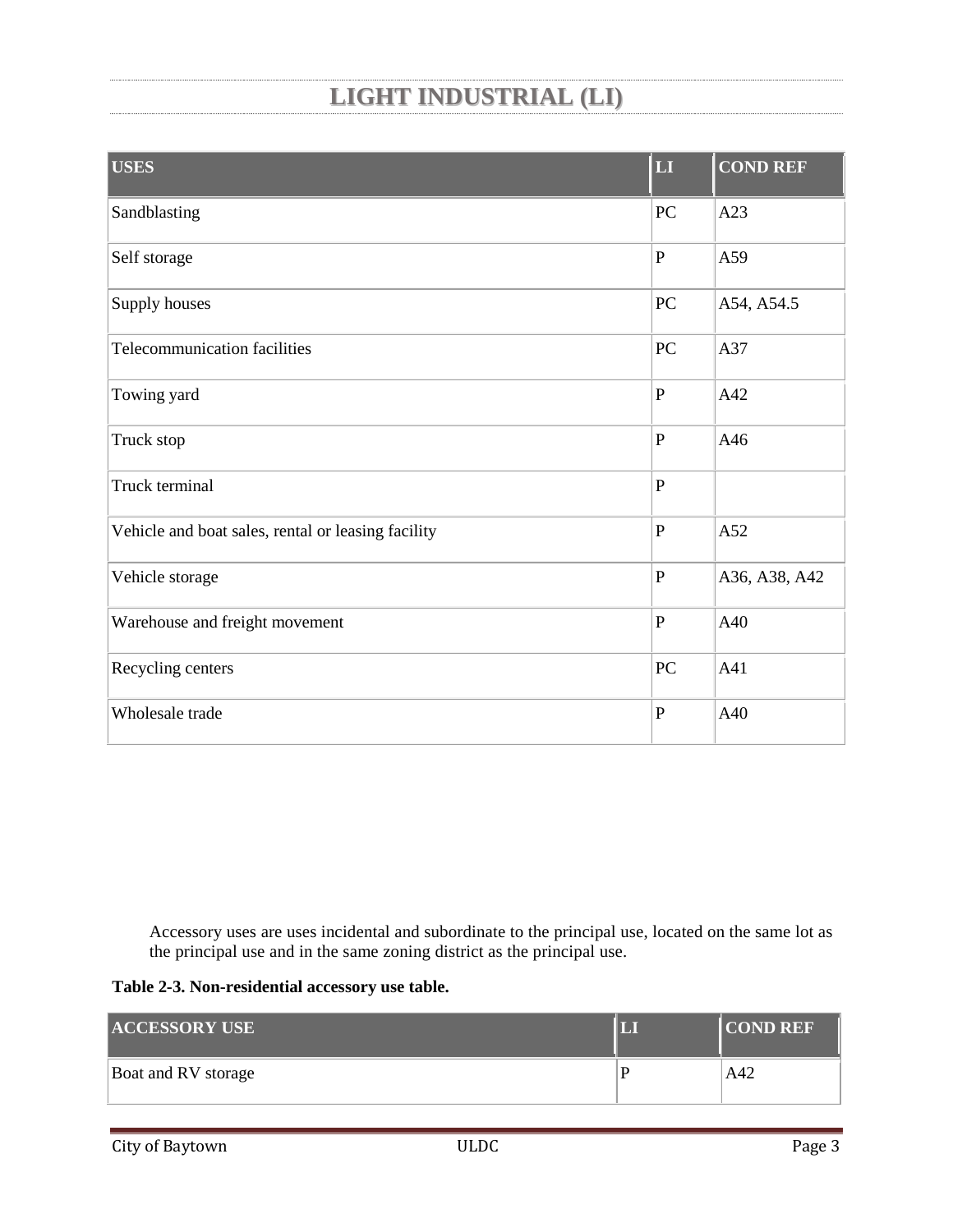| Container                   | PC           | A6, A7, A42 |
|-----------------------------|--------------|-------------|
| Dog run                     | PC           | A25         |
| Dwelling unit               | PC           | A44         |
| Kennel                      | PC           | A25         |
| Outdoor storage (Accessory) | $\mathbf P$  | A42         |
| Sandblasting                | PC           | A56, A57    |
| <b>Storage Building</b>     | $\mathbf{P}$ | A51         |
| Vehicle Storage             | $\mathbf P$  | A36         |

SEC. 2.10 - LAND USE CONDITIONS.

<span id="page-7-0"></span>This section sets forth the conditions associated with identified land uses in section 2.05. The conditions expressed in the use table are cumulative of applicable conditions contained elsewhere in the Code.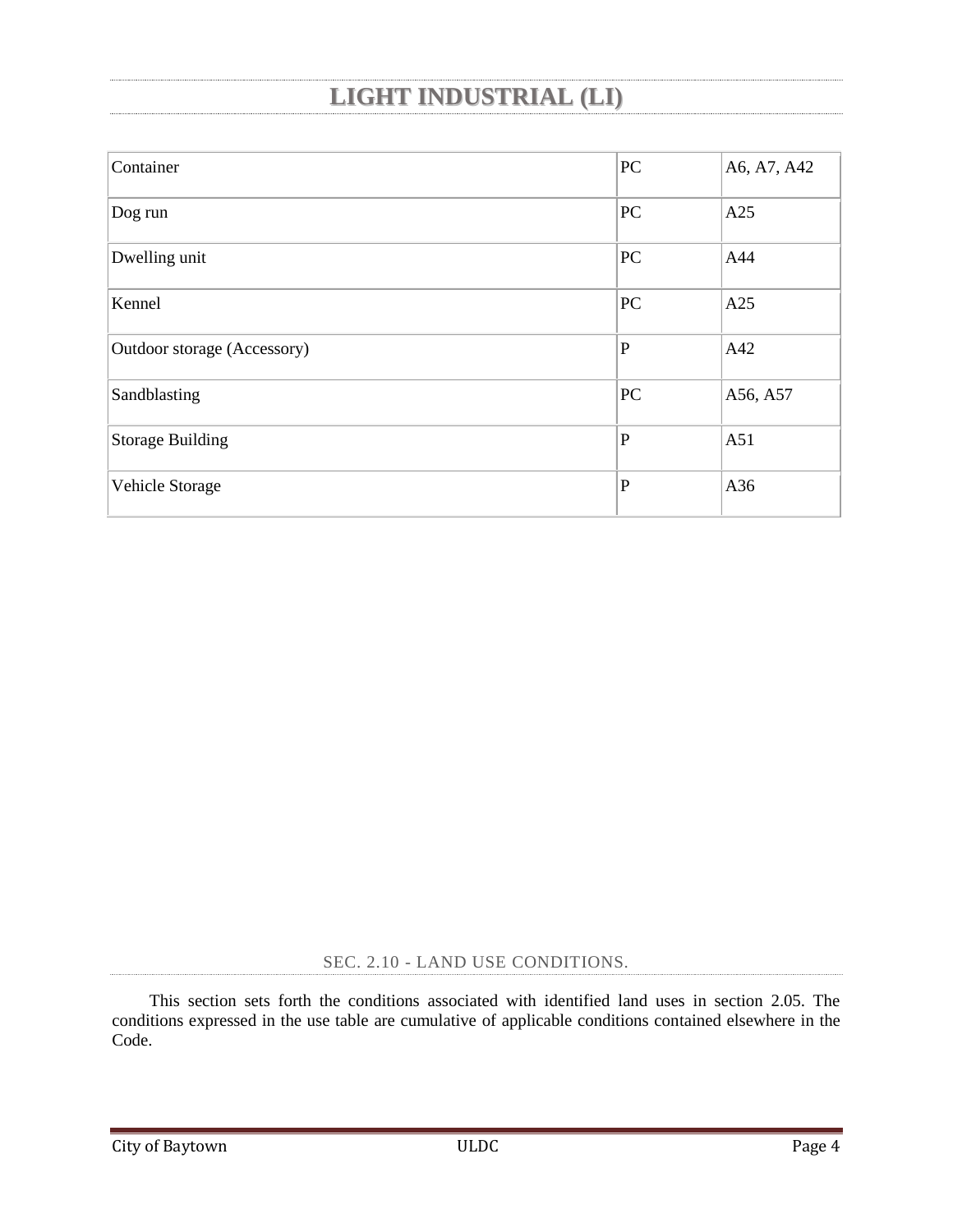|    | <b>Land Use</b>                      | <b>Applicable</b><br><b>Zoning</b><br><b>District</b> | <b>Conditions</b>                                                                                                                                                                                          |  |
|----|--------------------------------------|-------------------------------------------------------|------------------------------------------------------------------------------------------------------------------------------------------------------------------------------------------------------------|--|
|    | <b>A. Non-Residential Categories</b> |                                                       |                                                                                                                                                                                                            |  |
|    |                                      |                                                       | Vehicles must be kept on the private property<br>(a)<br>of the vehicle repair facility.                                                                                                                    |  |
| 1  | Vehicle repair, commercial           | LI, HI                                                | Vehicle storage is subject to the outdoor<br>storage conditions of this ordinance and must<br>be kept behind opaque screening and in<br>(b)<br>accordance with chapter 112 of the Code of<br>Ordinances.   |  |
| 4  | Agriculture                          | All, where<br>permitted                               | Agricultural uses involving animal, livestock,<br>exotic, or similar animal uses are regulated<br>pursuant to chapter 14 and/or chapter 42, article V<br>of the Code of Ordinances.                        |  |
| 5  | Animals                              | All, where<br>permitted                               | Animals are regulated pursuant to chapter 14<br>and/or chapter 42, article V of the Code of<br>Ordinances.                                                                                                 |  |
| 7  | Containers                           | LI, HI                                                | Container(s) in LI may be stored or stacked up<br>to 30 feet in height with no limit in the<br>(a)<br>number of containers on a property.                                                                  |  |
|    |                                      |                                                       | Containers in HI may be stacked up to 50 feet<br>(b) in height with no limit in the number of<br>containers on a property.                                                                                 |  |
|    |                                      |                                                       | Containers shall be screened from all adjacent<br>(c)<br>properties by opaque screening.                                                                                                                   |  |
| 8  | Day cares                            | LI, HI                                                | Day cares must be totally within an enclosed<br>building, in an office or other non-production<br>building and open only to employees of the<br>industrial facility for which the day care is<br>operated. |  |
| 10 | Food service<br>establishments       | All, where<br>permitted<br>except ACE                 | Food service establishments shall be separated by<br>opaque screening from single-family or two-<br>family dwellings.                                                                                      |  |
| 11 | Food service                         | All, where                                            | Mobile food establishments are subject to the                                                                                                                                                              |  |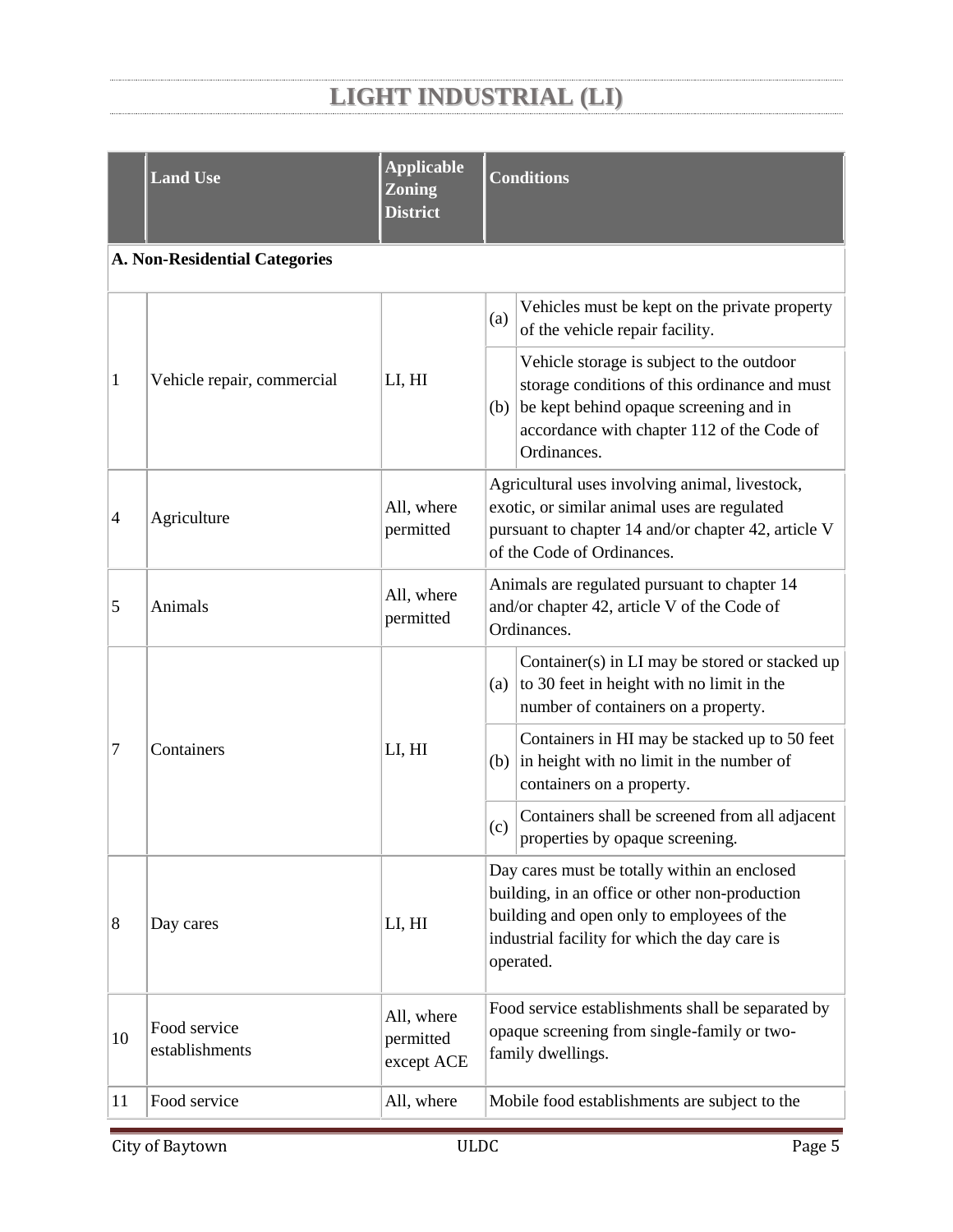|    | <b>Land Use</b>                  | <b>Applicable</b><br><b>Zoning</b><br><b>District</b> | <b>Conditions</b>                                                                                                                                                                                         |                                                                                                                                                                 |                                                                                 |
|----|----------------------------------|-------------------------------------------------------|-----------------------------------------------------------------------------------------------------------------------------------------------------------------------------------------------------------|-----------------------------------------------------------------------------------------------------------------------------------------------------------------|---------------------------------------------------------------------------------|
|    | establishments                   | permitted                                             |                                                                                                                                                                                                           | restrictions under chapter 42 of the Code of<br>Ordinances.                                                                                                     |                                                                                 |
|    |                                  |                                                       | (a)                                                                                                                                                                                                       | Vehicle fueling station minimart shall not<br>exceed 8,000 square feet in building size.                                                                        |                                                                                 |
| 14 | Vehicle fueling station minimart | All, where<br>permitted                               | (b)                                                                                                                                                                                                       | Gas station minimart is allowed only if<br>located on a freeway, an arterial street or on a<br>collector street at its intersection with an<br>arterial street. |                                                                                 |
|    |                                  |                                                       | (c)                                                                                                                                                                                                       | Vehicle fueling station minimart must provide<br>opaque screening adjacent to any residential<br>dwelling or property zoned for residential use.                |                                                                                 |
| 16 | Vehicle fueling station          | All, where<br>permitted                               | Vehicle fueling stations must provide opaque<br>screening adjacent to any residential dwelling or<br>property zoned for residential use.                                                                  |                                                                                                                                                                 |                                                                                 |
| 23 | Industrial uses                  | All, where<br>permitted                               | These industrial uses require the issuance of a<br>special use permit in accordance with section 1.26<br>or 1.26.5 of this ULDC, or a drilling overlay<br>district in accordance with 2.085 of this ULDC. |                                                                                                                                                                 |                                                                                 |
|    | Kennels<br>25                    | GC, MU, LI                                            | (a)                                                                                                                                                                                                       | Kennels are not allowed within 100 feet of<br>any residential use.                                                                                              |                                                                                 |
|    |                                  |                                                       | (b)                                                                                                                                                                                                       | Kennels are not allowed within 300 feet of a<br>church, school, hospital, or place of assembly.                                                                 |                                                                                 |
|    |                                  |                                                       |                                                                                                                                                                                                           | (c)                                                                                                                                                             | Kennels are not allowed within 300 feet from<br>where food is sold or consumed. |
|    |                                  |                                                       | (d)                                                                                                                                                                                                       | Kennels shall not house exotic animals.                                                                                                                         |                                                                                 |
|    |                                  |                                                       | (b)                                                                                                                                                                                                       | All drilling, oil or gas operations shall be<br>separated from all adjacent uses by opaque<br>screening.                                                        |                                                                                 |
|    |                                  |                                                       | (c)                                                                                                                                                                                                       | Private saltwater disposal injection wells are<br>permitted where approved in accordance with<br>section 1.26.5 of this ULDC.                                   |                                                                                 |
|    |                                  |                                                       | (d)                                                                                                                                                                                                       | Commercial saltwater injection disposal wells                                                                                                                   |                                                                                 |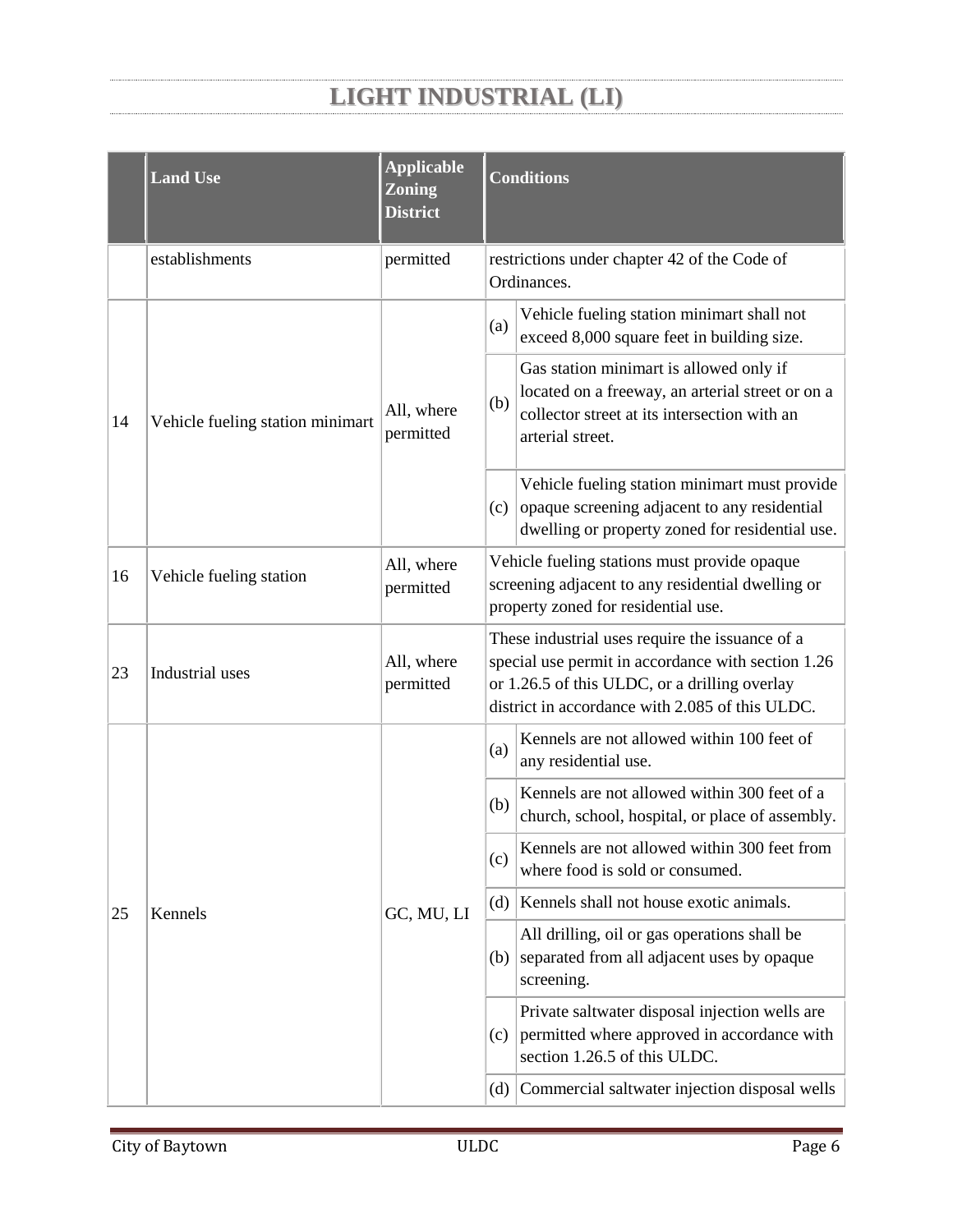|    | <b>Land Use</b>                                                                                                                   | <b>Applicable</b><br><b>Zoning</b><br><b>District</b> | <b>Conditions</b>                                                                                                                                                                                                                                                                                                   |                                                                                                                                                                                                                                                                 |  |
|----|-----------------------------------------------------------------------------------------------------------------------------------|-------------------------------------------------------|---------------------------------------------------------------------------------------------------------------------------------------------------------------------------------------------------------------------------------------------------------------------------------------------------------------------|-----------------------------------------------------------------------------------------------------------------------------------------------------------------------------------------------------------------------------------------------------------------|--|
|    |                                                                                                                                   |                                                       |                                                                                                                                                                                                                                                                                                                     | are not permitted.                                                                                                                                                                                                                                              |  |
|    |                                                                                                                                   |                                                       | (a)                                                                                                                                                                                                                                                                                                                 | Recreational vehicle parks shall be separated<br>from all adjacent uses by opaque screening.                                                                                                                                                                    |  |
| 31 | Recreational vehicle park                                                                                                         | All, where<br>permitted                               | (b)                                                                                                                                                                                                                                                                                                                 | Property not subject to a valid recreational<br>vehicle park operating license pursuant to<br>chapter 58 on April 13, 2013, must have an<br>approved special use permit prior to receiving<br>a building permit.                                                |  |
|    |                                                                                                                                   |                                                       | (c)                                                                                                                                                                                                                                                                                                                 | Property not subject to a valid recreational<br>vehicle park operating license pursuant to<br>chapter 58 on April 13, 2013, must be a<br>minimum of five acres in size.                                                                                         |  |
| 37 | Telecommunication facilities                                                                                                      | All, where<br>permitted                               | Except as otherwise provided in the Code of<br>Ordinances, telecommunication towers in excess<br>of 50 feet in height and monopole towers in excess<br>of 85 feet in height are permitted in all non-<br>residential zoning districts with a special use<br>permit in accordance with section 1.26 of this<br>ULDC. |                                                                                                                                                                                                                                                                 |  |
|    |                                                                                                                                   |                                                       | (a)                                                                                                                                                                                                                                                                                                                 | Recycling centers are only allowed if the<br>center is an indoor facility.                                                                                                                                                                                      |  |
| 41 | Recycling centers                                                                                                                 | LI                                                    | (b)                                                                                                                                                                                                                                                                                                                 | Outdoor storage is allowed only if the items<br>being stored are completely enclosed in<br>containers in conformance with this ULDC.                                                                                                                            |  |
| 42 | Outdoor storage, container, Boat<br>and RV storage, Building,<br>heating, plumbing, general,<br>service or electrical contractors | All, where<br>permitted                               | $\rightarrow$                                                                                                                                                                                                                                                                                                       | All outdoor storage shall only occur within<br>the side and/or rear yard(s) of the property.<br>Where double frontage occurs, outdoor<br>storage shall not be permitted beyond the<br>plane of the side building facade that is<br>adjacent to the side street. |  |
|    | with outdoor storage                                                                                                              |                                                       | »                                                                                                                                                                                                                                                                                                                   | All outdoor storage shall be separated by a<br>vegetative or transition buffer, as described in<br>section 18-1206.5 of the Code of Ordinances,                                                                                                                 |  |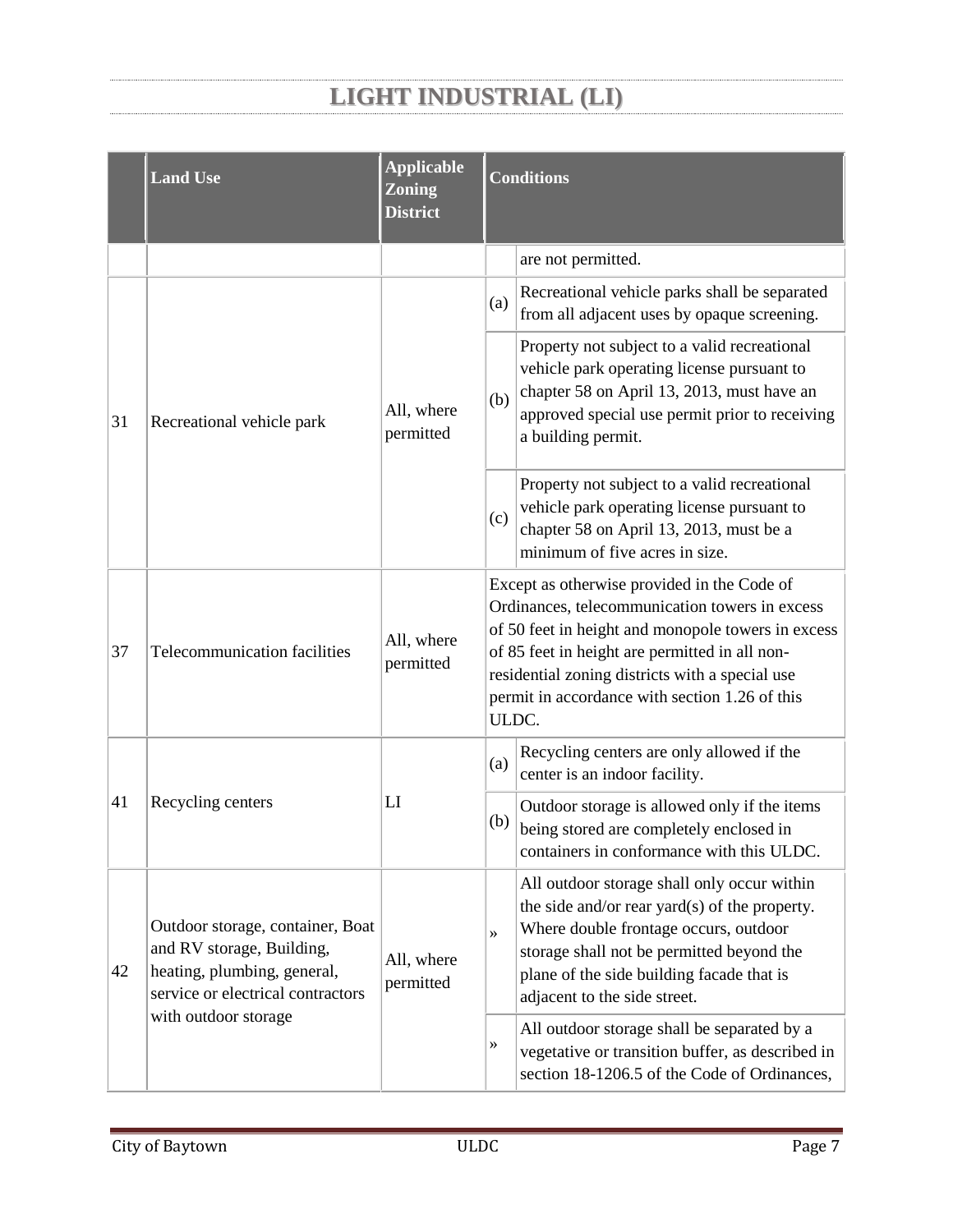|    | <b>Land Use</b>                                      | <b>Applicable</b><br><b>Zoning</b><br><b>District</b> | <b>Conditions</b> |                                                                                                                                                                                                                                                                                               |  |  |
|----|------------------------------------------------------|-------------------------------------------------------|-------------------|-----------------------------------------------------------------------------------------------------------------------------------------------------------------------------------------------------------------------------------------------------------------------------------------------|--|--|
|    |                                                      |                                                       |                   | from all adjacent uses and all public streets.                                                                                                                                                                                                                                                |  |  |
|    |                                                      |                                                       | (a)               | Medical equipment must be totally enclosed<br>within a building.                                                                                                                                                                                                                              |  |  |
|    |                                                      |                                                       |                   | (b) No outdoor storage of medical equipment.                                                                                                                                                                                                                                                  |  |  |
|    |                                                      |                                                       | (c)               | Storage does not include incineration or other<br>forms of destruction but only storage.                                                                                                                                                                                                      |  |  |
| 43 | Medical equipment storage and<br>research facilities | MU, GC, LI                                            | (d)               | Medical research facilities shall be located<br>only on the same lot with a hospital or on the<br>same campus as a hospital and shown on a<br>detailed plan meeting the requirements of<br>subsection 2.08(d), which must be approved<br>and administered in accordance with section<br>2.08. |  |  |
|    |                                                      | MU, ACE,<br>LC, GC, LI,<br>HI                         | (a)               | New dwelling units are allowed in MU where<br>the residential lot provides an open space<br>setback of 20 feet from any adjacent, existing<br>non-residential use.                                                                                                                            |  |  |
|    | Dwelling Unit                                        |                                                       | (b)               | New residential subdivisions proposed in MU<br>shall only be approved where the subdivision<br>is rezoned to an appropriate residential zoning<br>district.                                                                                                                                   |  |  |
| 44 |                                                      |                                                       | (c)               | Dwelling units are allowed in ACE following<br>the standards set forth in this ULDC.                                                                                                                                                                                                          |  |  |
|    |                                                      |                                                       | (d)               | Live-work uses may be located in an ACE<br>district:                                                                                                                                                                                                                                          |  |  |
|    |                                                      |                                                       |                   | Behind a business on its first floor as long<br>$\mathbf{i}$ .<br>as:                                                                                                                                                                                                                         |  |  |
|    |                                                      |                                                       |                   | The exterior wall of the residential area<br>is not along Texas Avenue;                                                                                                                                                                                                                       |  |  |
|    |                                                      |                                                       |                   | The exterior wall of the commercial use<br>and the primary entrance to the<br>commercial use is along Texas Avenue;                                                                                                                                                                           |  |  |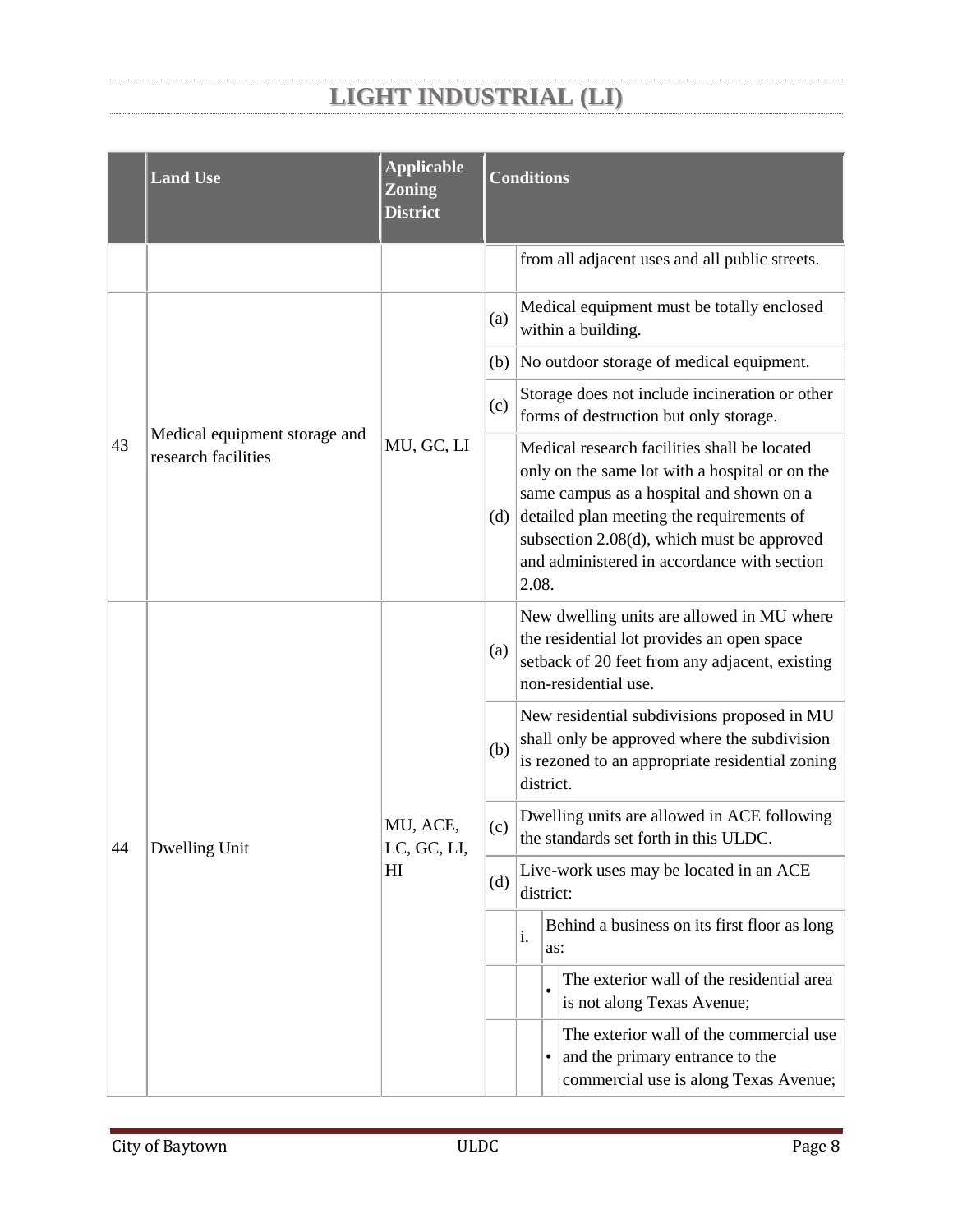| <b>Land Use</b> | <b>Applicable</b><br><b>Zoning</b><br><b>District</b> | <b>Conditions</b>                                                                                                                                |                                                                                                                    |           |                                                                                                                                                     |  |
|-----------------|-------------------------------------------------------|--------------------------------------------------------------------------------------------------------------------------------------------------|--------------------------------------------------------------------------------------------------------------------|-----------|-----------------------------------------------------------------------------------------------------------------------------------------------------|--|
|                 |                                                       |                                                                                                                                                  |                                                                                                                    |           | and                                                                                                                                                 |  |
|                 |                                                       |                                                                                                                                                  |                                                                                                                    |           | The commercial use occupies at least<br>25% of the area of the first floor; and                                                                     |  |
|                 |                                                       |                                                                                                                                                  | ii.                                                                                                                |           | Above the first floor where the residential<br>unit has frontage on Texas Avenue.                                                                   |  |
|                 |                                                       | (e)                                                                                                                                              |                                                                                                                    |           | When a mixed-use building fronts on Texas<br>Avenue in the ACE district, a residential use<br>is allowed only                                       |  |
|                 |                                                       |                                                                                                                                                  | i.                                                                                                                 | If:       |                                                                                                                                                     |  |
|                 |                                                       |                                                                                                                                                  |                                                                                                                    | ٠         | No residential dwelling unit on the first<br>floor has a door opening onto the<br>primary street;                                                   |  |
|                 |                                                       |                                                                                                                                                  |                                                                                                                    | $\bullet$ | Less than 50% of the mixed-use<br>building's frontage on the first floor<br>along a primary street is used for<br>residential dwelling unit(s); and |  |
|                 |                                                       |                                                                                                                                                  |                                                                                                                    |           | The mixed-use building is not new<br>construction; or                                                                                               |  |
|                 |                                                       |                                                                                                                                                  | $\ddot{\mathbf{i}}$                                                                                                |           | If the residential unit is above the ground<br>floor.                                                                                               |  |
|                 |                                                       | (f)                                                                                                                                              | Dwelling units are allowed in LC in cases in<br>which they are allowed in an approved<br>planned unit development. |           |                                                                                                                                                     |  |
|                 |                                                       | (g)                                                                                                                                              |                                                                                                                    |           | A dwelling unit is allowed in GC, LI, and HI<br>as an accessory use for on-site security and<br>management purposes.                                |  |
|                 |                                                       | A dwelling unit is allowed in MU as an<br>accessory use for on-site security and<br>(h)<br>management purposes when used as a<br>commercial use. |                                                                                                                    |           |                                                                                                                                                     |  |
|                 |                                                       | (i)                                                                                                                                              | Except as provided in condition $A44(g)$ , new<br>dwelling units cannot be constructed after                       |           |                                                                                                                                                     |  |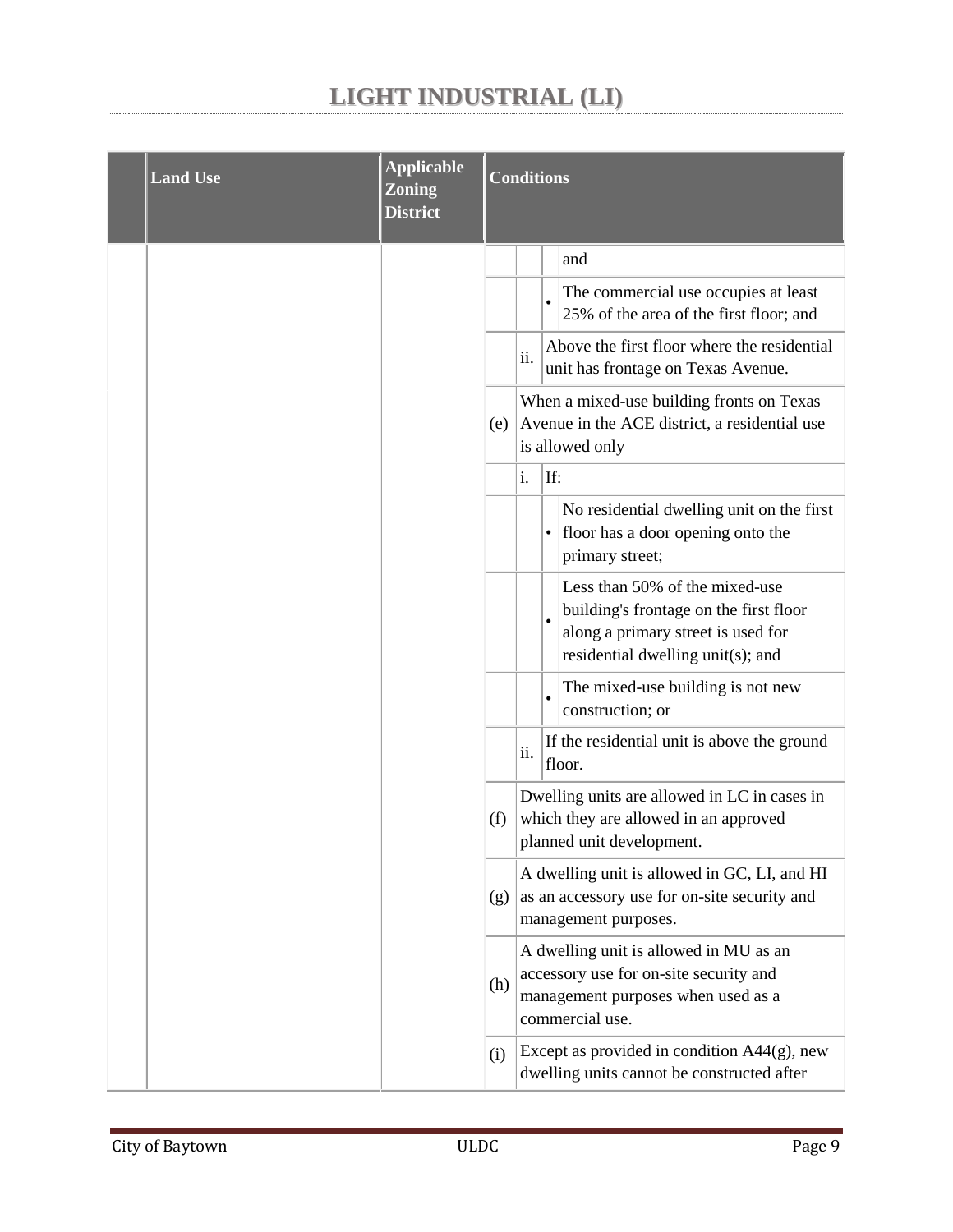|    | <b>Land Use</b>                                          | <b>Applicable</b><br><b>Zoning</b><br><b>District</b> | <b>Conditions</b> |                                                                                                                                                                                                                                                                                                  |  |
|----|----------------------------------------------------------|-------------------------------------------------------|-------------------|--------------------------------------------------------------------------------------------------------------------------------------------------------------------------------------------------------------------------------------------------------------------------------------------------|--|
|    |                                                          |                                                       |                   | April 13, 2013, in GC.                                                                                                                                                                                                                                                                           |  |
| 48 | Manufacturing (light)                                    | All, where<br>permitted                               | (a)               | All manufacturing activities must be<br>contained entirely within a building.                                                                                                                                                                                                                    |  |
|    |                                                          |                                                       | (b)               | Manufacturing of hazardous cargo and/or<br>materials is prohibited.                                                                                                                                                                                                                              |  |
|    |                                                          |                                                       | (a)               | Repair work, if any, shall be done wholly<br>inside of a building.                                                                                                                                                                                                                               |  |
|    | Vehicle and boat<br>sales, rental or<br>leasing facility | All, where<br>permitted                               | (b)               | Vehicles and boats sold, rented and leased<br>may not have a gross vehicle weight greater<br>than 13,000 pounds.                                                                                                                                                                                 |  |
| 52 |                                                          |                                                       | (c)               | Vehicle storage is subject to the outdoor<br>storage conditions of this ordinance and must<br>be kept behind opaque screening and in<br>accordance with chapter 112 of the Code of<br>Ordinances.                                                                                                |  |
|    |                                                          |                                                       | (d)               | Vehicles that contain hazardous materials<br>pursuant to the standards of the state<br>department of transportation, the state<br>commission on environmental quality, or any<br>other regulatory agency of the state or federal<br>government are not allowed to be in such<br>vehicle storage. |  |
|    |                                                          |                                                       | (c)               | Loading docks or bay doors shall not face<br>arterial or collector rights-of-way.                                                                                                                                                                                                                |  |
|    |                                                          |                                                       | (d)               | The minimum building setback shall be 100<br>feet. Within this setback, a 50-foot open space<br>and a 50-foot vegetative buffer shall be<br>provided.                                                                                                                                            |  |
|    |                                                          |                                                       | (e)               | Minimum lot size must be at least one acre.                                                                                                                                                                                                                                                      |  |
|    |                                                          |                                                       | (f)               | Existing uses may expand no more than 50%                                                                                                                                                                                                                                                        |  |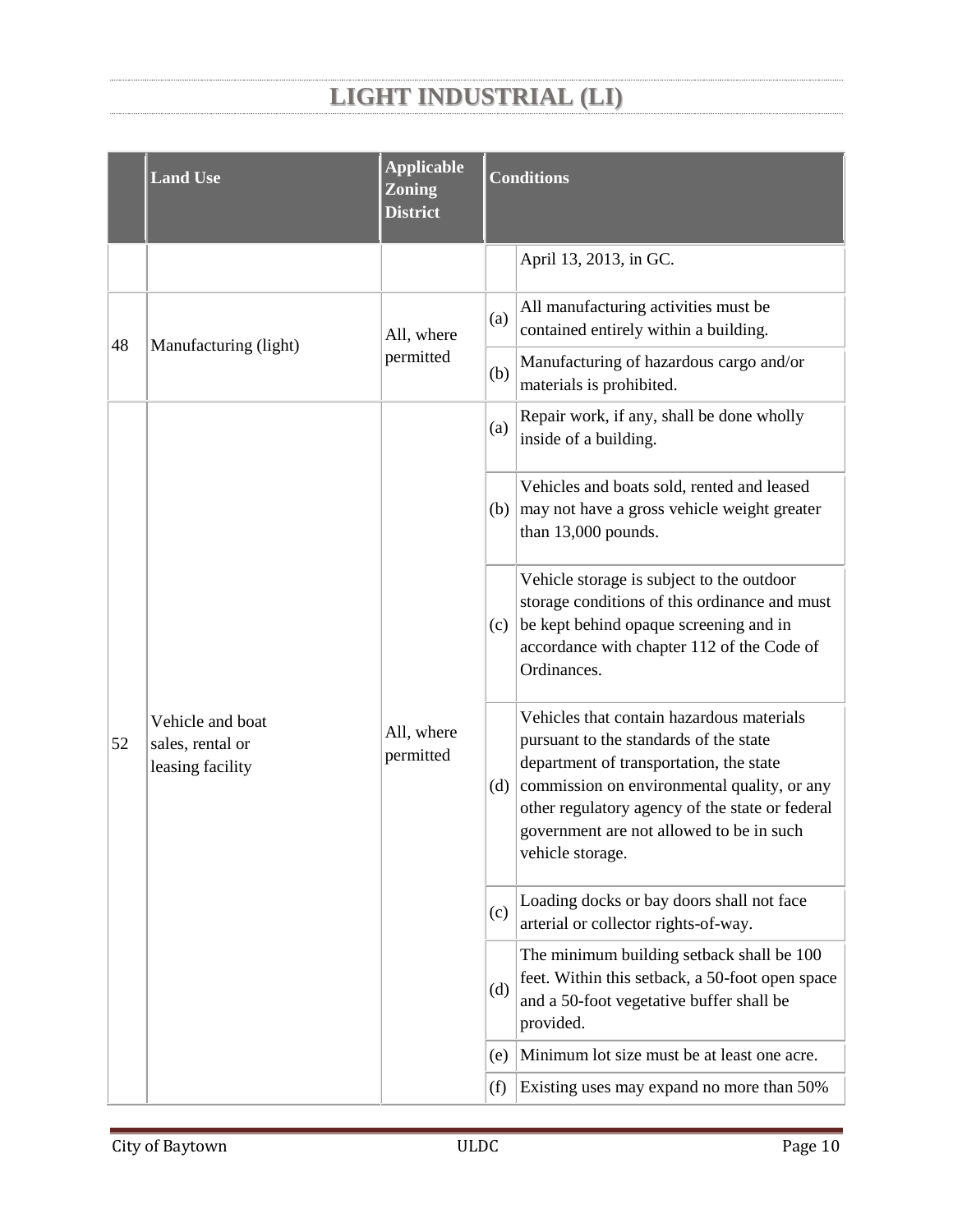|      | <b>Land Use</b>                                   | <b>Applicable</b><br><b>Zoning</b><br><b>District</b> | <b>Conditions</b>                                                                                                                                                                                                  |                                                                                                                         |  |  |
|------|---------------------------------------------------|-------------------------------------------------------|--------------------------------------------------------------------------------------------------------------------------------------------------------------------------------------------------------------------|-------------------------------------------------------------------------------------------------------------------------|--|--|
|      |                                                   |                                                       | of the total square footage of all buildings<br>lawfully existing on December 20, 2015, and<br>be exempt from all use conditions, property<br>development and compatibility standards<br>except for the following: |                                                                                                                         |  |  |
|      |                                                   |                                                       |                                                                                                                                                                                                                    | Meet LI setbacks along with all other<br>$\rightarrow$<br>standards for GC in Table 3-1; and                            |  |  |
|      |                                                   |                                                       |                                                                                                                                                                                                                    | Provide a minimum of six feet of opaque<br>$\rightarrow$<br>screening from all adjacent uses.                           |  |  |
| 54.5 | Supply houses                                     | LI                                                    | (a)                                                                                                                                                                                                                | Outdoor storage shall be separated by opaque<br>screening from all adjacent properties and all<br>public rights-of-way. |  |  |
|      |                                                   |                                                       | (b)                                                                                                                                                                                                                | Storage or sale of hazardous cargo and/or<br>materials is prohibited.                                                   |  |  |
| 55   | All, where<br><b>Repair Business</b><br>permitted | (a)                                                   | Outdoor storage shall be separated by opaque<br>screening from all adjacent uses and all public<br>rights-of-way.                                                                                                  |                                                                                                                         |  |  |
|      |                                                   |                                                       | (b)                                                                                                                                                                                                                | Repair work shall be performed wholly inside<br>of an enclosed structure.                                               |  |  |
| 57   | Sandblasting                                      | LI, HI                                                | Sandblasting shall be permitted if (i) contained<br>wholly inside of an enclosed structure or (ii)<br>outside of an enclosed structure with an approved<br>special use permit.                                     |                                                                                                                         |  |  |

### <span id="page-14-0"></span>ARTICLE III. - DESIGN AND COMPATIBILITY STANDARDS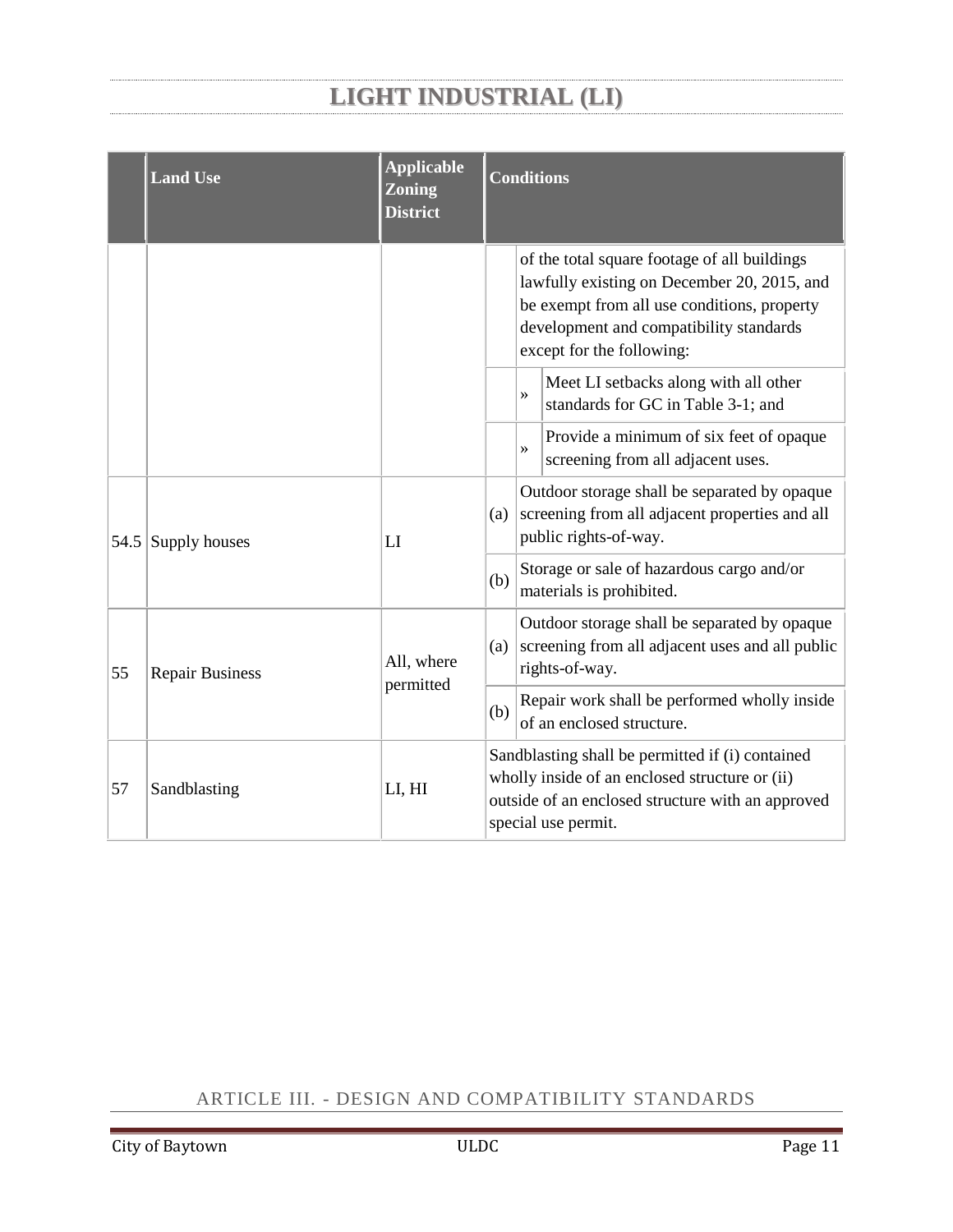### DIVISION 1. - PROPERTY DEVELOPMENT STANDARDS

### <span id="page-15-0"></span>**Table 3-1. Property development standards.**

| <b>Zoning Category</b>                                                                                         | LI*    |
|----------------------------------------------------------------------------------------------------------------|--------|
| Minimum lot size (square feet)                                                                                 | 20,000 |
| Minimum front setback                                                                                          | 35     |
| Minimum rear setback                                                                                           | 20     |
| Minimum interior side setback                                                                                  | 5      |
| Minimum street side setback                                                                                    | 25     |
| Maximum height (in feet)                                                                                       | 50     |
| Percent maximum lot coverage                                                                                   | 90     |
| Minimum lot frontage required (linear feet)                                                                    | 60     |
| $*$ Flag lots are permitted in this district that do not meet the minimum lot frontage required subject to the |        |

Flag lots are permitted in this district that do not meet the minimum lot frontage required subject to the provisions of section 3.01, subsection (e).

### SEC. 3.01 - LOTS.

- <span id="page-15-1"></span>(a) *Previously platted lots.* No requirement of this section shall prevent the development of a legally platted lot approved by the planning and zoning commission prior to April 13, 2013, so long as the development meets all other applicable provisions of this ULDC.
- (b) *Area.* Each lot shall have a minimum area as set forth in table 3-1.
- (c) *Required frontage.*
	- (1) Each lot shall have frontage on a dedicated public right-of-way on which a street is accepted and built to the city's engineering standards or on a private, platted street that is built to the city's engineering standards as set forth in table 3-1.
	- (2) Each lot shall have a minimum width no less than the lot's minimum frontage width as set forth in table 3-1.
	- (3) Radial lots shall have at least 20 feet of frontage.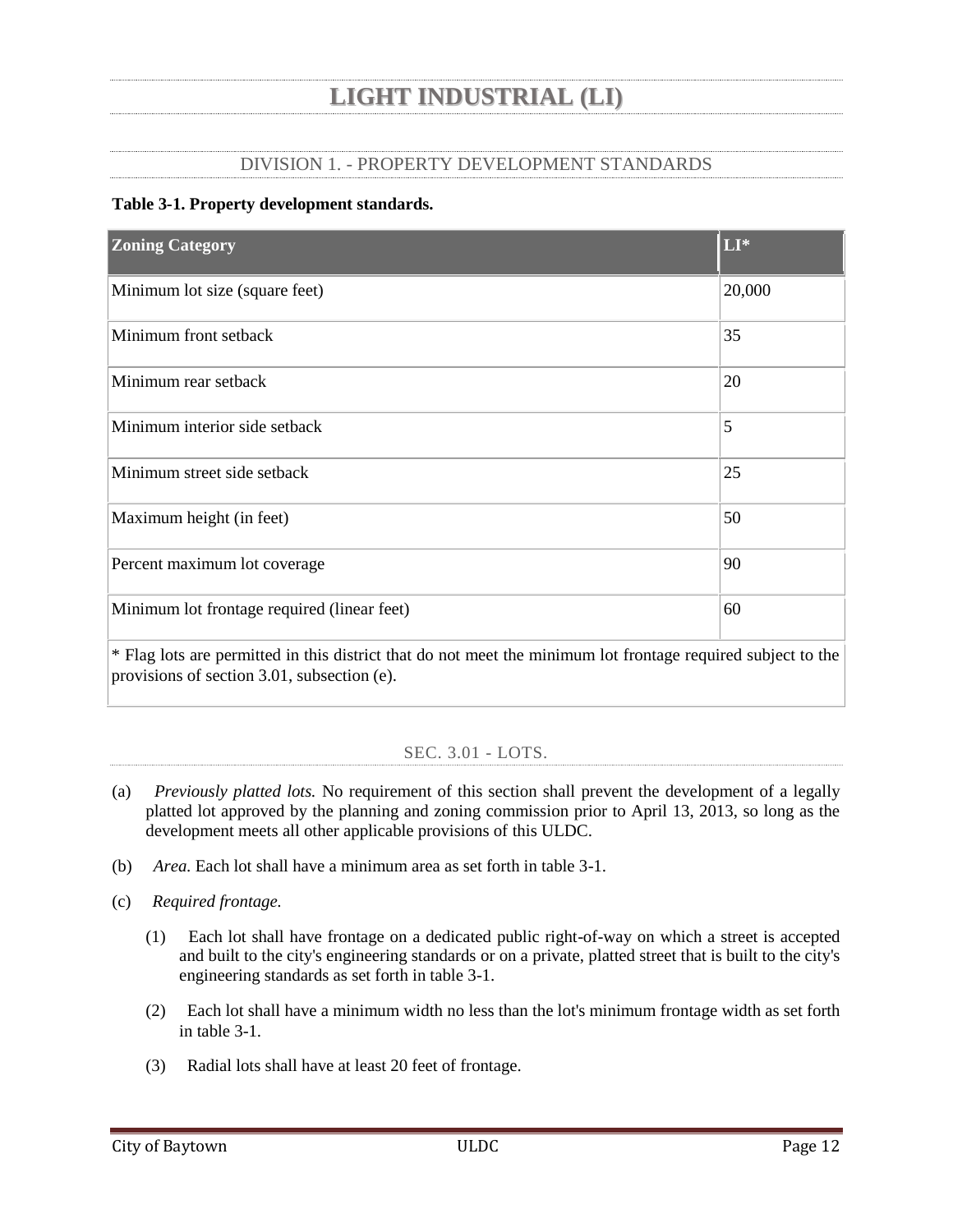- (d) *Layout.* Where lot lines intersect the right-of-way, the lot lines shall be at a 90-degree angle with the right-of-way.
- (e) *Flag lots.*
	- (1) A flag lot consists of a narrow strip of land called a staff that provides access from the public street to a principal portion of a lot. The staff of the flag lot must meet the minimum dimension requirements of subsection (4) below. The principal portion of the lot must meet the minimum property development standards set forth in table 3-1.
	- (2) Flag lots shall only be used to provide for vehicular access to the principal portion of a lot through a staff and shall not be allowed if access to a public street in accordance with the minimum property development standards set forth in table 3-1 is available.
	- (3) The staff portion of the lot shall only be used for vehicular access purposes.
		- a. The staff portion of the lot shall be deed restricted so that it shall only be used for ingress and egress.
		- b. The restriction must preclude construction of any building, structure, wall or fence within those portions.
		- c. The restriction must clearly indicate any portion of the staff that is to be used as a joint or shared access.
	- (4) *Dimensions.*
		- a. If a flag lot that is zoned for single or two-family residential use derives access solely from its own staff, the minimum width of the staff shall be 20 feet.
		- b. If a flag lot that is zoned for any non-residential or multifamily use derives access solely from its own staff, the minimum width of the staff shall be 24 feet.
		- c. If a flag lot derives its access in common with another lot, the combined common access shall have a minimum width of 20 feet.

```
\SEC. 3.02 - SETBACKS.
```
<span id="page-16-0"></span>(a) Double frontage lots shall have setbacks that are at least equal to the required front or side yard setbacks of adjacent lots.



*Figure 3-1. Double Frontage Lots*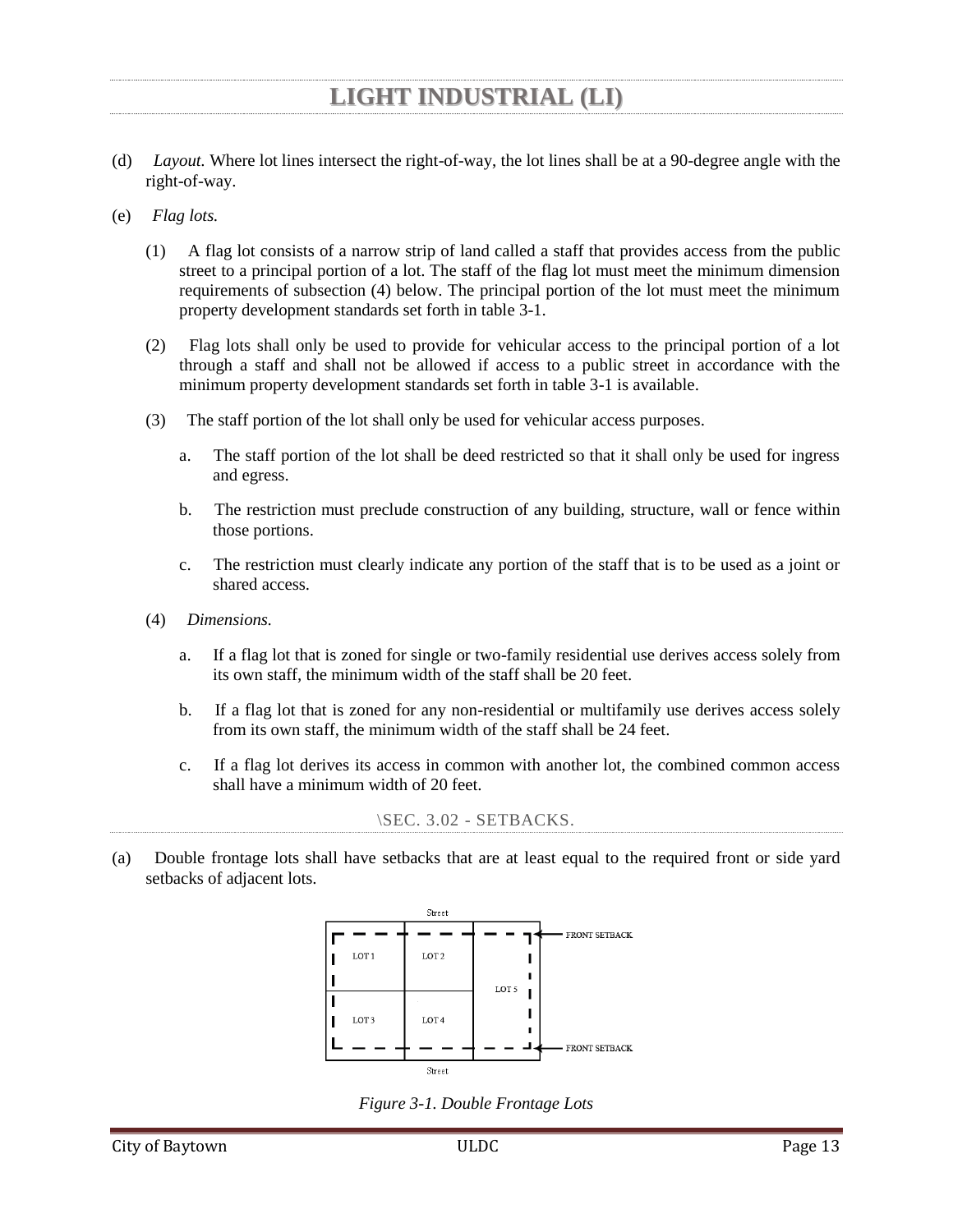(b) Parking stalls and drive aisles shall be allowed within all setbacks. Drive aisles with ingress/egress access to a collector or arterial street shall not be located parallel to a street so that turning movements occur within 20 feet of the property line. There shall be no parking stalls located along the entrance driveway/apron to the drive aisle, which may interfere with stacking of vehicles upon entrance to the property.

**DRIVE AISLE DRIVE AISLE** 6' STREETSCAPE **COLLECTOR OR ARTERIAL STREET** 

*Figure 3-2. Parking Stalls and Drive Aisles*

*Examples of Allowable Configurations*

| DRIVE AISLE          | DRIVE AISLE                                   |  |
|----------------------|-----------------------------------------------|--|
| <b>6 STREETSCAPE</b> | <b>COLLECTOR OR</b><br><b>ARTERIAL STREET</b> |  |

*Examples of Configurations that are Not Allowed*

- (c) The following features may be located within required setbacks so long as they are in conformance with the visibility triangle standards in section 122-3 of the Code of Ordinances:
	- (1) Trees, shrubbery or other features of natural growth;
	- (2) Fences or walls may be placed in the front, side or rear yard setbacks provided that they do not violate sight triangles and provided that fences in the front yard setback are non-opaque;
	- (3) Off-street parking areas and sidewalks;
	- (4) Signs, if permitted by chapter 118 of the Code of Ordinances;
	- (5) Bay windows, architectural design embellishments and cantilevered floor areas of buildings that do not project more than two feet into the required setback;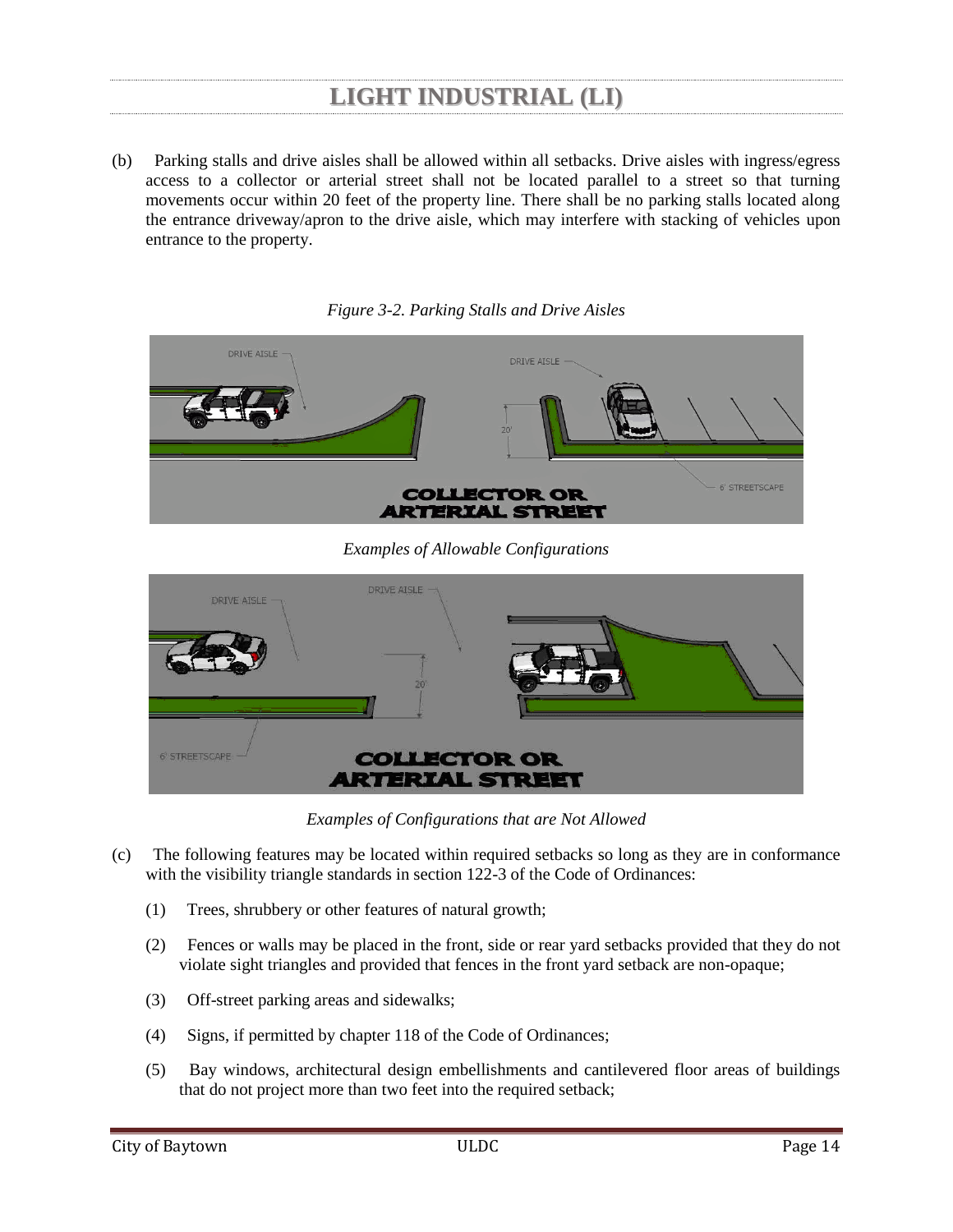- (6) Eaves that do not project more than two feet into the required setback;
- (7) Open outside stairways, entrance hoods, terraces, canopies, carports and balconies that do not project more than five feet into a required front or rear setback or more than two feet into a required side setback;
- (8) Chimneys, flues and ventilating ducts that do not project more than two feet into a required setback and when placed so as not to obstruct light and ventilation;
- (9) Open, unenclosed porches that do not project more than five feet into a required front or rear setback or more than two feet into a required side setback;
- (10) Utility lines, wires and associated structures, such as power poles; and
- (11) Mechanical equipment, such as air conditioning units, pool filtering and heating equipment, water softeners and similar equipment, if the equipment does not restrict pedestrian access through such setbacks and if it is totally screened from view from abutting property and rightsof-way by fences, walls or landscaping.

#### SEC. 3.03 - HEIGHT.

- <span id="page-18-0"></span>(a) *Buildings.* Each zoning district shall have a maximum building height as specified in table 3-1.
	- (1) Building height shall be measured as the vertical distance between the average finished grade at the base of the building and the mean height of the roof. The mean height of the roof is determined by averaging the highest and lowest points of the roof.
	- (2) For fences or walls, height shall be measured on the side with the least vertical exposure above the finished grade to the top of the fence or wall.
	- (3) Buildings in the heavy industrial (HI) zoning district have a maximum height of 60 feet unless the entire building is equipped with a National Fire Protection Association ("NFPA") 13 fire sprinkler system, then the maximum height shall be 75 feet.
- (b) *Exemptions.* The following structures and features shall be exempt from the height requirements of this ULDC to the extent indicated:
	- (1) Chimneys;
	- (2) Cupolas, widow walks;
	- (3) Utility poles and support structures;
	- (4) Cooling towers and ventilators;
	- (5) Municipal or other state or county government utility infrastructure; and
	- (6) Spires and church steeples.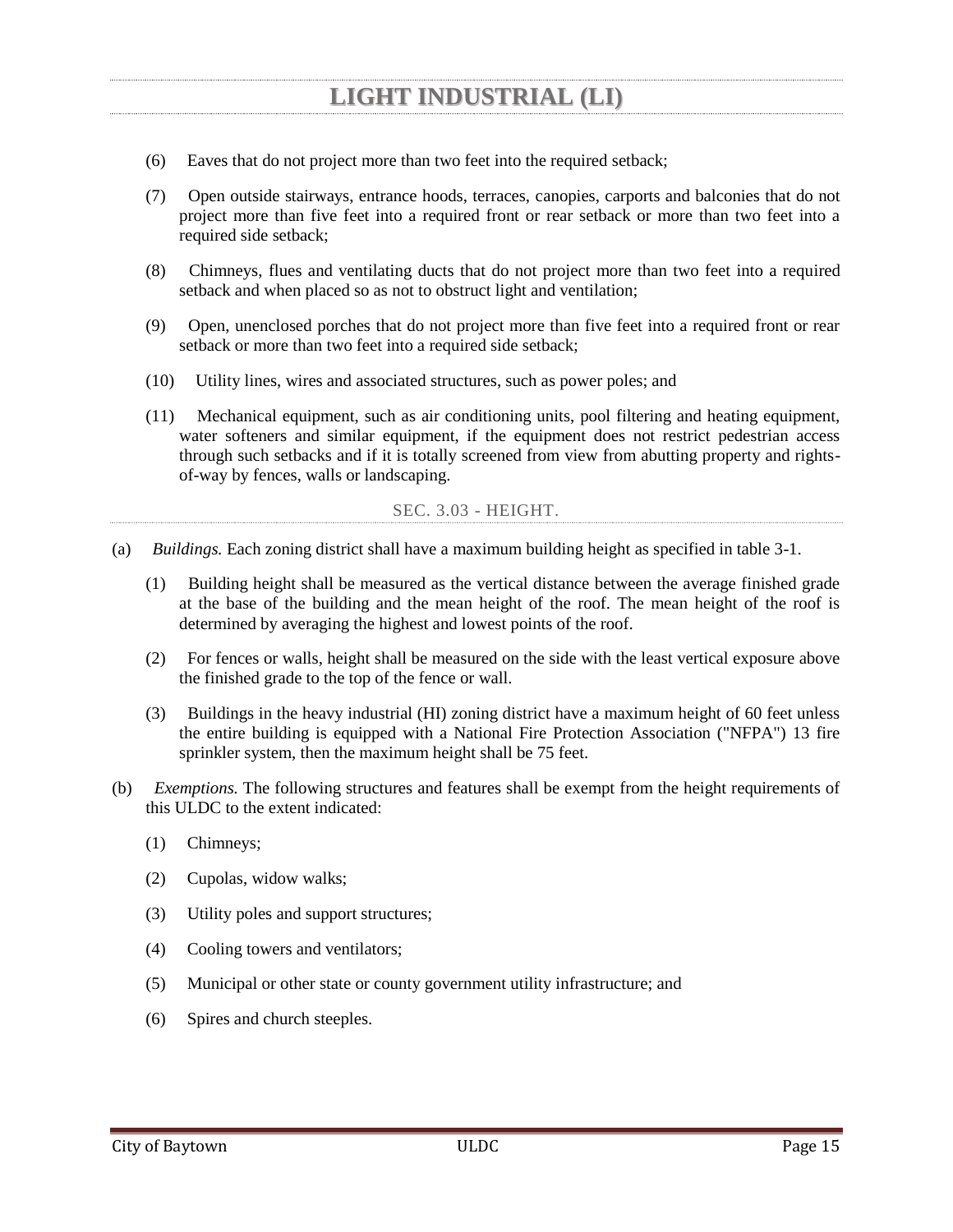### SEC. 3.04 - LOT COVERAGE.

<span id="page-19-0"></span>Each lot or tract shall conform to the maximum lot coverage standard set forth in table 3-1.

### DIVISION 2. - OPERATIONAL PERFORMANCE STANDARDS

SEC. 3.05 - PURPOSE.

<span id="page-19-1"></span>The operational performance standards of this division are intended to protect the health, safety and welfare of the citizens of the city by regulating potential nuisance features associated with certain land uses.

SEC. 3.06 - APPLICABILITY.

<span id="page-19-3"></span><span id="page-19-2"></span>The operational performance standards of this division shall apply to all uses, buildings and structures within the city unless otherwise specifically indicated.

SEC. 3.07 - EXEMPTIONS.

The following are exempt from the operational performance standards of this division:

- (a) Temporary construction, excavation and grading associated with development for which applicable permits have been issued and with the installation of streets or utilities; and
- (b) Demolition activities that are necessary and incidental to permitted development on the same lot, on another of several lots being developed at the same time or in the public right-of-way or easement.

#### SEC. 3.08 - STANDARDS.

<span id="page-19-4"></span>Under this division, the following standards shall apply:

- (a) *Noise.* Sites shall be laid out and uses shall be operated to prevent noise from becoming a nuisance to adjacent single-family and duplex uses;
- (b) *Vibration.* All uses shall be operated so that ground vibration is not perceptible outside the lot lines of the site on which the use is located;
- (c) *Fire and explosive hazards.* Underground storage tanks for flammable liquids and gasses shall be located at least 50 feet from the lot line of lots that contain a single-family or duplex use; aboveground tanks shall be set back at least 100 feet from such lot lines, unless the board of adjustment determines, based on information provided by the applicant, that a 50-foot setback will ensure compliance with all applicable state standards. The storage tank setback requirements of this subsection shall not apply to tanks that are necessary to single-family or duplex units; and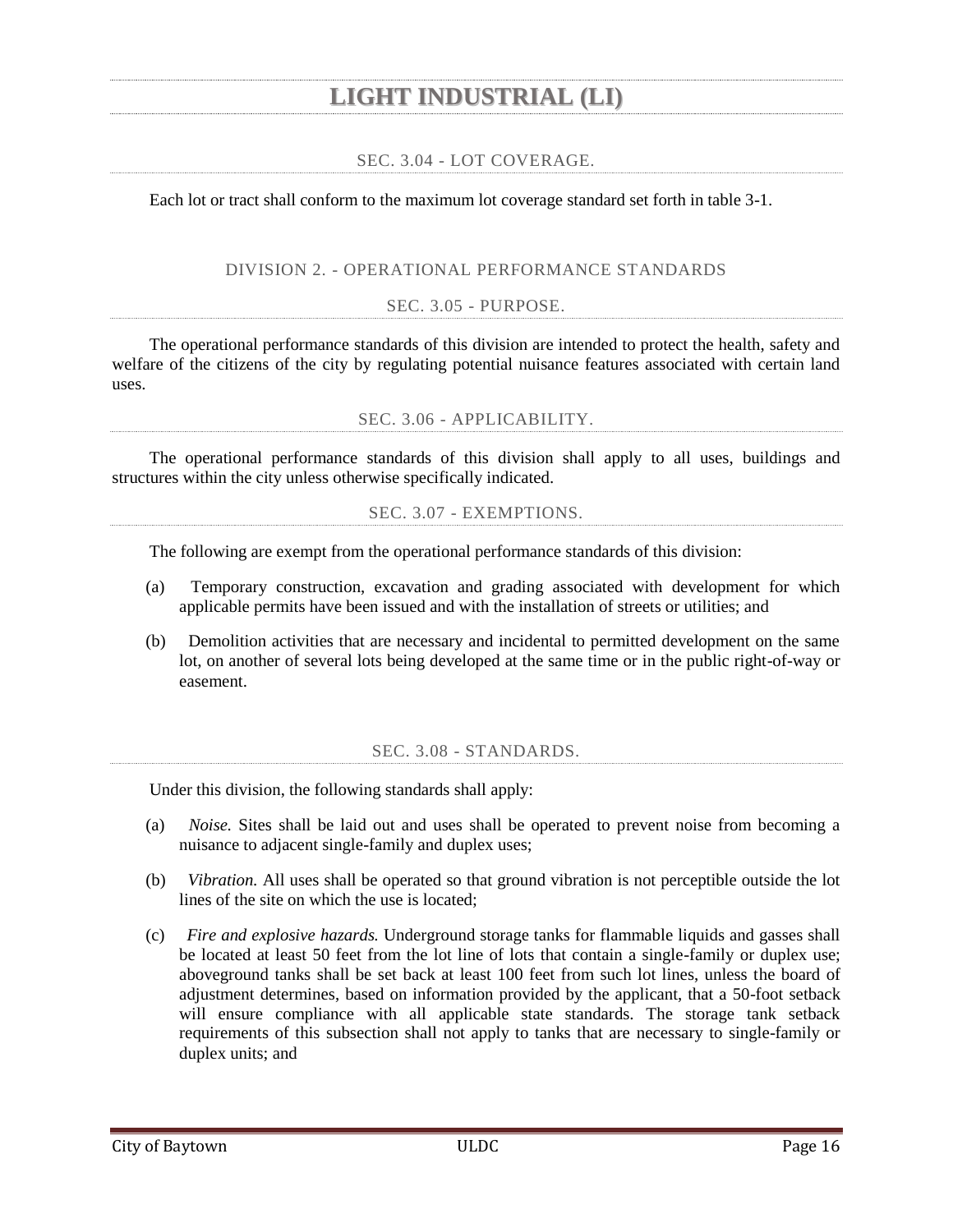- (d) *Light and glare.* The following operational performance standards shall apply:
	- (1) All exterior lighting shall be hooded or otherwise shielded so that the light source is not directly visible from property that contains a single-family or duplex;
	- (2) All lighting shall be shielded so that substantially all emitted light falls within the property line of the property from which the light emanates;
	- (3) All exterior building floodlights shall be shielded so that all emitted light falls upon the property from which the light emanates;
	- (4) No illumination shall produce direct, incident or reflected light that interferes with the safe movement of motor vehicles on public streets. The types of lighting that shall be prohibited by this subsection shall include but not be limited to any light that may be confused with or construed as a traffic control device and any animated, flashing or changing intensity lights, except for temporary holiday displays; and
	- (5) Electromagnetic interference. No operations or activities shall be conducted that cause electrical disturbances to be transmitted across lot lines.
- (e) *Screening.* Non-residential and multifamily residential development, including off-street parking areas associated with such developments, shall be screened from view of adjacent single-family or duplex use and any property zoned SFE, SF1, SF2, or OR. Such visual screening shall be accomplished through the use of opaque fence meeting the requirements of division 2 of article X of chapter 18, pertaining to buffer fencing, along the lot line that is adjacent to the single-family or duplex use or property zoned SFE, SF1, SF2 or OR. Mechanical equipment, outdoor storage areas and refuse collection areas shall be completely shielded from view of adjacent single-family or duplex uses, scenic corridors or property zoned SFE, SF1, SF2 or OR by an opaque fence or wall made of material specified in division 2 of article XII of chapter 18 that is at least one foot taller than the site feature being screened from view, provided this shall not be interpreted as requiring screening, fences, or walls to be taller than ten feet. Fences, walls and buffers must comply with all other requirements of the ULDC.
- (f) *Drilling, oil or gas operations.* Subsection (e) of this section shall not apply to drilling, oil or gas operations. All drilling, oil or gas operations must be in compliance with the Code, including chapter 62 and this ULDC.

### SEC. 3.09 - COMPLIANCE.

<span id="page-20-0"></span>Any use existing on April 13, 2013, that does not comply with one or more of the operational performance standards of this section shall not be deemed a nonconforming use for the purposes of this ULDC.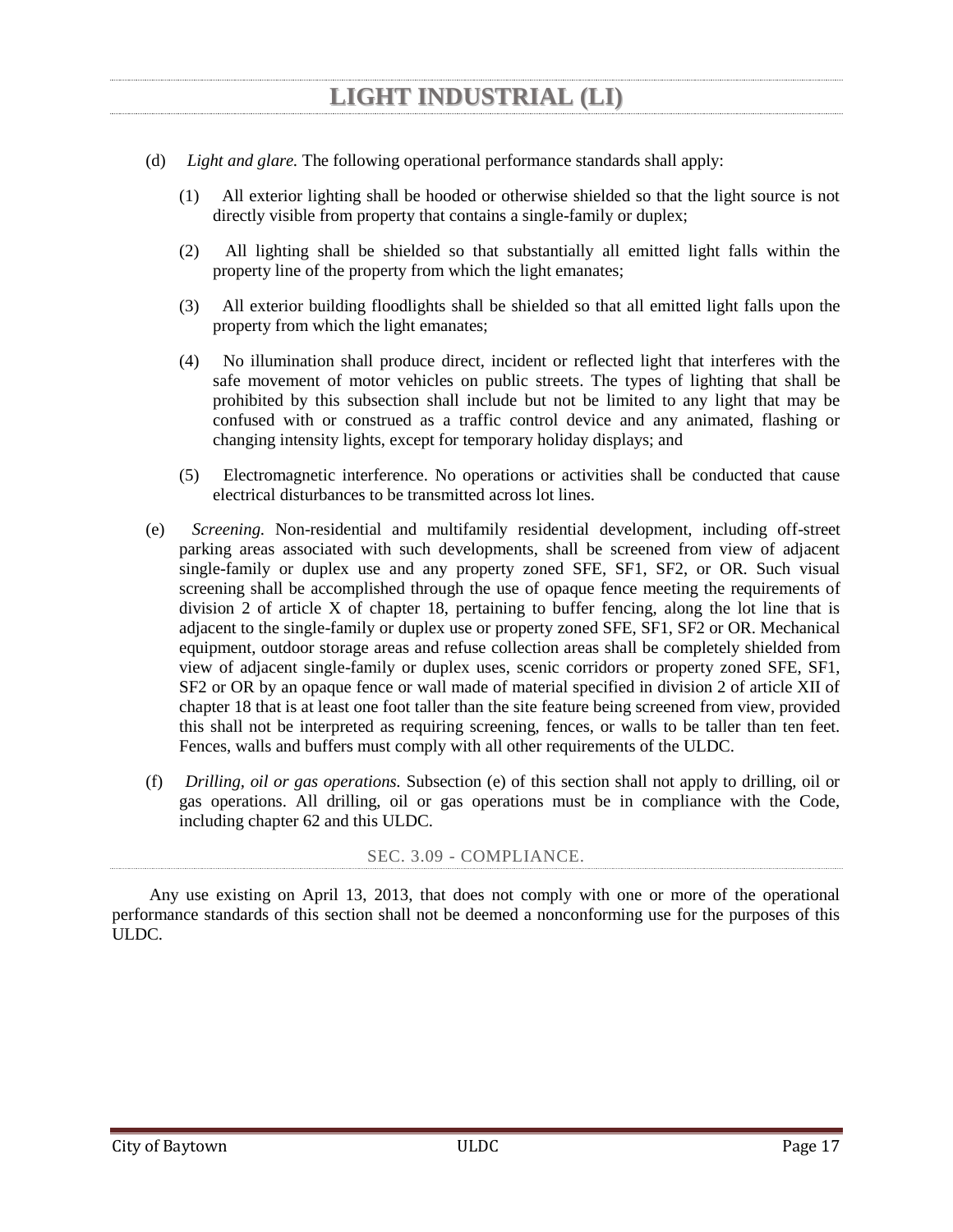### DIVISION 3. - NON-RESIDENTIAL ZONES

#### SEC. 3.10 - APPLICABILITY.

<span id="page-21-1"></span><span id="page-21-0"></span>Any parcel zoned one or more of the non-residential zoning categories shall comply with the masonry, architectural and site design standards listed in this section.

- (a) *Masonry.*
	- (1) All building facades other than accessory use buildings less than 500 square feet, shall have all exterior walls constructed using masonry materials in accordance with the minimum masonry materials coverage percentage shown in table 3-2, exclusive of doors and windows, according to the zoning district in which the building is located and street on which the building faces.
	- (2) Rear facades facing a public street or parking lot shall be considered a side facade and shall be subject to the side facade standard applicable to that zoning district and street classification as shown in table 3-2.

| $ $ Zoning<br><b>District</b> | <b>Building</b><br><b>Square</b><br>Footage | Arterial Streets, State Highway and Interstate Collector and Local Street<br><b>Highway (Freeways) Standard</b> |      |      | <b>Standards</b> |      |       |
|-------------------------------|---------------------------------------------|-----------------------------------------------------------------------------------------------------------------|------|------|------------------|------|-------|
|                               |                                             | Front                                                                                                           | Side | Rear | Front            | Side | Rear  |
| $\mathbf{L}\mathbf{I}$        | $0 - 50K$                                   | 75                                                                                                              | 50   | $0*$ | 60               | 50   | $0*$  |
|                               | $50K -$<br>100K                             | 60                                                                                                              | 50   | $0*$ | 60               | 50   | $0^*$ |
|                               | 100K<br>and<br>up                           | 50                                                                                                              | 50   | $0*$ | 50               | 50   | $0^*$ |

#### **Table 3-2. Non-residential minimum masonry materials coverage percentage (%) requirement.**

**Note:** Rear facades facing a public street or parking lot shall be considered a side facade and use the side facade standard applicable to that zoning district and street classification.

(b) *Architectural.* The following standards apply only to all building facades that face a street or public right-of-way and to each whole story that is completely or partially within 40 feet in height as measured from the finished floor elevation: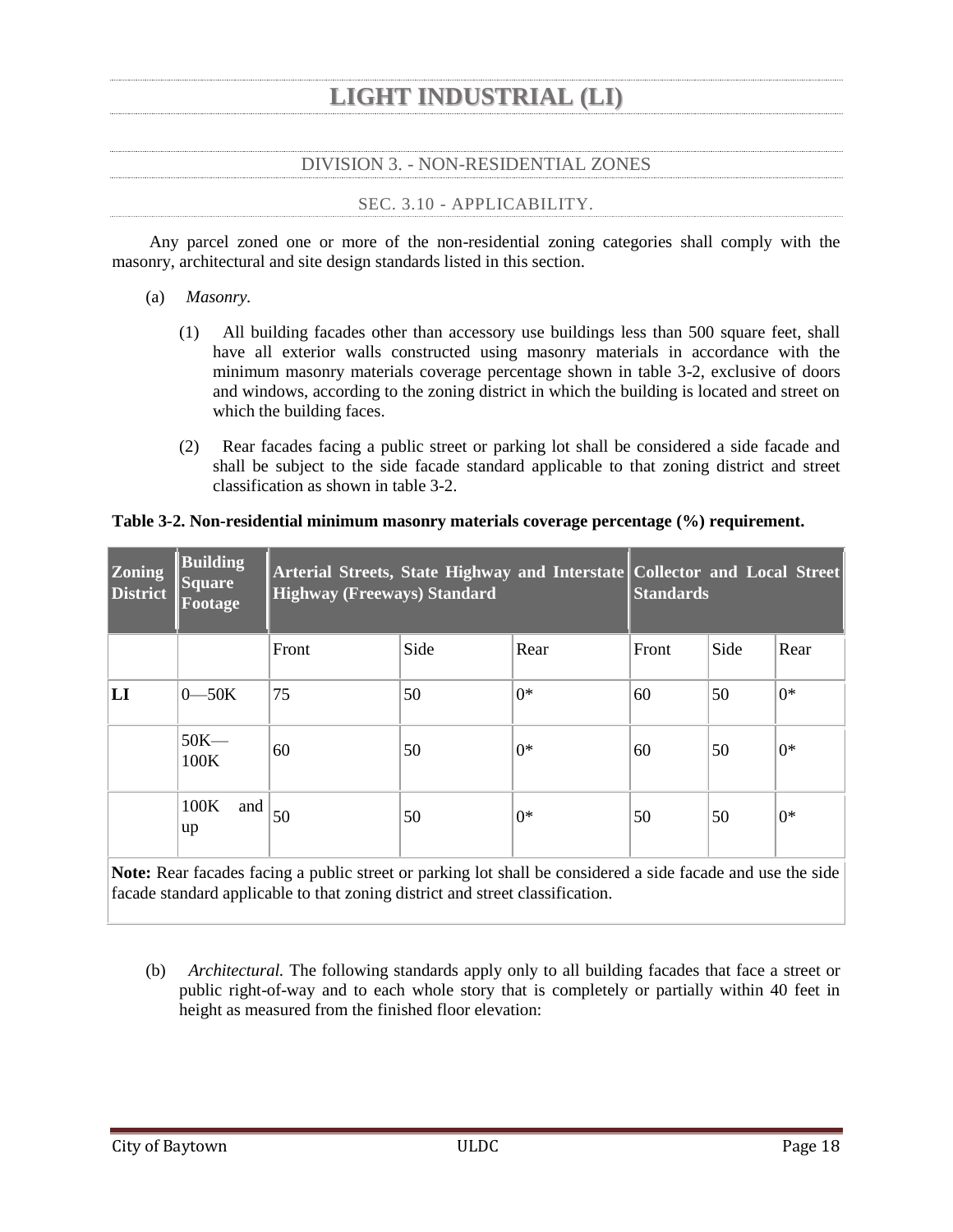- (1) *Articulation and relief.*
	- a. Buildings over 40 feet in length shall have some sort of building relief of at least 12 inches which may include pilasters, columns, niches, or other variations in building plane.
	- b. Buildings over 25 feet in height shall utilize ledges, brick or stone courses, or other variations in building plane in order to delineate each story.
- (2) *Style elements.* Style elements affect the building(s) entrance treatment and hierarchy, provide for architectural embellishment, or enhance the transition from public property to private property.
	- a. Buildings facing any street or public right-of-way, except public alleys, shall be required to utilize two different style elements.
	- b. Acceptable style elements include, but are not limited to, recessed entries, stoops, storefront bay windows, public/private entrance differentiation, permanent decorative awnings, canopies, overhangs, porches, arcades, balconies, outdoor patios, public art displays, and plaza space.
- (c) *Site design.*
	- (1) Sidewalks in conformance with chapters 18 and 122 of the Code of Ordinances shall be installed from property line to property line at the expense of the property owner in all adjacent rights-of-way prior to the issuance of a certificate of occupancy or completion for a new commercial building.
	- (2) A connection from the primary building entrance to the public sidewalk system shall be provided using an all-weather surface.
	- (3) Detention facilities shall be setback at least 30 feet from all public rights- of-way and shall be screened from view from public streets. Detention facilities may encroach into the required 30-foot setback if they are designed and maintained as a landscaped feature. Detention facilities must be separated from all adjacent uses by an opaque screen.
	- (4) Commercial waste enclosure(s). Commercial waste enclosures shall be incorporated into the overall design of the building and landscape so that visual impact of brush and commercial waste containers are fully contained and out of view from adjacent properties and public rights-of-way. Commercial waste enclosures shall be:
		- a. Located in the rear or side yard;
		- b. Subject to setback standards described in Table 3.1;
		- c. Placed a minimum distance of 20 feet from any public right-of-way, public sidewalk, or property line that abuts a residential zoning district or any residential use;
		- d. Constructed of any one or more of the following materials and include an opaque gate: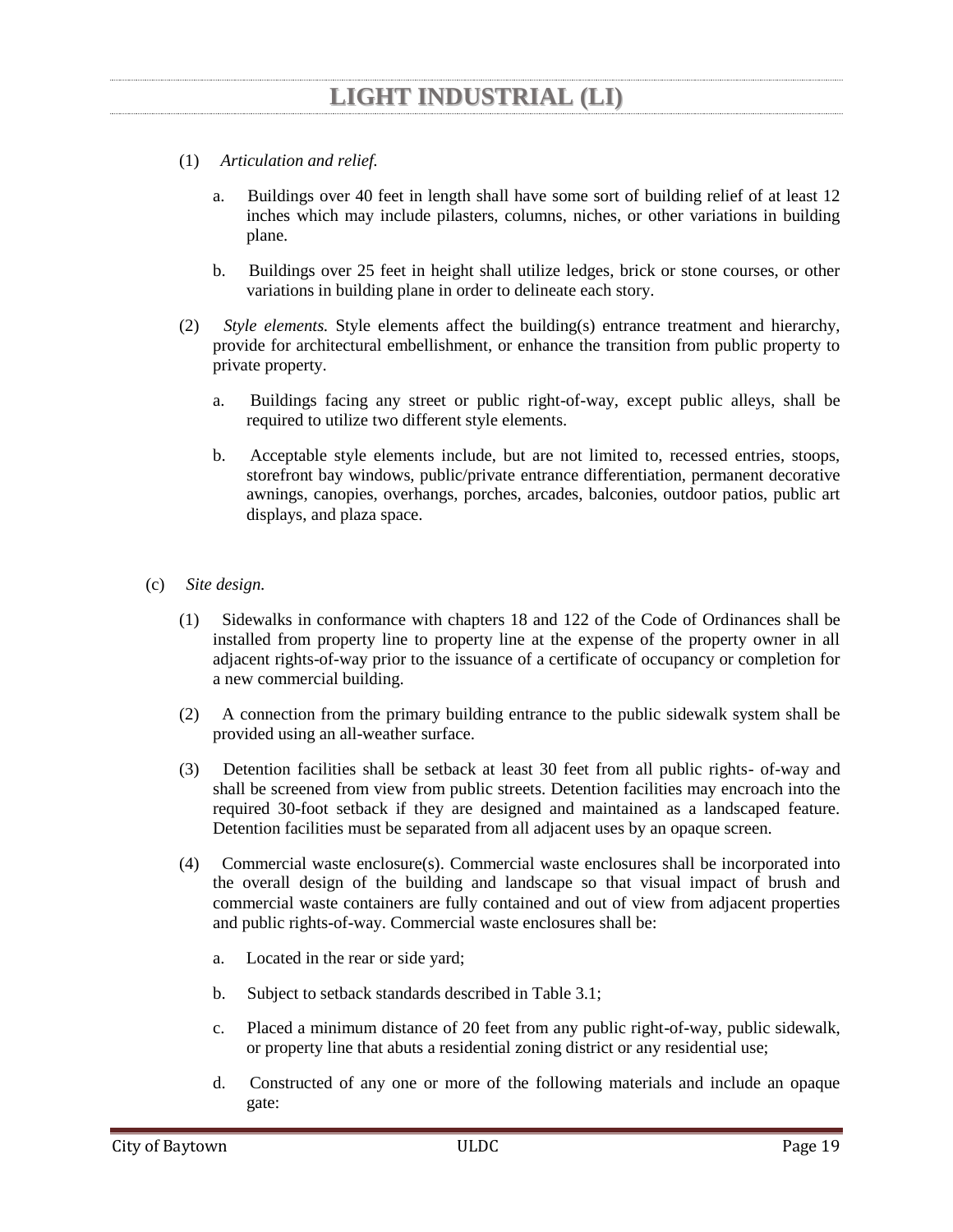- Redwood;
- Rough cedar;
- Pressure treated lumber;
- Brick:
- Concrete; and
- Masonry materials as defined within article IV of the ULDC.

Metal and plastic are prohibited materials for any visible exterior wall of the commercial waste enclosure, except for the required opaque gate; and

- e. A minimum height of the greater of (i) six feet or (ii) one foot taller than the waste container; provided that the maximum height shall not exceed ten feet in height.
- <span id="page-23-0"></span>(d) *Landscape.* The standards for landscaping are set forth in chapter 18 of the Code of Ordinances.

DIVISION 5. - DISTRICT COMPATIBILITY STANDARDS

SEC. 3.14 - COMPATIBILITY STANDARDS.

<span id="page-23-1"></span>The following additional standards are applicable to property that is located at the boundary of two or more zoning districts. The following standards are also applicable to the portion of the LI or HI boundary that is within 300 feet of the referenced zoning district. The more intense new non-residential or multifamily use shall implement the applicable compatibility standards before a certificate of occupancy or completion will be issued.

(g) *Light industrial (LI).* New development that is zoned LI and located adjacent to (i) a property zoned OR, UN, SFE, SF1, SF2, ACE, LC, MF1, MF2, MF3, or NSC; (ii) a lot that contains a single-family use; (iii) a public right-of-way designated as an arterial or collector on the city's adopted thoroughfare plan; or (iv) a navigable waterway shall meet all the requirements of the property development standards table in article three, division 1 of the ULDC and provide a minimum 200-foot building setback. New development that is zoned LI and located adjacent to a property zoned MU or GC shall meet all the requirements of the property development standards table in article three, division 1 of the ULDC and provide a minimum 100-foot building setback. Within the applicable setback, a 50-foot open space, a 50-foot vegetative buffer and an opaque screen shall be installed between any property zoned OR, UN, SFE, SF1, SF2, MF1, MF2, MF3, NSC, GC, or MU in accordance to section 18-1206.5. Any building over 40 feet in height also shall comply with the residential proximity slope in subsection 3.12(c)(3)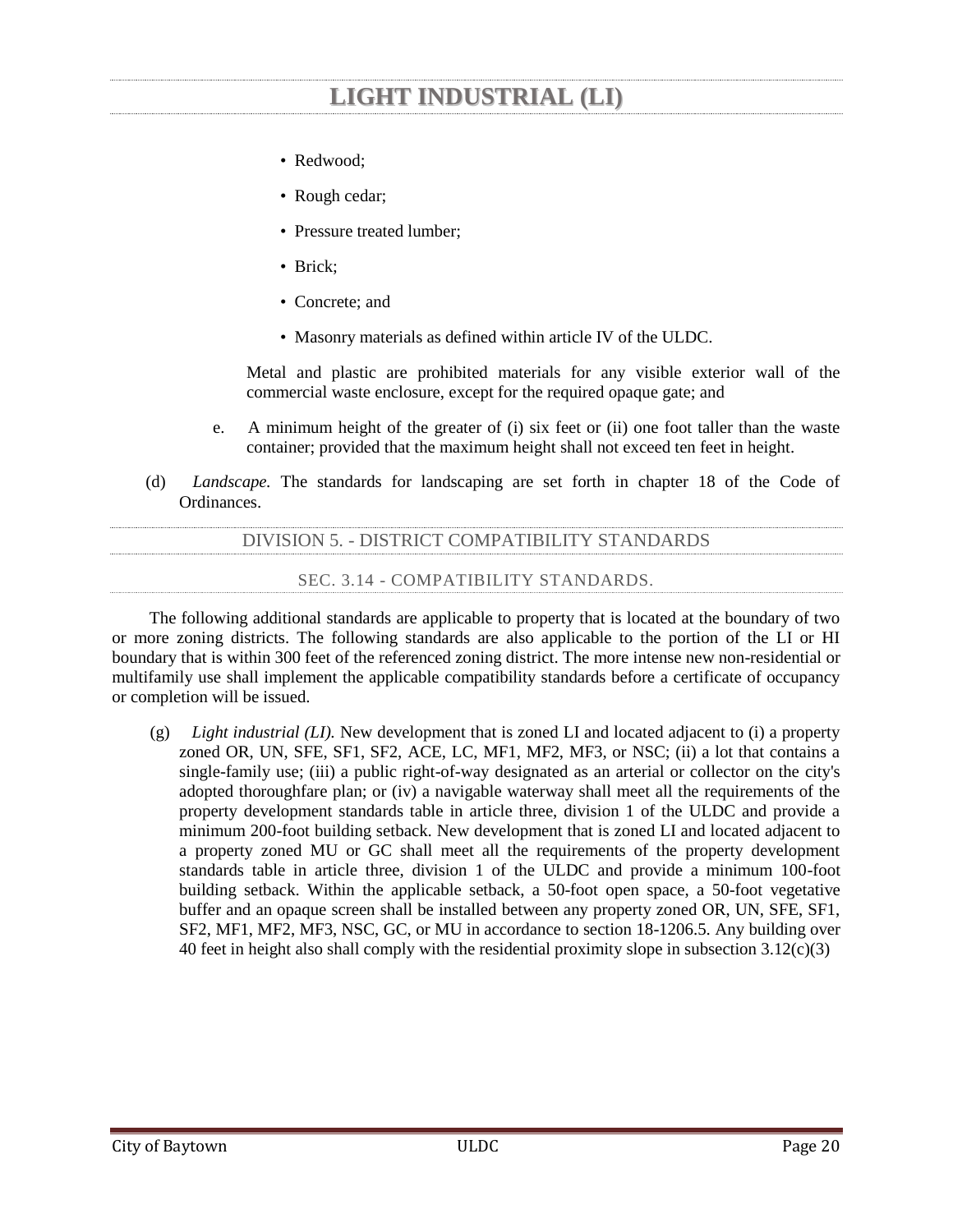### GENERAL ORDINANCES

### CHAPTER 112 – OFF-STREET PARKING

### SEC. 112-4. - MINIMUM REQUIREMENTS FOR SPACES.

- <span id="page-24-2"></span><span id="page-24-1"></span><span id="page-24-0"></span>(a) *Minimum number of parking spaces.* There shall be provided, at such time as a building permit is issued for the erection, alteration or use change of a structure, off-street parking spaces in accordance with the following minimum requirements:
	- (1) Bowling alley: Five parking spaces for each lane;
	- (2) Business or professional office, studio, bank, medical or dental clinic: Three parking spaces plus one additional parking space for each 200 square feet of floor area over 500;
	- (3) Church, theater, auditorium (except school), sports arena, stadium or gymnasium: One parking space for each four seats or bench seating spaces;
	- (4) Community recreation center, library, museum or art gallery: Ten parking spaces plus one additional space for each 300 square feet of floor area in excess of 2,000 square feet. If an auditorium is included as a part of the building, its floor area shall be deducted from the total and additional parking provided on the basis of one space for each four seats that it contains;
	- (5) Dancehall, assembly or exhibition hall without fixed seats: One parking space for each 100 square feet of floor area used thereof;
	- (6) Fraternity, sorority or dormitory: One parking space for each three beds;
	- (7) Furniture or appliance store, hardware store, wholesale establishment, machinery or equipment sales and service, clothing or shoe repair or service shop: Two parking spaces plus one additional parking space for each 300 square feet of floor area over 1,000;
	- (8) Hospital: Four parking spaces plus one additional parking space for each four beds;
	- (9) Hotel: One parking space for each sleeping room or suite plus one parking space for each 400 square feet of commercial floor area contained therein;
	- (10) Industrial plant: The number of parking spaces required to accommodate all plant employees and construction forces on any single shift;
	- (11) Mortuary or funeral home: One parking space for each 50 square feet of floor space in slumber rooms, parlors or individual funeral service rooms;
	- (12) Motor vehicle sales room or car lot: One parking space for each 500 square feet of sales floor area with a minimum of three parking spaces;
	- (13) Private club, lodge, country club or golf club: One parking space for each 150 square feet of floor area for every five members, whichever is greater;
	- (14) Restaurant, nightclub, cafe or similar recreation or amusement establishment: One parking space for each 100 square feet of floor area;
	- (15) Retail store or personal service establishment, except as otherwise specified in this section: One parking space for each 200 square feet of retail sales or floor area;
	- (16) Roominghouse or boardinghouse: One parking space for each sleeping room;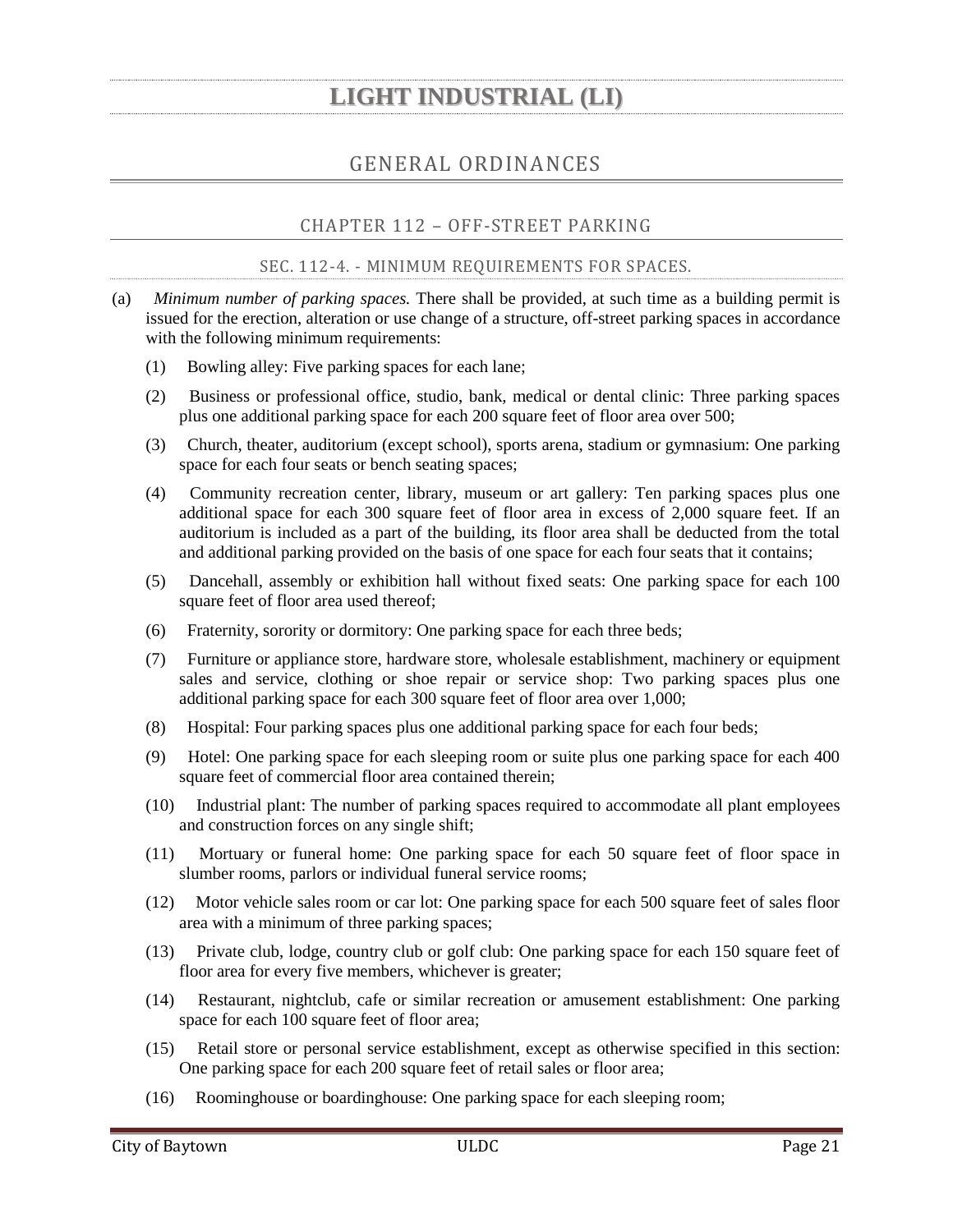- (17) Sanitarium, convalescent home, home for the aged or similar institution: One parking space for each six beds;
- (18) School, elementary: One parking space for each ten seats in the auditorium or main assembly room or one space for each classroom, whichever is greater;
- (19) School, secondary, and college: One parking space for each eight seats in the main auditorium or three spaces for each classroom, whichever is greater;
- (20) Tourist home, cabin or motel: One parking space for each sleeping room or suite;

(23) Vehicle or boat repair business, including, but not limited to those defined in section 102-136 and automobile repair, major and minor as defined in the Unified Land Development Code: One space for each service bay, plus one space for every 300 square feet of building floor area.

- (c) *Bicycle parking.* One bicycle rack (to accommodate three or more bicycles) per residential building and at the community facilities shall be installed and maintained. The bike rack shall be located not in a sidewalk and not in a required parking space but shall be located so as to provide the ability of the bike user to walk on a sidewalk or along with street to access the bicycle rack.
- (d) *Sidewalks from parking spaces.* Sidewalks connecting all parking areas to residential and to community buildings shall be provided and maintained. Where the sidewalks cross driving aisles (driveways) crosswalks and/or alternate paving materials shall be installed.

SEC. 112-5. - RULES FOR COMPUTING NUMBER OF SPACES.

<span id="page-25-0"></span>In computing the number of parking spaces required for each of the uses listed in section 112-4, the following rules shall govern:

- (1) Floor area shall mean the foundation area of the specified use. For a multistory building, each story shall be considered a separate foundation area, so that the total floor area of such building shall include the area of all floors added together;
- (2) Where fractional spaces result, the parking spaces required shall be construed to be the nearest whole number;
- (3) The parking space requirement for a use not specifically mentioned in this chapter shall be the same as required for a use of a similar nature; and
- (4) For mixed uses, the parking spaces required shall equal the sum of the requirements of the various uses computed separately.

### SEC. 112-6. - CONSTRUCTION OR USE CHANGES.

<span id="page-25-1"></span>Whenever a building or use is constructed or changed after the effective date of the ordinance from which this chapter derives by enlarging the floor area, number of employees, number of dwelling units, seating capacity or otherwise, to create a requirement for an increase in the number of parking spaces, such spaces shall be provided on the basis of the enlargement or the change in use.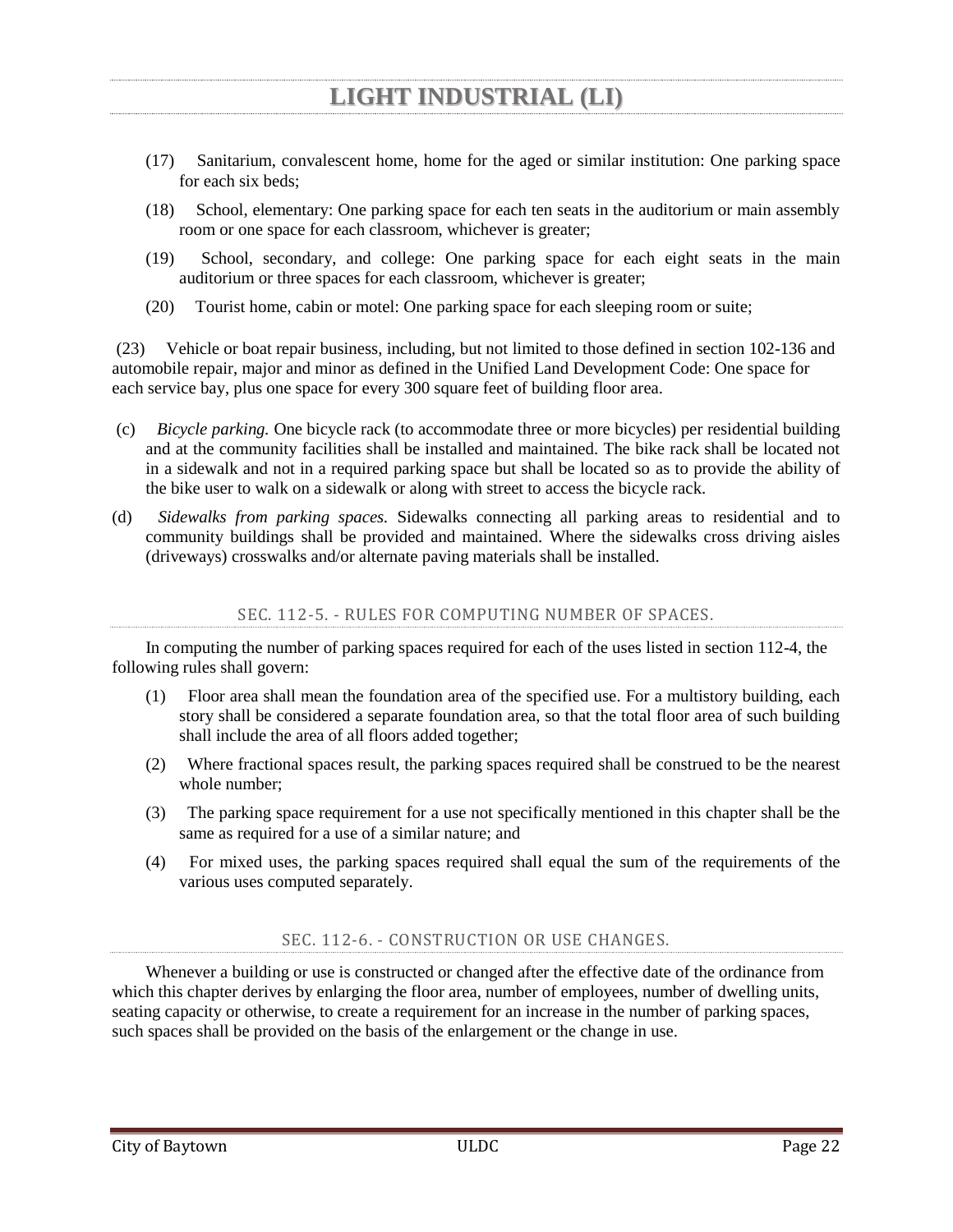### SEC. 112-7. - LOCATION OF SPACES.

<span id="page-26-0"></span>All parking spaces required in this chapter shall be located on the same lot with the building or use served, except as follows:

- (1) Where an increase in the number of spaces is required by a change or enlargement of the use or where such spaces are provided collectively or used jointly by two or more buildings or establishments, the required spaces may be located not to exceed 300 feet from an institutional building served and not to exceed 500 feet from any other nonresidential building served;
- (2) No more than 50 percent of the parking spaces required for theaters, bowling lanes, dancehalls, nightclubs or cafes may be provided and used jointly by similar uses not normally open, used or operated during the same hours as those listed; provided, however, that written agreement thereto is properly executed and filed as specified in subsection (4) of this section;
- (3) Not more than 80 percent of the parking spaces required for a church or school auditorium may be provided and used jointly by similar uses not normally open, used or operated during the same hours as those listed; provided, however, that written agreement thereto is properly executed and filed as specified in subsection (4) of this section; and
- (4) When the required parking spaces are not located on the same lot with the building or use served or when such spaces are collectively or jointly provided and used, a written agreement thereby assuring their intention for such purposes shall be properly drawn and executed by the parties concerned, approved as to form by the city attorney, and shall be filed with the application for a building permit.

### SEC. 112-8. - MINIMUM DIMENSIONS.

<span id="page-26-1"></span>The minimum dimensions for off-street parking spaces required under this chapter shall be as follows:

- (1) *Ninety-degree angle parking.* Each parking space shall be not less than nine feet wide or less than 18 feet in length. Maneuvering space shall be in addition to parking space and shall be not less than 23 feet perpendicular in width;
- (2) *Sixty-degree angle parking.* Each parking space shall be not less than nine feet wide perpendicular to the parking angle or less than 17 feet in length when measured at the appropriate angles. Maneuvering space shall be in addition to parking space and shall be not less than 20 feet in width;
- (3) *Forty-five-degree angle parking.* Each parking space shall be not less than nine feet wide perpendicular to the parking angle or less than 19 feet in length when measured at the appropriate angles. Maneuvering space shall be in addition to parking space and shall be not less than 11 feet in width; and
- (4) *Other.* Where off-street parking facilities are provided in excess of the minimum amounts specified in this chapter or when off-street parking facilities are provided but not required by this chapter, the off-street parking facilities shall comply with the minimum dimensions for parking and maneuvering space specified in this section.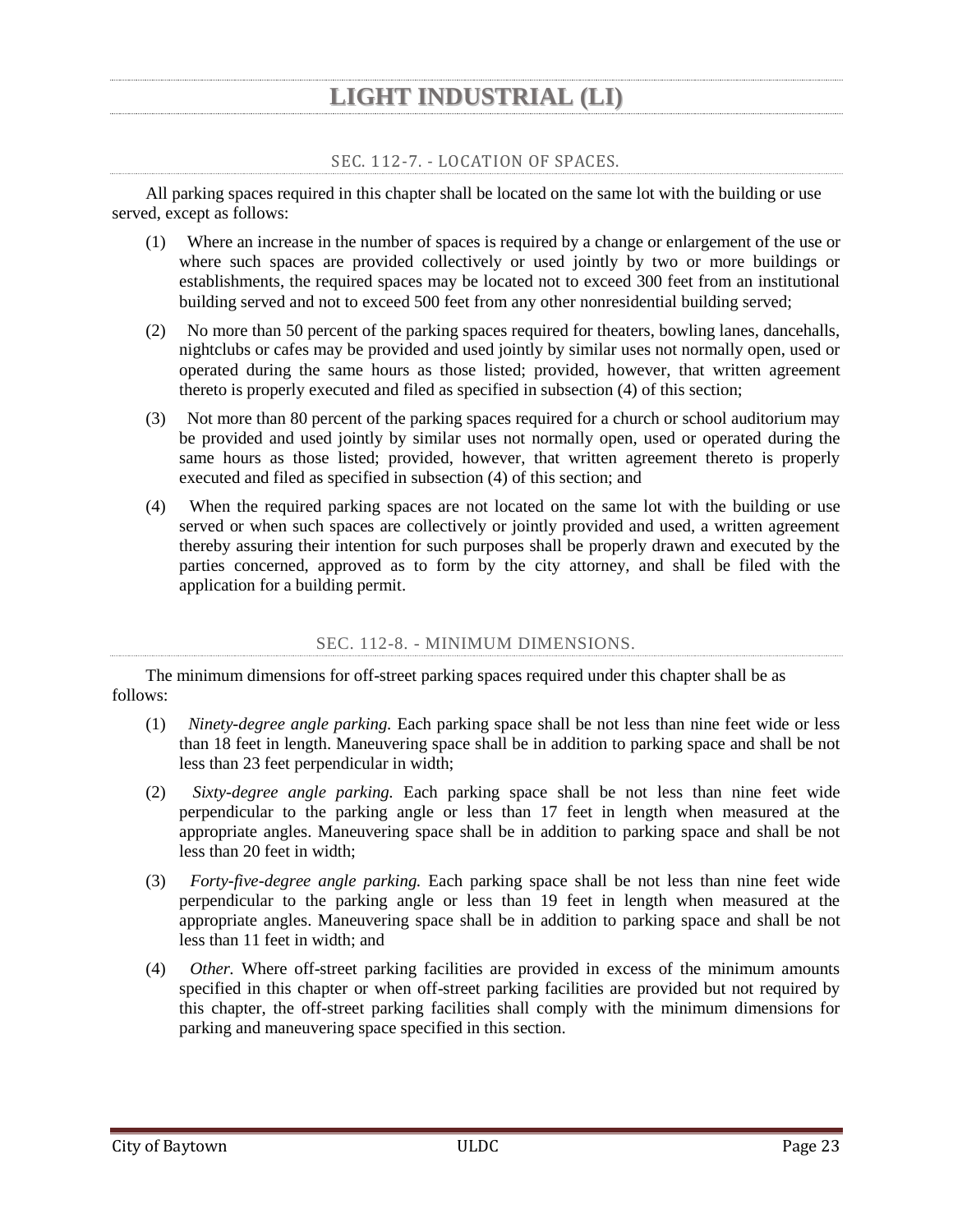### SEC. 112-9. - DESIGN STANDARDS.

<span id="page-27-0"></span>Geometric design standards for driveways and off-street parking stalls are set forth in appendix 1 to this chapter, which is on file in the offices of the city clerk and chief building official. Curb cuts shall conform to standards established in the engineering department. Permits for all curb cuts will be issued by the chief building official.

### SEC. 112-10. - MAINTENANCE OF OFF-STREET PARKING AREAS.

<span id="page-27-1"></span>Parking spaces and pedestrian walkways must be clearly delineated and parking spaces must meet the minimum dimensions specified in section 112-8. Parking spaces must be clearly marked with appropriate striping if on a paved surface or appropriate marking if on an unpaved surface. All improved parking surfaces and walkways shall be maintained in a good and safe condition; and free of any defects affecting the use, safety, appearance or drainage of the surface or of the adjoining property.

### SEC. 112-11. - VEHICLE STORAGE AREAS.

- <span id="page-27-2"></span>(a) Any motor vehicle sales, car lot, or vehicle or boat repair business, whose customers leave their motor vehicles for repair or service, shall designate a vehicle storage area separate from the required customer parking area for all non-operational vehicles to be serviced. Spaces within the vehicle storage area shall not count towards meeting the minimum required number of customer parking spaces specified in section 112-4, nor shall they block access to the building, driveways, sidewalks, or hinder proper vehicular circulation within the lot.
- (b) Each vehicle storage area shall:
	- (1) Meet the off-street parking minimum dimensions and design standards in this chapter; or
	- (2) Be:
		- a. Enclosed by a six-foot-high, opaque fence consisting of the materials specified in section 18-1011;
		- b. Located behind the building line of the building; and
		- c. Designed so that the vehicles stored within are not visible from any public right-of-way in any manner.
- (c) Any vehicle serviced or waiting to be serviced must be stored in the vehicle storage area when not being actively repaired.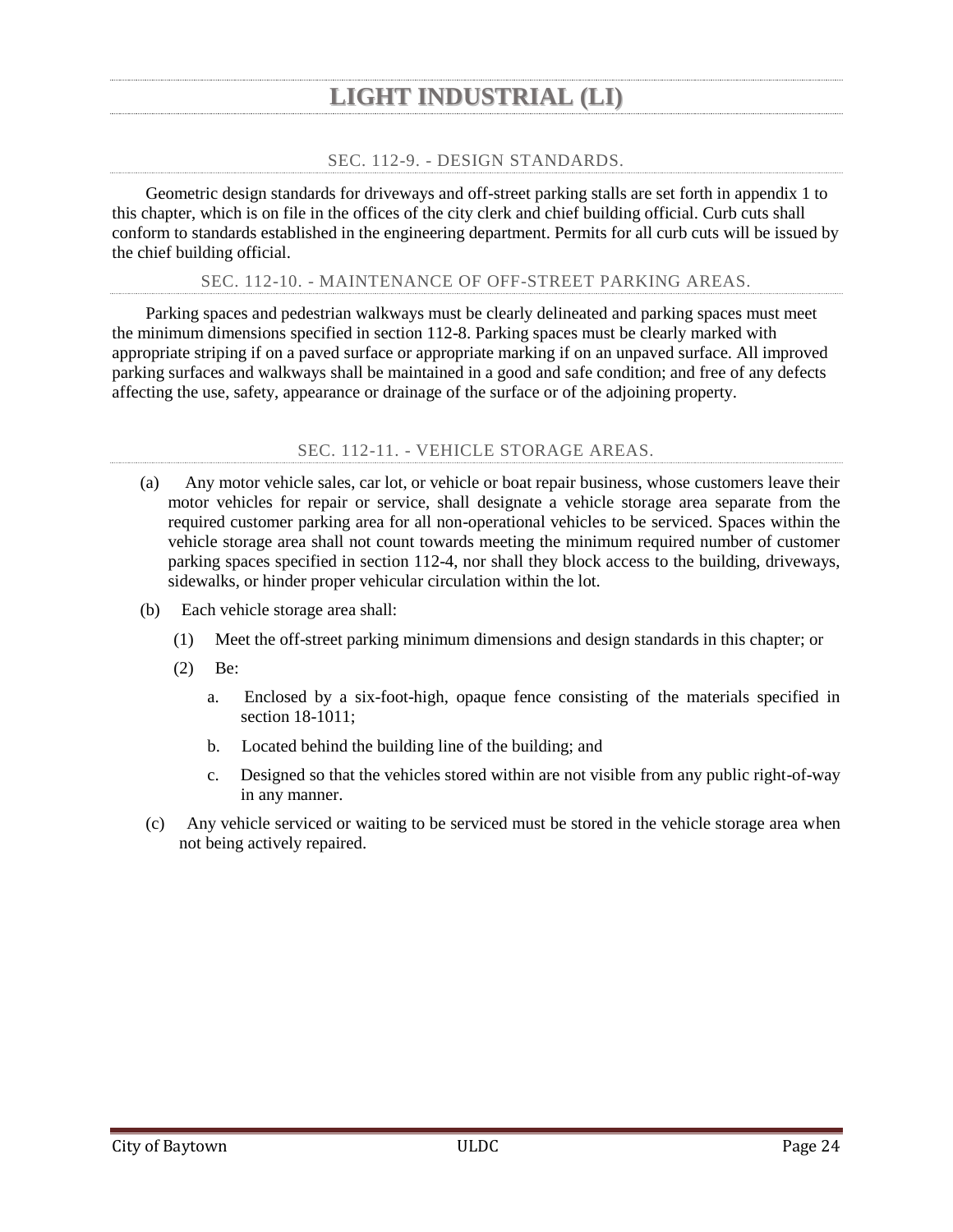SEC. 18-93. - SIDEWALKS.

<span id="page-28-0"></span>(a) *Definitions.* The following words, terms and phrases, when used in this section, shall have the meanings ascribed to them in this subsection, except where the context clearly indicates a different meaning:

*Construction* means the building or placement of any structure requiring a permit from the city.

*Impervious surface* means any type of improvement to real property that will prevent water from passing through to the soil below.

*Primary non-residential structure* means the main structure on a lot or parcel that is anything other than a primary residential structure.

*Primary residential structure* means the main dwelling unit on a lot or parcel that is:

- (1) A detached one- or two-family dwelling; or
- (2) A townhome not more than three stories above grade plane in height, with separate means of egress, and open to a public right-of-way or yard on at least two sides.

*Sidewalk* means a paved path for the use of pedestrians constructed:

- (1) In the right-of-way between the curb lines or the edge of pavement of a roadway and the adjacent property lines; or
- (2) In an easement on private property dedicated to the city or the public for which a sidewalk is permitted to be built.
- (b) *Required.* Except as provided in subsection (c) of this section, sidewalks conforming to the requirements of chapter 122 of this Code shall be constructed when a permit is issued for any of the following:
	- (1) Construction of a primary residential structure in a subdivision platted after July 26, 2012;
	- (2) Construction of a primary non-residential structure within any zoning district with the exception of a LI or HI zoning district; or
	- (3) Construction on a primary non-residential structure or the parking area serving a primary nonresidential structure that would result in either:
		- a. A 30-percent aggregate increase in the existing gross area of impervious surface on the property in any zoning district with the exception of the HI zoning district; or
		- b. Five thousand square feet of new impervious surface area, on the property in any zoning district with the exception of LI or HI zoning district.
- (c) *Exempt.* Construction of sidewalks shall not be required:
	- (1) On a property where a primary residential structure in a residential zoning district, as determined by the ULDC, is being constructed but there is not enough space within the right-ofway to construct a sidewalk as determined by the director of engineering;
	- (2) When a residential lot is platted after July 26, 2012, in an existing residential area where less than 80 percent of the existing homes have sidewalks;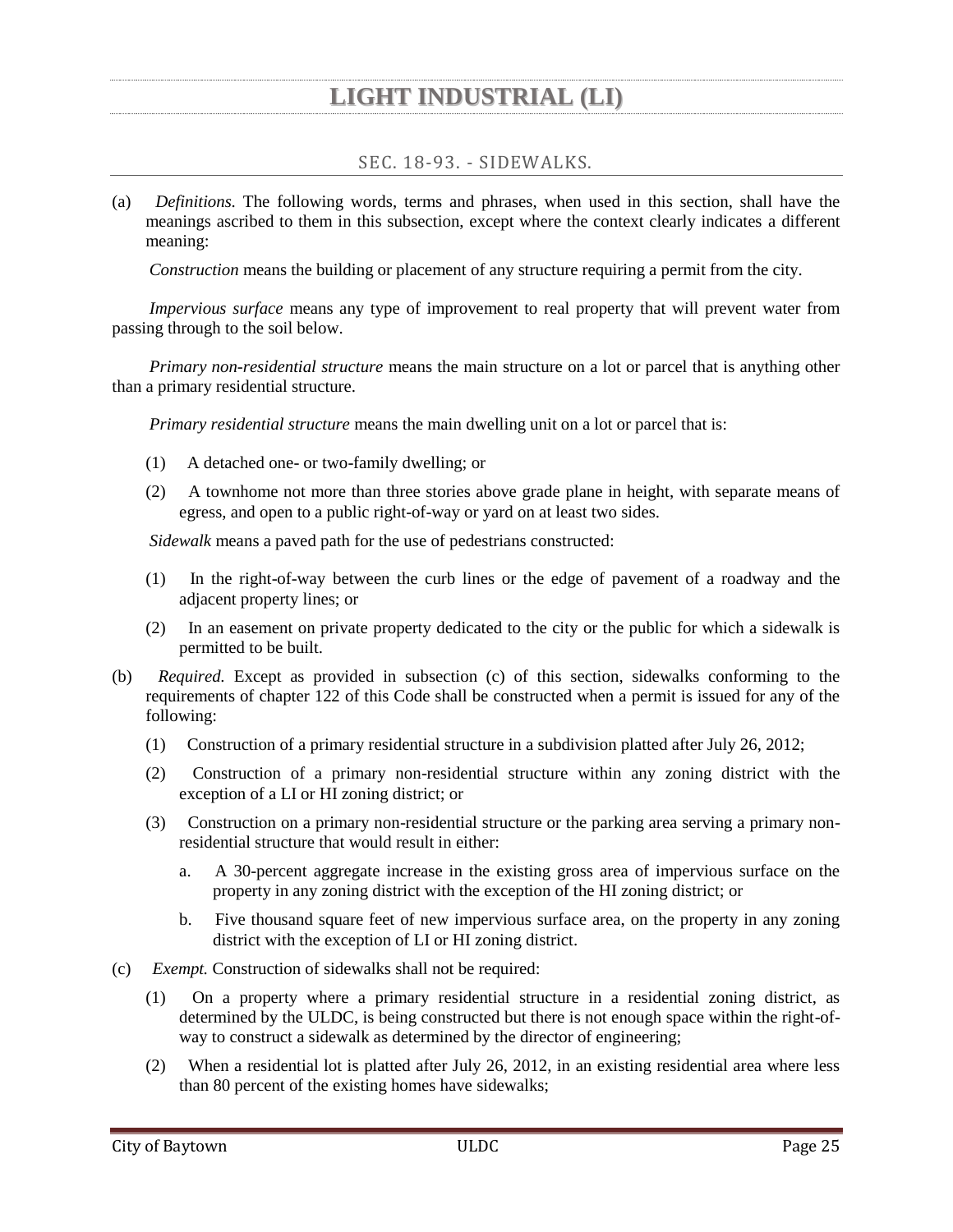- (3) On property where a governmental agency prohibits the construction of sidewalks and the applicant has provided to the chief building official current documentation to this effect from the governmental agency; or
- (4) When, in the opinion of the chief building official, the installation of sidewalks would not be feasible due to planned public improvements and the owner or developer, in lieu of constructing a sidewalk, pays at the time of the issuance of a building permit a fee. Such fee shall be in an amount equal to the cost of the construction of the sidewalk per square foot based upon the competitively bid prices obtained by the city for its annual concrete work contract.
- (d) *Appeals.* Appeals from a decision of the chief building official shall be made in accordance with section 18-58.
- (e) *Violation.* It shall be unlawful for any person to willfully or maliciously tear up, injure, deface or destroy any sidewalk, or any portion thereof.
- (f) *Enforcement.*
	- (1) Any violation of this article shall constitute a misdemeanor punishable, upon conviction, by a fine as provided in section 1-14.
	- (2) In addition to enforcement action taken pursuant to subsection  $(f)(1)$ , certificates of occupancy and certificates of completion shall be withheld until repairs required in subsection (d) of this section have been made and approved by the chief building official.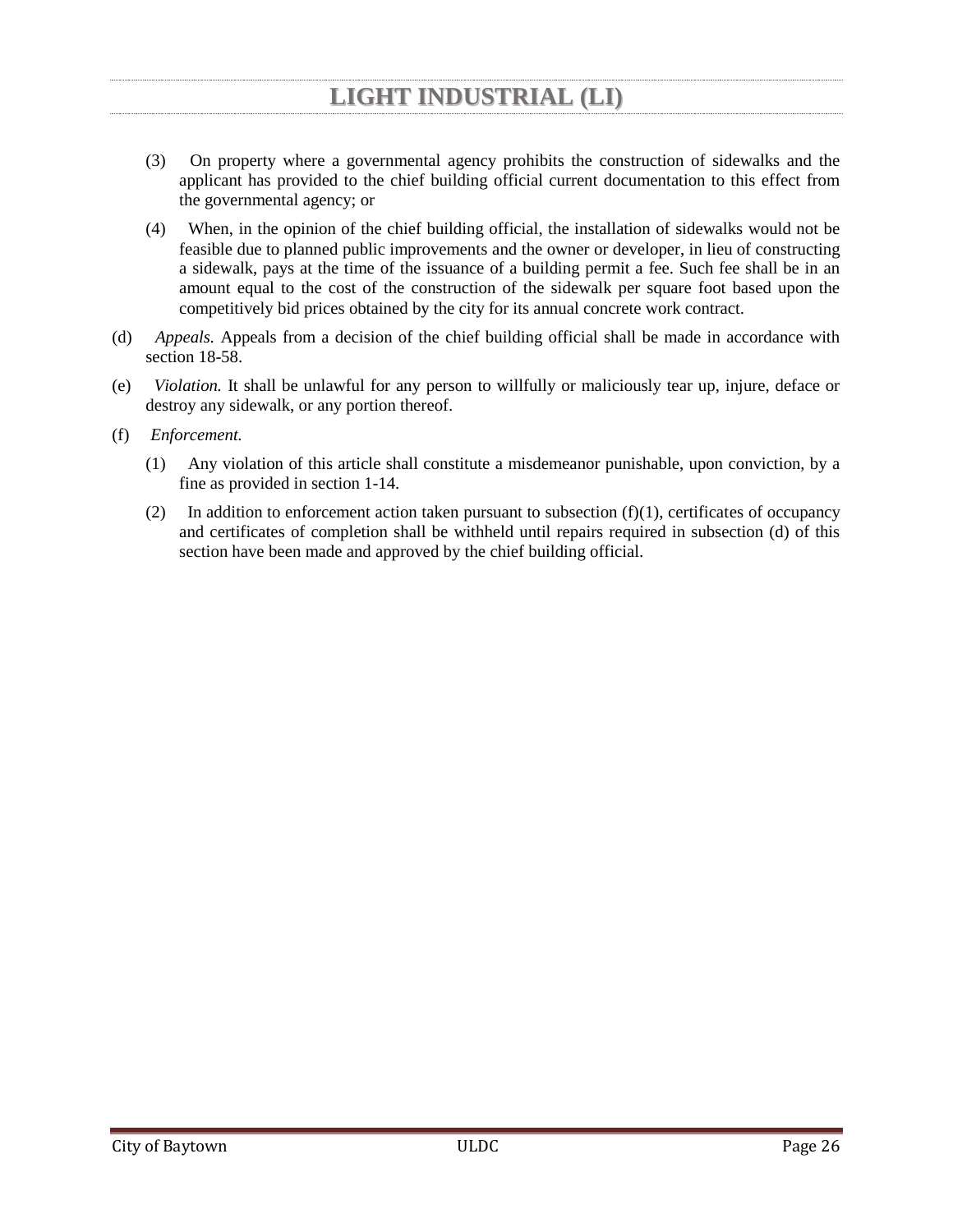### ARTICLE XIV. - LANDSCAPING

### SEC. 18-1201. - GENERAL REGULATIONS.

- <span id="page-30-1"></span><span id="page-30-0"></span>(a) *Title.* This article shall be known and may be referred to as the "Landscaping Ordinance of the City of Baytown" or simply as the "Landscaping Ordinance."
- (b) *Purpose.* This article is adopted for the purpose of promoting the public health, safety and general welfare of the citizens of the city and is intended to achieve one or more of the following:
	- (1) To create an aesthetically pleasing environment that improves the quality of life for citizens;
	- (2) To enhance property values and to protect public and private investment;
	- (3) To promote the beautification of the city;
	- (4) To provide adequate light and air space;
	- (5) To prevent overcrowding of land;
	- (6) To ensure that the local stock of trees and vegetation is replenished; and/or
	- (7) To stabilize the environment's ecological balance by contributing to the processes of air purification, oxygen regeneration, ground water recharge, stormwater runoff, and soil erosion retardation, while at the same time aiding in noise, glare and heat abatement.
- (c) *Applicability.* The provisions of this article shall apply to all nonresidential developments, as that term is defined in section 18-1202, within the city, unless specifically provided otherwise in this article.
	- (1) The landscaping provisions contained in this article shall become applicable to each individual nonresidential lot at the time an application for a new commercial permit is made. When remodeling, redevelopment or reconstruction is proposed on nonresidential property that would result in an expansion of gross floor area, parking lot area, or vehicular surface area, the following provisions apply:
		- a. When remodeling, redevelopment or reconstruction is proposed on nonresidential property that would expand existing gross floor area of the lot's structure or structures by less than 50 percent, only the portion of the site where the expansion is located is subject to the provisions of this article.
		- b. When remodeling, redevelopment, reconstruction or expansion is proposed on nonresidential property that would expand existing gross floor area of the lot's structure or structures by 50 percent or more, the entire property must comply with the provisions of this article. The removal of any portion of an existing building is not required for compliance with this subsection (c)(1)b.
		- c. If within a three-year period the impervious surface area of a nonresidential development is increased by 25 percent or more or if within a three-year period 25 percent or more of the impervious surface area of a nonresidential development is reconstructed, the requirements of section 18-1206 shall be applied only to the area where the expansion or reconstruction occurs. This provision shall apply only when such expansion or reconstruction is not a part of a structural remodeling, redevelopment or reconstruction project.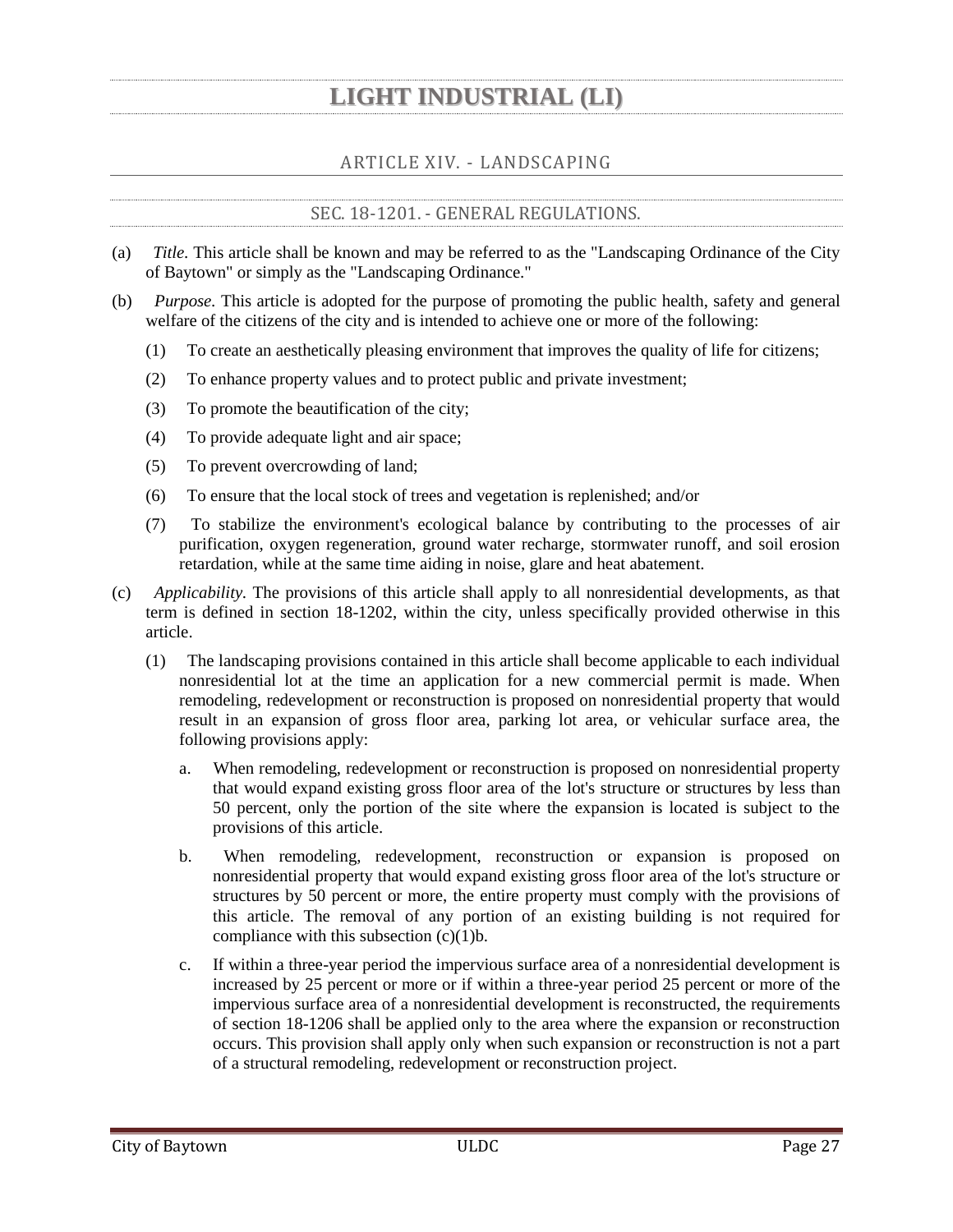- (2) All landscaping requirements under this article shall run with the land and shall apply against any owner or subsequent owner.
- (3) Each phase of a phased project shall comply with the requirements of this article. If the nonresidential development is to be construed in phases, phase lines shall be drawn 20 feet or more from developed site elements (parking, buildings, ponds, etc.). The portion of the land remaining for subsequent phases shall be no less than three-fourths of an acre.
- (4) This article shall have no application to nonresidential developments with parking lots of less than 5,000 square feet.
- (d) *Inconsistent provisions and conflict with other regulations.* In the event that any provision of this article is inconsistent or in conflict with any other provision of this article or any other ordinance or regulation of the city, the more stringent provision shall control, unless otherwise specifically stated.
- (e) *Transitional provisions.*
	- (1) *Building permits.* Except as specifically provided in this article, the provisions of this article shall not affect any valid building permit issued or any valid building permit application filed prior to August 2, 1998, provided that construction pursuant to such permit, is commenced within six months of the date of issuance of the permit and diligently pursued, as determined by the chief building official, to completion in accordance with the applicable regulations of the city.
	- (2) *Subdivision plats.* Except as specifically provided in this article, the provisions of this article shall not affect any preliminary plat or final plat approved pursuant to the regulations of chapter
	- 126.

### SEC. 18-1202. - DEFINITIONS.

<span id="page-31-0"></span>For the purpose of interpreting and administrating the provisions of this article, the words defined in this section shall be given the meanings set forth below. All other words shall be given their common, ordinary meanings, as the context may reasonably suggest.

*Caliper* means the diameter of a tree at 18 inches above ground level.

*Commission* means the city's planning and zoning commission as presently constituted, or any successor commission.

*Developed land* means that portion of real property which has been altered from its natural landscape by the construction or reconstruction of any structure, parking lot, or other improvement.

*Director* means the director of planning and development services.

*Duplex* dwelling use means the use of a lot for two dwelling units within a single building or structure.

*Dwelling unit* means a building or portion of a building that is arranged, occupied or intended to be occupied as a residence and includes facilities for sleeping, cooking and sanitation.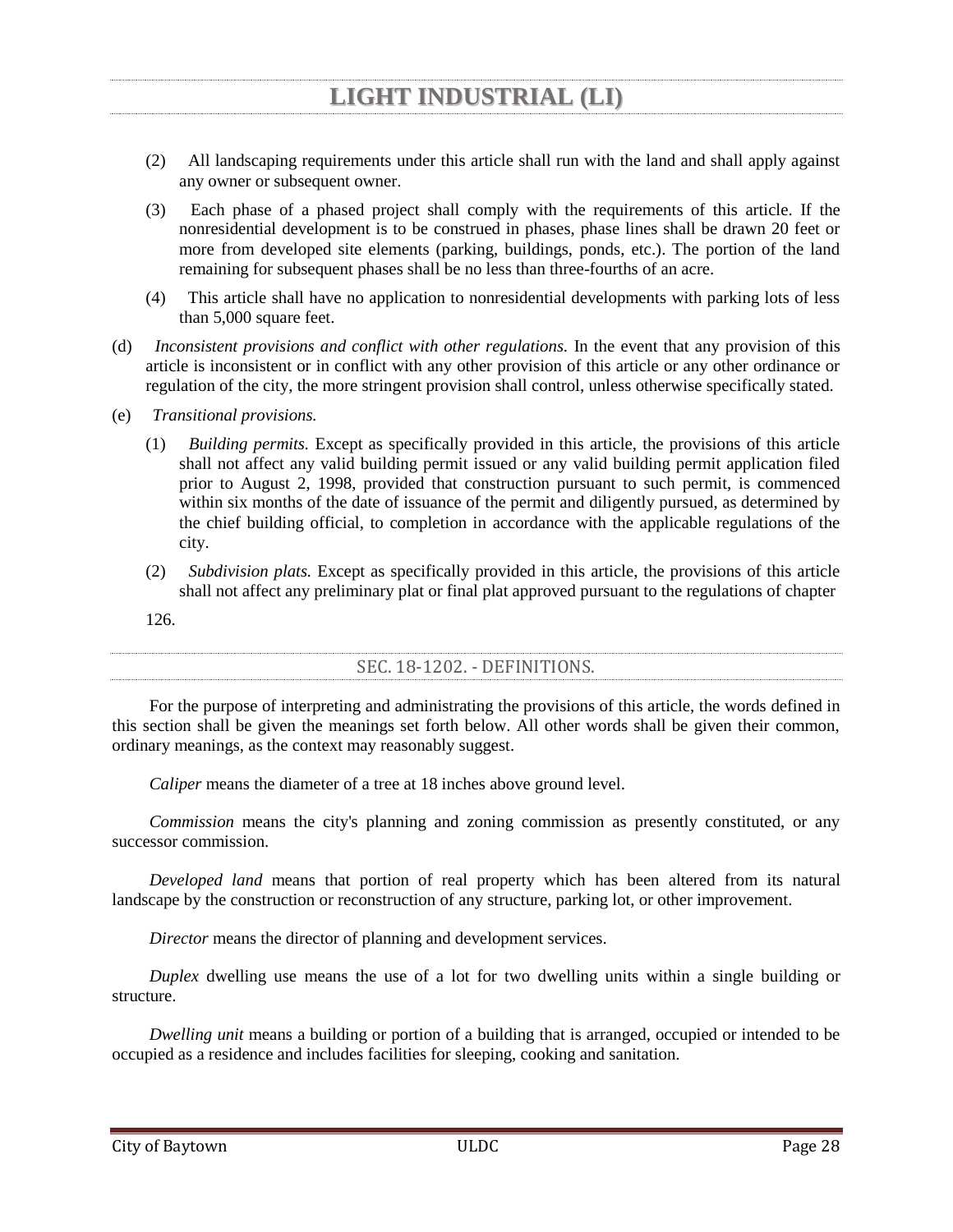*Evergreen tree* means a tree that retains some or all of its leaves throughout the year, which can be used for the purposes of providing a visual screen.

*Existing tree* means a tree which is located on the property prior to a new construction permit being issued by the city.

*Groundcover* means a spreading plant including sods and grasses less than 18 inches in height that may be used for erosion control.

*Impervious surface* area means any surface area that prevents infiltration of water into the soil. Impervious surface may include, but not be limited to, those surfaces covered by asphalt, concrete, crushed stone, clay, bedrock, limestone and compacted soil.

*Landscape reserve* means undeveloped property which is left in its natural state and is of sufficient size for the growth of plants and trees.

*Large tree* means a tree, under normal growth conditions, that reaches a mature height at or above 40 feet. A tree that, at the time of planting, is at least 12 feet tall above grade and has a minimum caliper of three inches.

*Mulch* means various substances that are placed around plants to prevent evaporation, to control weeds and to control soil erosion. Mulch material includes, but is not limited to, organic substances and various forms and sizes of natural rocks.

*Multi-family dwelling* means the use of a lot for three or more dwelling units within a single building.

*New commercial permit* means a building permit required for the construction and/or development of all new nonresidential developments. Nonresidential means any use other than single-family or duplex dwelling use, and expressly includes, but is not limited to, uses associated with multi-family dwellings, manufactured home parks, mobile home parks, RV parks and commercial developments within the city.

*Parking space* means a space used for parking a motor vehicle and satisfying all of the applicable requirements for off-street parking contained in chapter 112.

*Shade tree* means any self-supporting woody plant with one well-defined trunk and a distinct definite formed crown.

*Shrub* means a woody perennial plant differing from a perennial herb by its more woody stem and from a tree by its low stature and habit of branching from the base.

*Single-family dwelling use* means the use of a lot for one dwelling unit.

*Small tree* means a type of tree that, under normal growth conditions, that reaches a mature height between 20 and 40 feet. A tree that, at the time of planting, is at least six feet tall above grade and has a minimum caliper of two inches.

*Streetscape* means the landscaping along the property adjacent to the street rights-of-way as required to be landscaped pursuant to this article.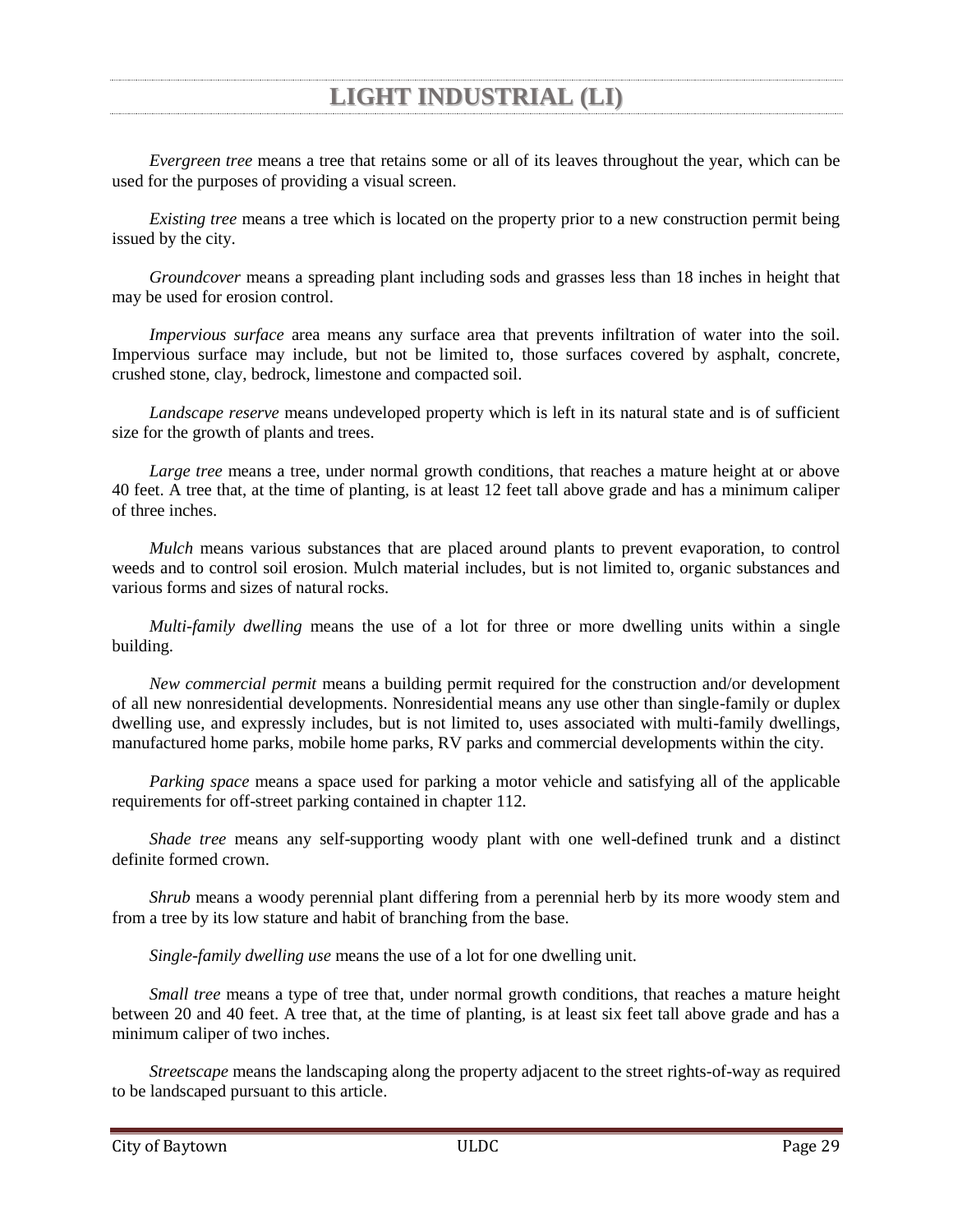*Tree* means any self-supporting woody plant with one well-defined trunk two inches in diameter or greater.

### SEC. 18-1203. - ELIGIBLE TREES, SHRUBS, AND GROUNDCOVER.

<span id="page-33-0"></span>All forms of landscaping are suitable including flowers, ground cover, shrubs, trees and the various forms and sizes of mulch. Unless expressly stated otherwise, all trees shall be a minimum of five feet in height immediate upon planning and have a minimum 1½-inch caliper. All shrubs must be a minimum size of one gallon and be a minimum of 1½ feet in height when planted. Plant height shall be measured from average grade after planting.

### SEC. 18-1204. - LANDSCAPE PLAN REQUIREMENTS.

<span id="page-33-1"></span>When a new commercial permit is required, the owner shall provide the director as part of his construction documents a landscape plan containing the following information:

- (1) The location of existing boundary lines and dimensions of the tract and the square footage of the total off-street parking area;
- (2) The location of existing and proposed utility easements on or adjacent to the lot and the location of overhead power lines and any underground utilities;
- (3) A description of adjacent land uses, existing developments and roadways;
- (4) The location, size and type of proposed landscaping in areas to be landscaped and the size of proposed landscaped area;
- (5) The location, species and diameter of existing trees having a caliper of 1½ inches or larger. Landscape reserves with numerous trees may be outlined with a description of existing trees to be preserved; and
- (6) All other information necessary for verifying that the minimum landscaping requirements have been satisfied pursuant to this article.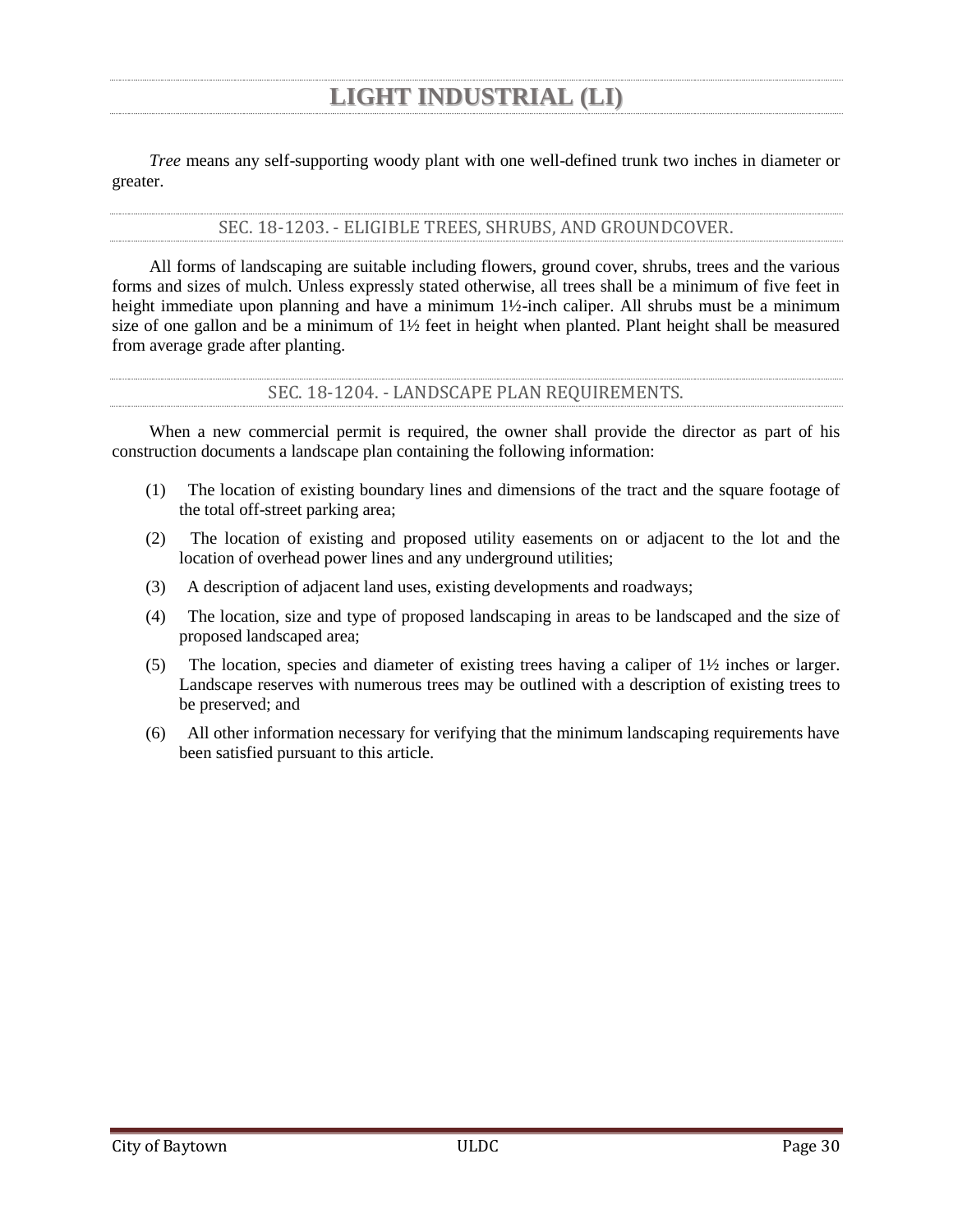### SEC. 18-1205. - LANDSCAPING REQUIREMENTS.

<span id="page-34-0"></span>(a) The owner of the property on which an off-street parking area is located shall be required to provide interior landscaped open spaces for any parking lot 5,000 square feet or larger. All areas within the parking lot's perimeter are counted toward the landscape requirement, including the planting islands, curbed areas, parking spaces, and all interior driveways and aisles. The required landscape open space area shall be calculated as follows:

| <b>Total Off-street Parking</b><br>Area | Percent of the Off-street Parking Area that must be a Landscaped Open<br>Space Area |
|-----------------------------------------|-------------------------------------------------------------------------------------|
| 5,000 $-9,999$ square feet              | 5 percent                                                                           |
| Over 9,999 square feet                  | 7 percent                                                                           |

At least 50 percent of the required landscaped open space shall be located within the parking lot as an island or as a peninsula in order to be applied towards the landscaped requirements of this section. The remaining 50 percent of the required landscape open space may be located outside of the parking lot, but must be located forward of the rear building line of the primary structure and be visible from the public street.

(b) A minimum of one shade tree and four shrubs shall be planted and maintained for each 350 square feet or portion thereof of landscaped open space area. Credit may be given or received for preservation of existing trees as follows; provided, that the existing trees are located near or within the parking lot's perimeter, in good form and condition and reasonably free of damage by insect, disease or other affliction, as determined by the director:

| <b>Existing Tree Caliper</b> | Tree Credit |
|------------------------------|-------------|
| $1\frac{1}{2}$ inches        |             |
| Over $6-12$ inches           | ∸           |
| Over 12 inches               | Ć           |

(c) Groundcover or mulch is required in swales, drainage areas, parking lot islands, landscape reserves and all unpaved portions of the property that is not otherwise used for a parking lot, building site or other improvement.

(d) All persons subject to this ordinance must replace dead landscaping or landscaping that has been removed by any means and for any reason within 45 days of receipt of written notification by the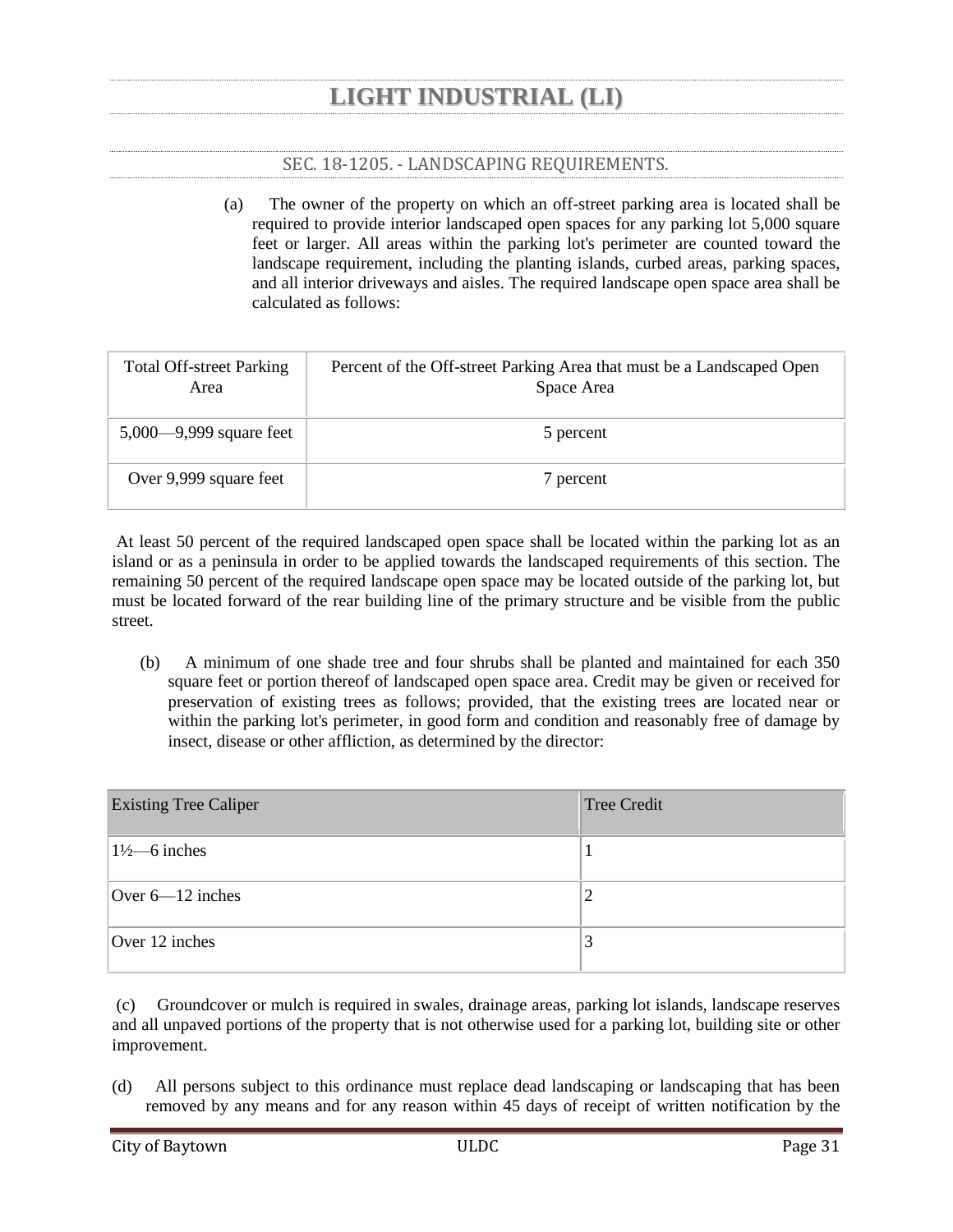director. Failure to replace landscaping as required by this section shall constitute a violation of this article punishable as provided in section 18-1208.

- (e) That portion of any off-street parking area, not otherwise required by section 112-4 that is located at a site primarily used for the storage of vehicles is exempt from the requirements of this section. Additionally, public schools of an elementary or secondary level and recreational areas owned by such schools shall be exempt from the requirements of this section.
- <span id="page-35-0"></span>(f) The landscaping requirements of this section shall not be required for heavy industry uses in a HI zoning district.

### SEC. 18-1206. - STREETSCAPE.

- (a) In addition to the landscaping requirements of section 18-1205, the owner of nonresidential property subject to this article shall be required to provide streetscape as described in this section and as depicted in Figure 18-1 "Streetscape Layout." Nothing in this subsection shall be construed as to require streetscape on undeveloped land. Streetscapes shall be no less than six feet wide.
- (b) Streetscape shall be required along the entire length of the property which is adjacent to a street right-of-way, except that streetscape shall not be required across driveways.
- (c) Streetscape shall include an area beginning at the property line which is adjacent to a street right-ofway, extending into the private property to establish the required width as listed in this section.
- (d) The streetscape's trees, shrubs, ground cover, and other landscaping shall be placed and maintained so as not to cause a visual obstruction and so as not to violate section 122-3.
- (e) Streetscapes shall be adequately watered using one of the following methods:
	- (1) Automatic irrigation system; or
	- (2) Manual watering, if all parts of the landscape improvements are within 100 feet of one or more hose bibs, and if a nonresidential streetscape improvement does not exceed 1,500 square feet.
- (f) Streetscape width shall be determined by the street classification as identified by the city's major thoroughfare plan and shall be as follows:

| Classification        | Minimum Streetscape Width |                                   |  |  |  |
|-----------------------|---------------------------|-----------------------------------|--|--|--|
| Local                 | 6 feet                    |                                   |  |  |  |
| Collector             | 6 feet                    |                                   |  |  |  |
| <b>Minor Arterial</b> | Lot Size                  | Minimum<br><b>Street</b><br>Width |  |  |  |
|                       | 1 acre or less            | 6 feet                            |  |  |  |
|                       | More than 1 acre          | 12 feet                           |  |  |  |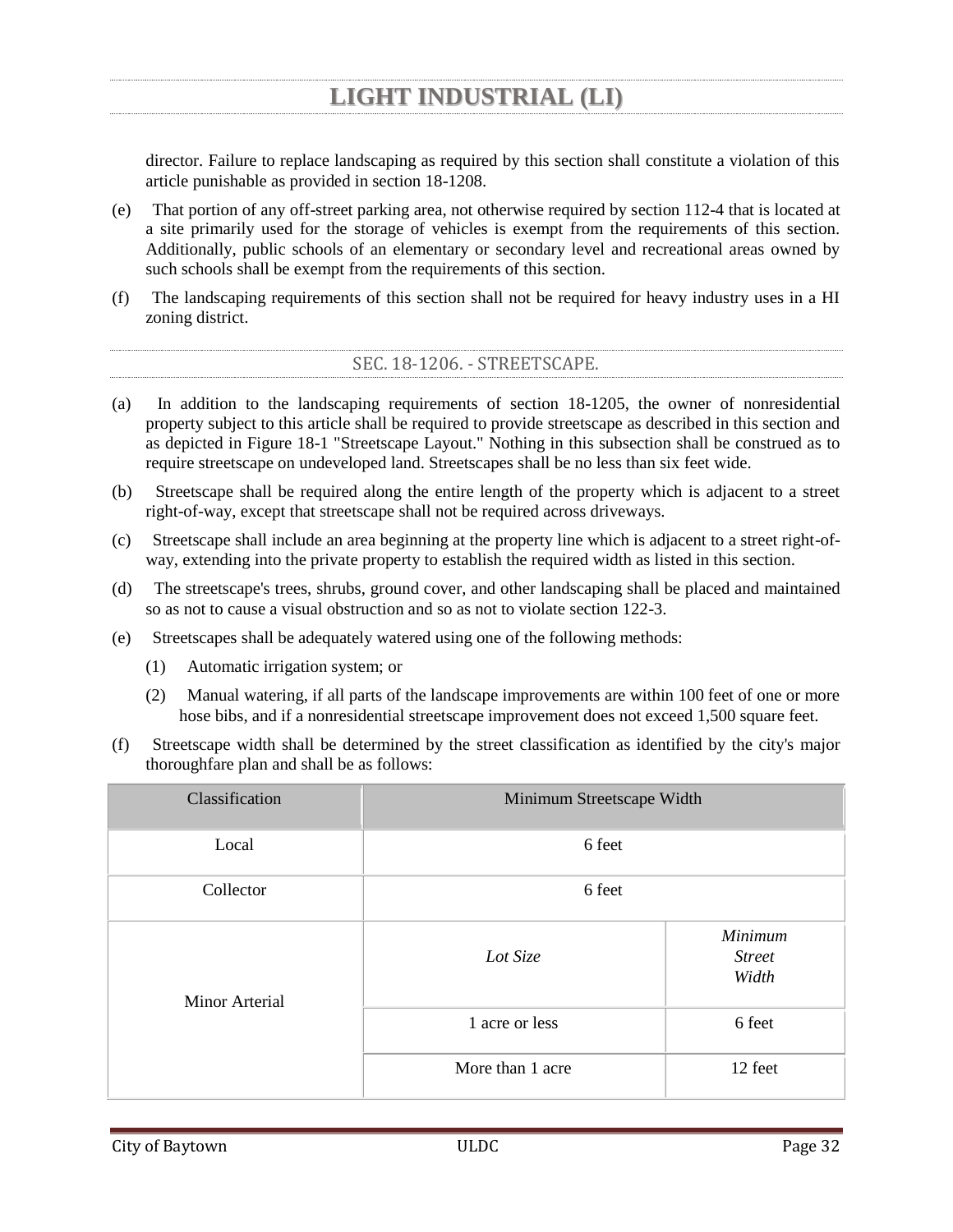| Classification | Minimum Streetscape Width |                                   |  |  |
|----------------|---------------------------|-----------------------------------|--|--|
|                | Lot Size                  | Minimum<br><b>Street</b><br>Width |  |  |
| Major Arterial | 1 acre or less            | 6 feet                            |  |  |
|                | More than 1 acre          | 12 feet                           |  |  |
| Freeway        | 25 feet                   |                                   |  |  |

- (g) Streetscape planting installation.
	- (1) Within a streetscape, large trees can be substituted with small trees where overhead utility lines will conflict with the large tree at or before the tree grows to its mature height.
	- (2) All trees and shrubs are to be planted in an organized fashion and in such a way as to facilitate the creation of a visual screen.
	- (3) Local and/or collector. The streetscape along local and collectors street shall be planted with either large or small trees, planted 30 feet on center, with eight shrubs, not less than two feet in height, for every 30 feet.
	- (4) Minor and major arterials. The streetscape along a major and/or minor arterial street shall be planted with either large or small trees, planted 30 feet on center, with eight shrubs not less than two feet in height for every 30 feet to form an intermittent hedge. No less than 50 percent of the tree plantings shall be large trees along minor and major arterials.
	- (5) Freeway.
		- a. The streetscape along a freeway shall be planted as a staggered double row consisting of small evergreen trees on the front row, and large trees on the back row.
		- b. The front row of trees shall be planted 20 feet on center.
		- c. A minimum of 50% of the back row shall be planted with evergreen trees. This row shall consist of large trees planted 25 feet on center.
		- d. A minimum of 8 shrubs, not less than two feet in height, for every 20 feet forming an intermediate hedge, shall be planted in the front row.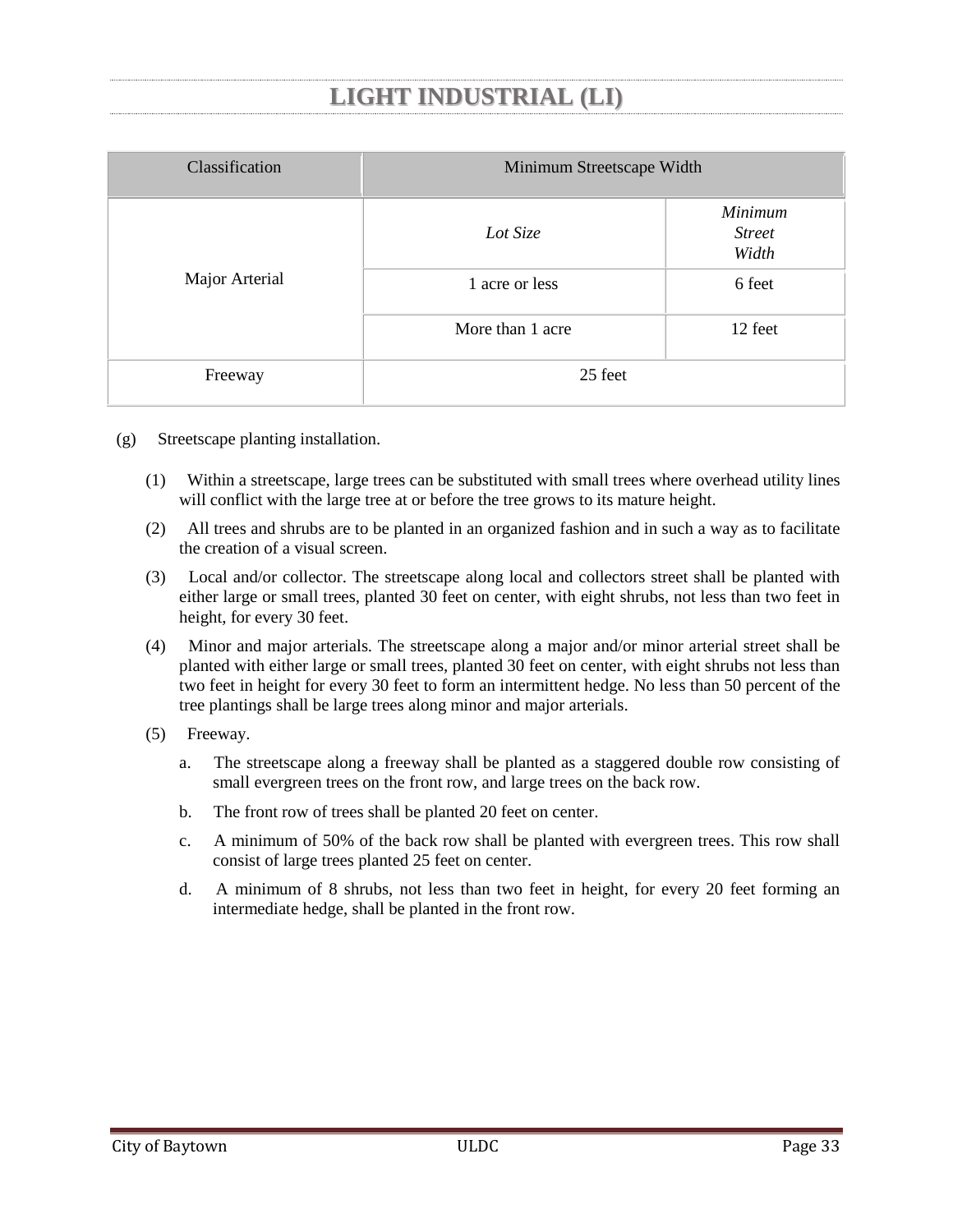

(6) Appropriate tree planting species. Appropriate shade tree species for streetscape and buffers include the following:

| <b>Tree Species</b>                                                                   | Local/<br><b>Collector</b><br><b>Streetscape</b> | <b>Arterial</b><br><b>Streetscape</b> | <b>Freeway</b><br><b>Streetscape</b> | Vegetative/<br><b>Transition</b><br><b>Buffer</b> |
|---------------------------------------------------------------------------------------|--------------------------------------------------|---------------------------------------|--------------------------------------|---------------------------------------------------|
| Elm<br>Lacebark<br>$\triangleleft(1)$<br>(Ulmus parvifolia)                           | $\mathbf X$                                      | X                                     | $\mathbf X$                          |                                                   |
| Magnolia<br>(1)<br>Southern<br>$\blacklozenge\blacklozenge$<br>(Magnolia grandiflora) |                                                  | $\mathbf{X}$                          | $\mathbf X$                          | $\mathbf X$                                       |
| Live<br>Oak<br>(1)<br>♦♦<br>(Quercus virginiana)                                      |                                                  | $\mathbf X$                           | $\mathbf X$                          | $\mathbf X$                                       |
| American<br>Holly<br>(1)<br>$\blacklozenge\blacklozenge$<br>(Ilex opaca)              |                                                  | $\mathbf X$                           | $\mathbf X$                          | $\mathbf X$                                       |
| (1)<br>Montezuma<br>Cypress<br>٠<br>(Taxodium mucronatum)                             |                                                  | $\mathbf X$                           | $\mathbf X$                          | $\mathbf X$                                       |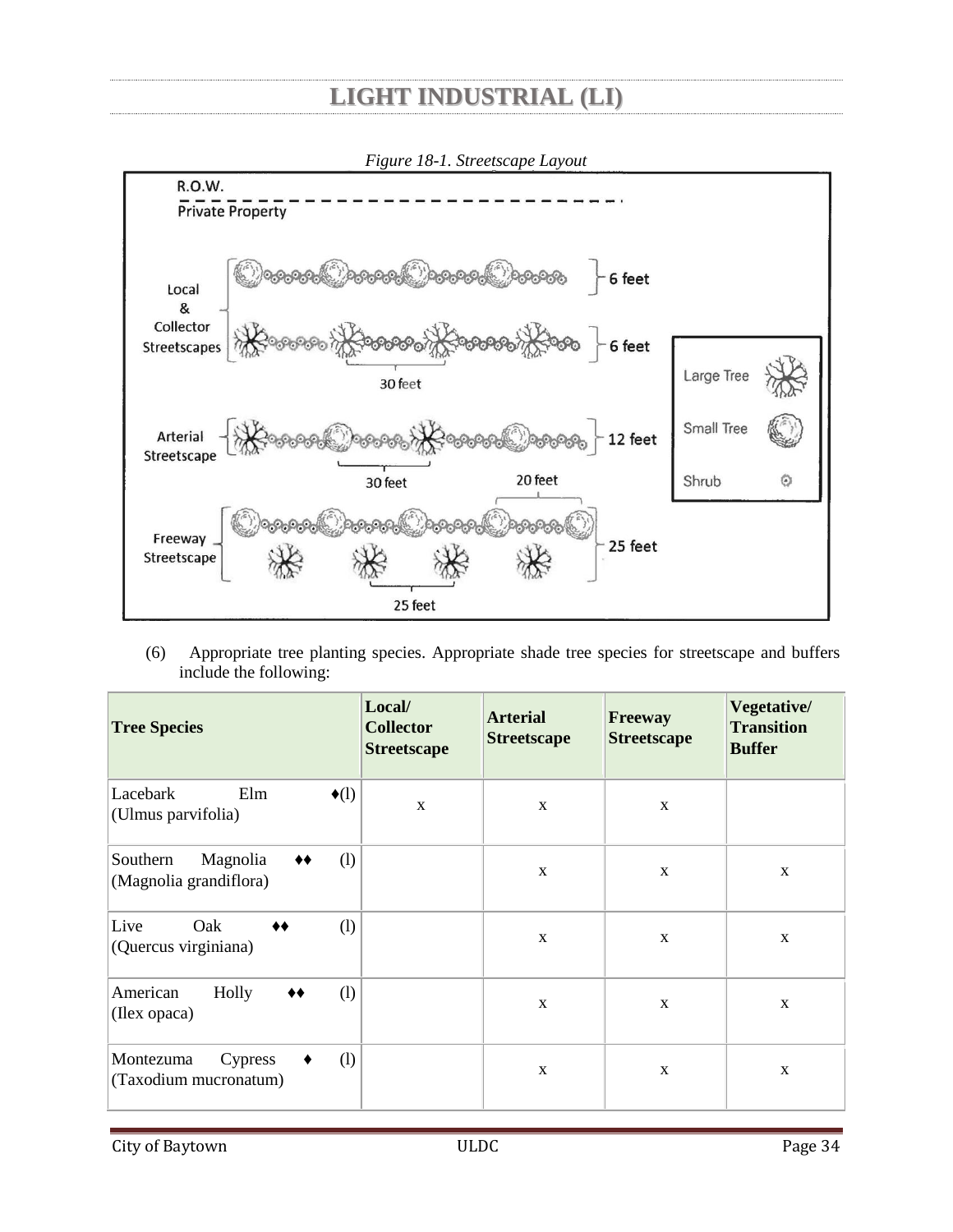| <b>Tree Species</b>                                                                             | Local/<br><b>Collector</b><br><b>Streetscape</b> | <b>Arterial</b><br><b>Streetscape</b> | <b>Freeway</b><br><b>Streetscape</b> | Vegetative/<br><b>Transition</b><br><b>Buffer</b> |
|-------------------------------------------------------------------------------------------------|--------------------------------------------------|---------------------------------------|--------------------------------------|---------------------------------------------------|
| Redcedar<br>Eastern<br>(1)<br>$\blacklozenge\blacklozenge$<br>(Juniperus virginiana)            |                                                  | $\mathbf X$                           | $\mathbf X$                          | $\mathbf X$                                       |
| Crapemyrtle<br>Common<br>$\blacklozenge(s)$<br>(Lagerstroemia indica)                           | $\mathbf X$                                      | $\mathbf X$                           |                                      |                                                   |
| Waxmyrtle<br>$\blacklozenge\blacklozenge(\mathbf{s})$<br>(Myrica cerifera)                      | $\mathbf X$                                      | $\mathbf X$                           | $\mathbf X$                          | $\mathbf X$                                       |
| Yaupon<br>$\leftrightarrow$ (s)<br>(Ilex vomitoria)                                             | $\mathbf X$                                      | $\mathbf X$                           | $\mathbf X$                          | $\mathbf X$                                       |
| Little<br>Gem<br>Magnolia<br>$\blacklozenge\blacklozenge(\mathbf{s})$<br>(Magnolia grandiflora) | $\mathbf X$                                      | $\mathbf X$                           | $\mathbf X$                          |                                                   |
| Sweetbay<br>Magnolia<br>$\blacklozenge\blacklozenge(\mathbf{s})$<br>(Magnolia virginiana)       | $\mathbf X$                                      | $\mathbf X$                           | $\mathbf X$                          | $\mathbf X$                                       |
| Foster<br>Holly<br>$\blacklozenge(\mathbf{s})$<br>(Ilex x attenuata 'Fosteri')                  | $\mathbf X$                                      | $\mathbf X$                           | $\mathbf X$                          |                                                   |
| Flowering<br>Dogwood<br>$\blacklozenge(s)$<br>(Cornus florida)                                  | $\mathbf X$                                      | $\mathbf X$                           |                                      |                                                   |
| <b>Nelly</b><br>Holly<br>Stevens<br>$\blacklozenge(\mathbf{s})$<br>$($ Ilex $x)$                | $\mathbf X$                                      | $\mathbf X$                           | $\mathbf X$                          |                                                   |

(s) - small tree (l) - large tree ♦ - deciduous tree ♦♦ - evergreen tree

(h) Variances.

- (1) The director has the authority to approve variations to the streetscape tree species and the layout of the streetscape plantings as set forth in this section, so long as the number of required plantings and the size of the required plantings meet the intent of this article.
- (2) Any person, wishing to appeal the director's denial of a variance pursuant to subsection (h)(2), may file a completed application for a variance pursuant to section 18-1207 within 30 days after the director's decision. Such variance request shall follow the process and procedures therein established.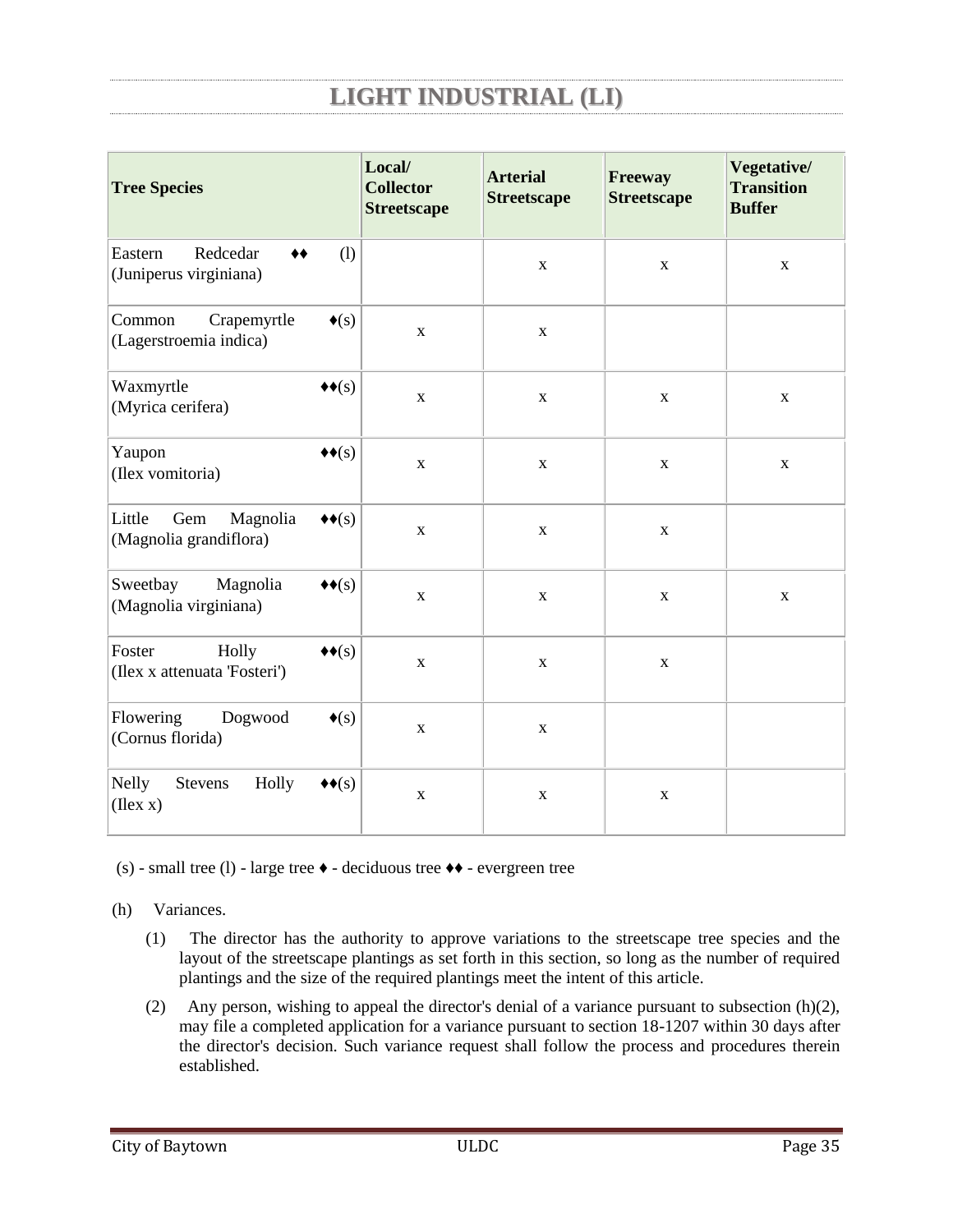- (i) Exceptions. The following shall be exempt from the streetscape requirements set forth in this section:
	- (1) A lot that is permitted to have a lot coverage greater than 91%, or
	- (2) A lot that is:
		- a. 21,780 square feet or less and
		- b. Adjacent to property developed with nonresidential land uses, which adjacent property does not have an existing streetscape.

SEC. 18-1206.5. - VEGETATIVE AND TRANSITION BUFFER ZONES.

- <span id="page-39-0"></span>(a) *Purposes.* The purpose of the vegetative and transition buffer zones required herein is to guard against incompatible uses in adjacent zoning districts by providing a visual screen, a light barrier, a sound barrier and some containment of air movement near the ground level. The provisions of this section shall be construed to accomplish these purposes.
- (b) *Definitions.* The following words, terms and phrases, when used in this section, shall have the meanings ascribed to them in this subsection, except where the context clearly indicates a different meaning:

*HI zoning district* shall mean the HI heavy industrial zoning district established in the Unified Land Development Code.

*LI zoning district* shall mean the LI light industrial zoning district established in the Unified Land Development Code.

*Transition buffer zone* means an area, which extends inward from the property line of a site, provides protection between land uses consisting of ground cover and trees.

*Vegetative buffer zone* has the meaning ascribed to it in the Unified Land Development Code.

- (d) *Exemption.* Where vegetative and transition buffer zones are required, the property shall be exempt from section 18-1206 but must provide interior landscaped open space, as required by section 18- 1205 for parking areas located in the front yard of the development. Side and rear yard parking areas are not required to provide interior landscaped open space.
- (e) *Landscaping requirements.* The landscaping requirements of this subsection are intended to provide a continuous vegetative screening of the district or land use. The following contain the minimum standards; however, additional plantings or other forms of opaque screening may be required to accomplish this purpose.
	- (1) *Vegetative buffer zone.* Vegetative buffer zones shall have a minimum width of 50 feet.
		- a. *LI zoning district.* Vegetative buffer zones in a LI zoning district shall be in accordance with the following and as depicted in Figure 18-2 "Vegetative Buffer Zone Layout":
			- 1. LI zone 1 shall include an area adjacent to the property line, beginning at the property line and extending into the private property for a distance of 25 feet. The owner shall plant and maintain at least the following in LI zone 1: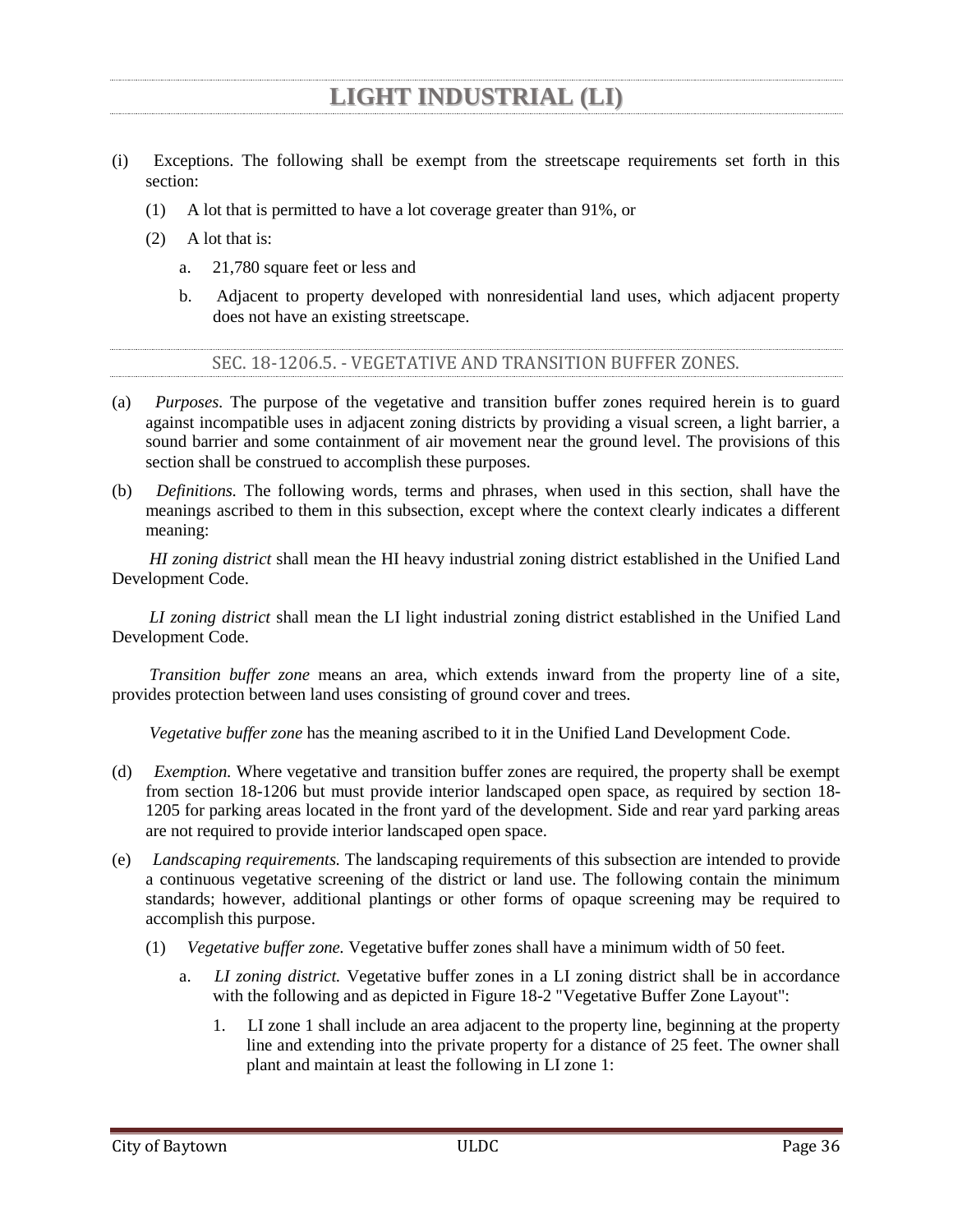- i. A staggered double row consisting of small evergreen trees on the front row, and large trees on the back row.
- ii. The front row of trees shall be planted 20 feet on center.
- iii. A minimum of 50% of the back row shall consist of large evergreen trees.
- iv. The back row shall be planted 25 feet on center.
- v. A minimum of 8 shrubs, not less than two feet in height, for every 20 feet forming an intermediate hedge, shall be planted in the front row along the rightof-way.
- vi. Groundcover extending for 25 feet measured from the outside boundary of the LI zone 1, which groundcover shall be maintained in accordance with article II of chapter 42.
- 2. LI zone 2 shall include an area adjacent to LI zone 1, beginning at the interior boundary of LI zone 1 and extending into the property for a minimum distance of 25 feet. In LI zone 2, the owner shall plant and maintain at least the following:
	- i. A row of large trees planted 15 feet from the inner boundary of LI zone 2.
	- ii. The trees shall be planted 25 feet on center.
	- iii. Such trees shall be offset 12.5 feet from the trees in the back row of LI zone 1.

| <b>VEGETATIVE</b><br><b>BUFFER</b><br><b>ZONE</b> |     | LI ZONING DISTRICT<br>15'                                                                                    |
|---------------------------------------------------|-----|--------------------------------------------------------------------------------------------------------------|
| ZONE <sub>2</sub>                                 | 25' | 25'<br><b>LARGE TREES</b><br>12.5'                                                                           |
| ZONE <sub>1</sub>                                 | 25' | 20'<br>OFFSET<br>25'<br>LARGE TREES/ SMALL<br>TREES/ SHRUBS<br>15'                                           |
|                                                   |     | GRASS THAT'S MAINTAINED<br>PROPERTY LINE<br><b>OUTER BOUNDARY</b><br>VEGETATIVE BUFFER ZONE<br><b>STREET</b> |

*Figure 18-2. Vegetative Buffer Zone Layout* 

- b. *HI zoning district.* Vegetative buffer zones in an HI zoning district shall be in accordance with the following and as depicted in Figure 18-3 "Vegetative Buffer Zone Layout":
	- 1. HI zone 1 shall include an area adjacent to the property line, beginning at the property line and extending into the private property for a distance of 25 feet. The owner shall plant and maintain groundcover extending throughout the entire HI zone 1, which shall be maintained in accordance with article II of chapter 42.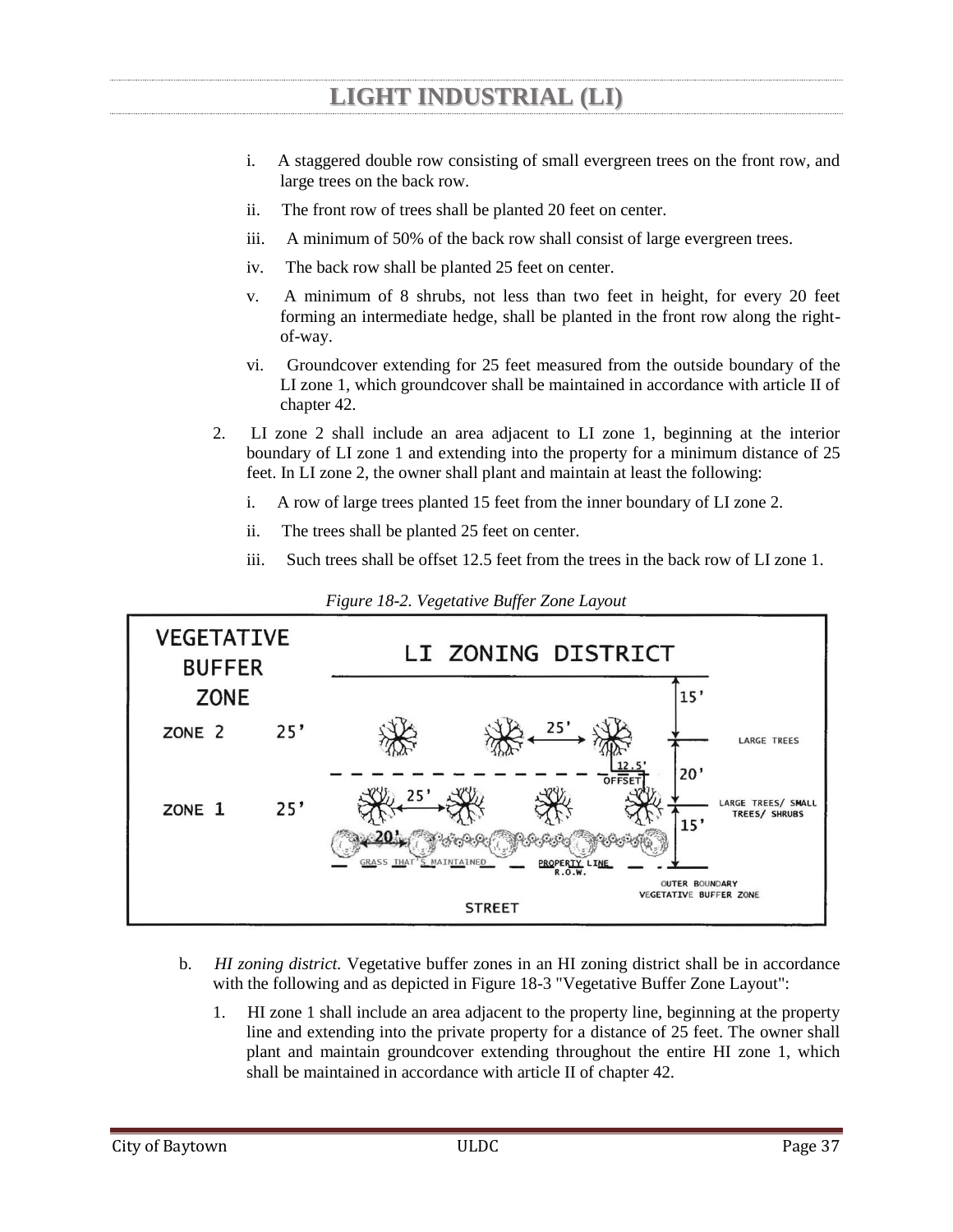- 2. HI zone 2 shall include an area adjacent to HI zone 1, beginning at the interior boundary of HI zone 1 and extending into the property for a minimum distance of 25 feet. The owner shall plant and maintain at least the following in HI zone 2:
	- i. Mixture of small trees and shade trees, which shall be planted every 30 linear feet, 15 feet from the inside boundary of HI zone 1; provided, however, that no more than 50 percent of trees may be small trees; and
	- ii. Eight shrubs for every 30 linear feet evenly spaced.

HI zone 2 shall be maintained so as to allow native trees, shrubs, vines, and other forms of vegetation to grow.

- 3. HI zone 3 shall include an area adjacent to HI zone 2, beginning at the interior boundary of HI zone 2 and extending into the property for a minimum distance of 25 feet. In HI zone 3, the owner shall plant and maintain the following:
	- i. At least one shade tree every 30 linear feet with centers ten feet from the inner boundary of HI zone 2. Such trees shall be offset ten feet from the trees in HI zone 2; and
	- ii. At least one shade tree every 30 linear feet with centers 20 feet from the inner boundary of HI zone 3. Such trees shall be offset ten feet from the trees required in subsection  $(e)(1)(b)(2)(i)$ .

HI zone 3 shall be maintained so as to allow native trees, shrubs, vines, and other forms of vegetation to grow naturally.



*Figure 18-3. Vegetative Buffer Zone Layout*